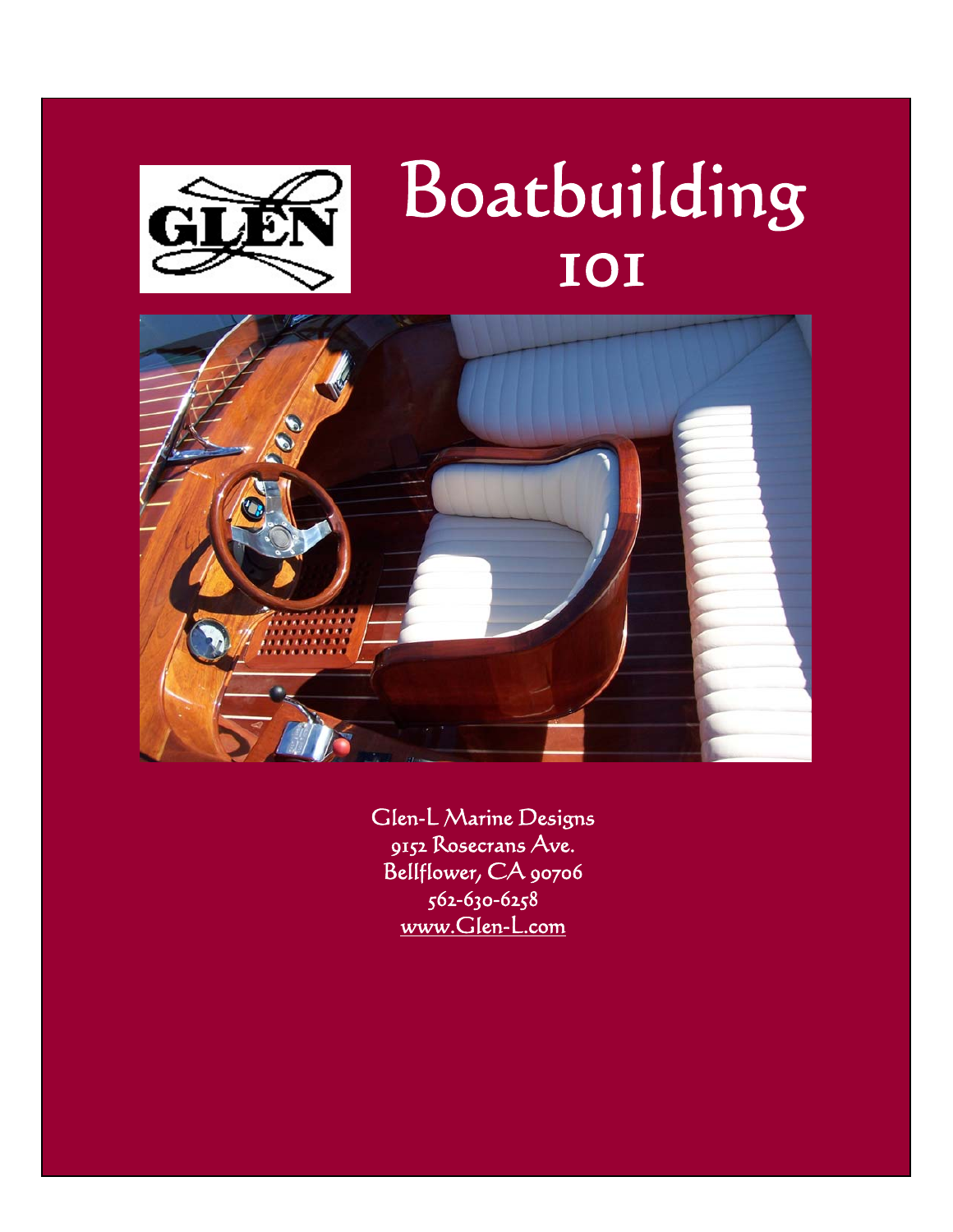# **Introduction**

**T**he following information is a collection of articles written by the Glen-L staff.

Our hope is that you find this information invaluable as you seek to increase your boat building knowledge. As always, if you have any questions please give us a call or send us an email and we'll do what we can to help.

**I**f you would like to further information about building a boat, we suggest our

book, [Boatbuilding with Plywood](http://boatdesigns.com/products.asp?dept=34) which can be ordered directly from our website or by phone.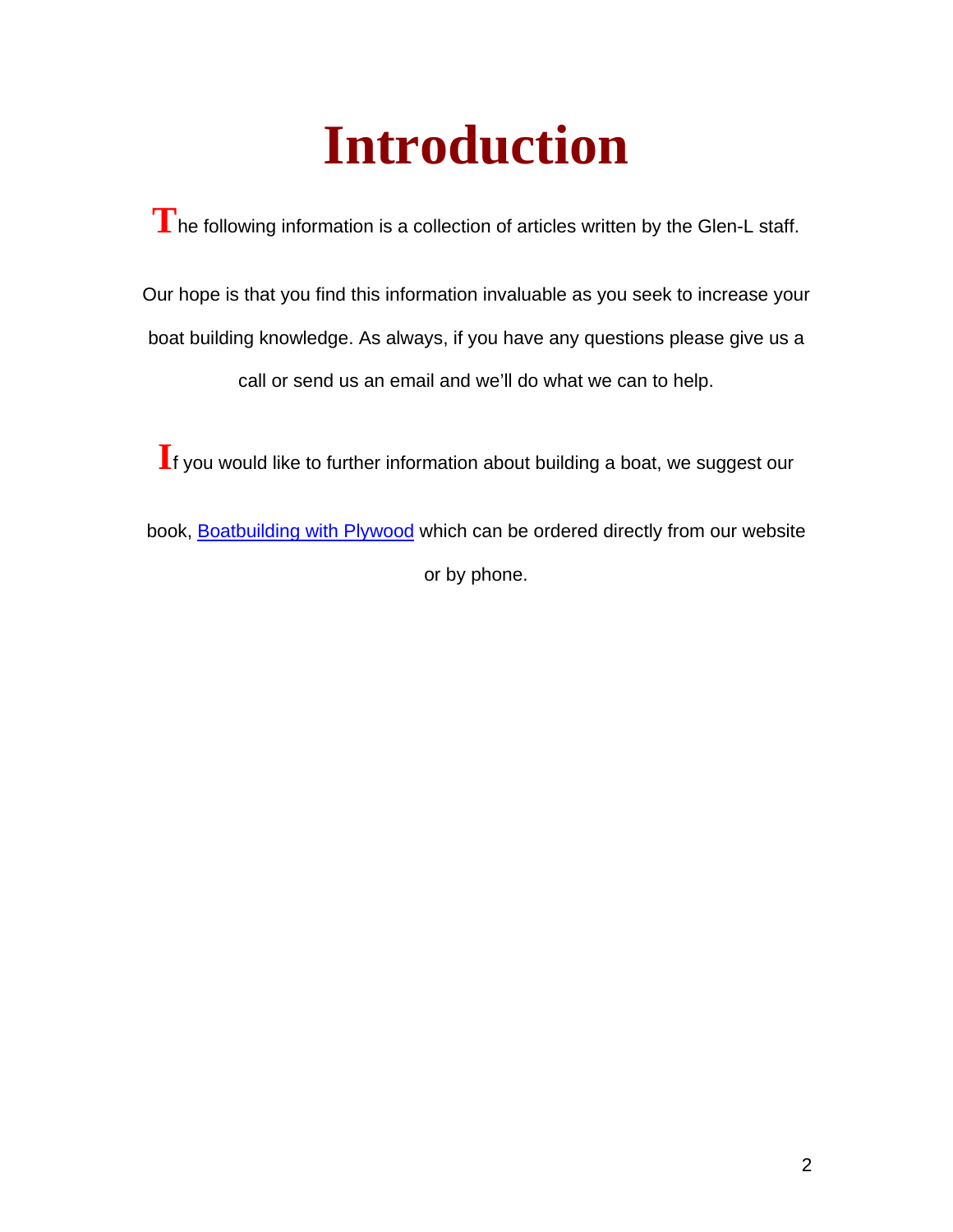# **INDEX**

## **A**

**A DIY company**, **68 About buttocks, waterlines and diagonals**, **64** About Plywood, **8**

### **B**

Bigger is better?, **54** Bills of Materials & Laminating Schedules, **44** Butt Joints, **8**

#### **C**

Can I lengthen the ....?, **33** CATAMARANS, **40 CB... What the heck is it anyway?**, **15 Cold-molded history**, **57** Conventional plywood or Stitch and Glue construction?, **34**

#### **D**

**Determining hull capacity**, **37 Did you ever make a mistake?**, **67** DISPLACEMENT by Simpson's Rule, **20 Displacement for Canoes and Kayaks**, **22 Do you really want to go that fast?**, **73** Double Planking Hints, **18** Drum Cable Steering, **16**

### **F**

**Fairing Tools**, **55** Fastening sheet plywood to frames?, **25** Fitting the chine, **49 Formula for figuring finished transom size**, **35**

#### **H**

**How to make a Cutwater**, **62** Hydraulic Steering, **18** HYDROFOILS, **41** HYDROPLANE, **39**

#### **L**

Limbers, **78**

#### **M**

MONOHULLS, **38**

### **N**

Notches for longitudinals, **74**

## **O**

of hydroplanes, cats, monohulls and such, **38**

## **P**

Painting options, **31** Planing vs Displacement Boats, **4** Porpoise, what is it?, **65** Push Pull Cable Steering, **17**

## **R**

Range - How far can I go on a tank of gas?, **41**

## **S**

Scarf Joints, **9** Scarf sled, **11** SEA SLED, **41** Self Draining Cockpit, **24** Setting up - The foundation for building a boat, **46 Setting up...**, **76** Sheet plywood development, **43** Steering for Boats, **16**

## **T**

The case for laminations, **28 The V-Drive evolution..circa 1953 to ?**, **59 Then and NOW**, **71** Transom Reinforcement, **23** TUNNEL HULLS, **40**

#### **U**

**Unusual Uses for Poxy-Shield**, **69** Using patterns, **48** Using random-random stock, **27**

#### **W**

**What's the difference between "drawing" and "designing" a boat?**, **5** Wood, **10**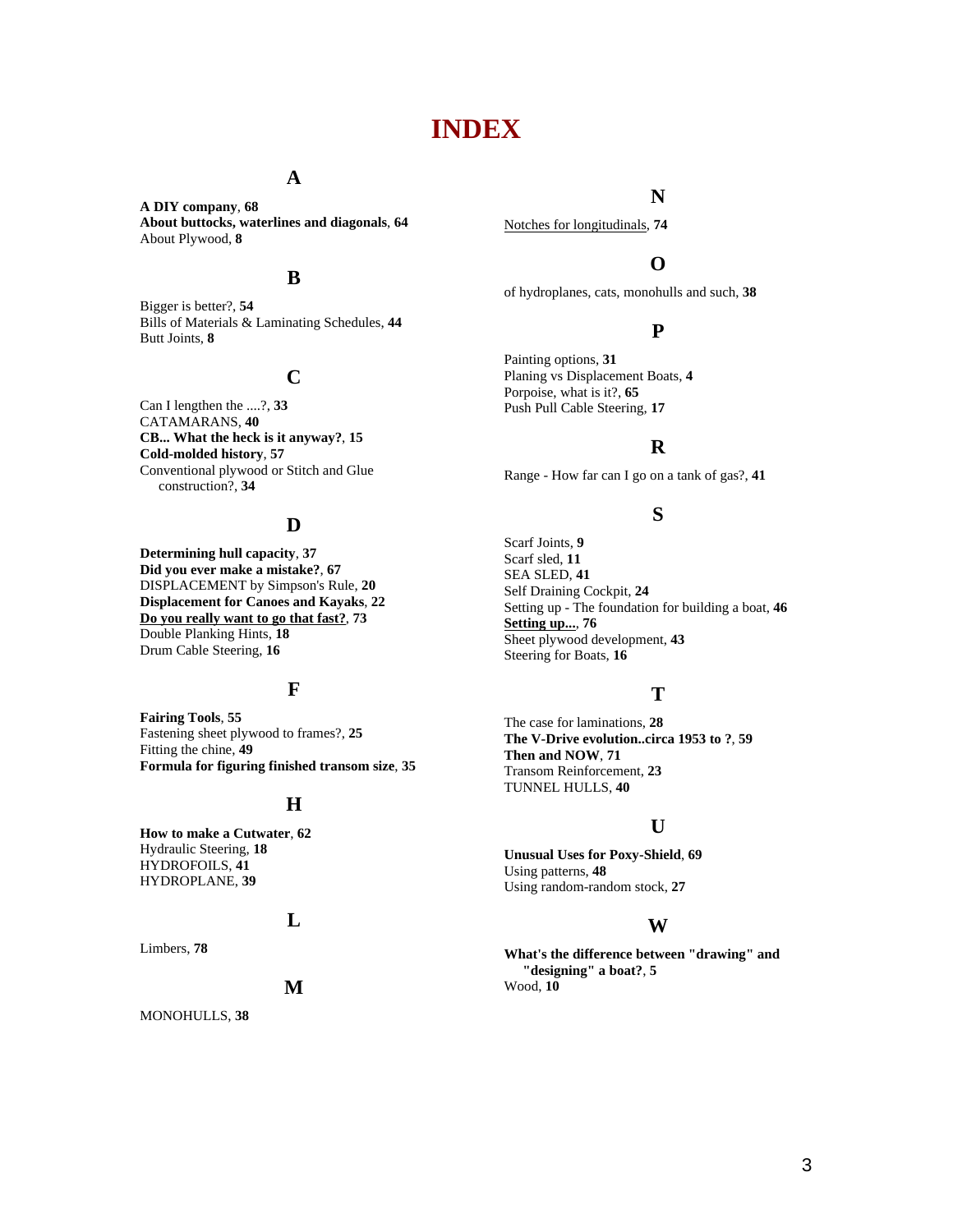# **Planing vs Displacement Boats**

There are two re-occuring questions that we hear from our customers. "Can I put a sail on (name of planing boat)?" and "If I use a larger motor than you recommend (on a displacement boat) can I increase the speed?"

**D**ifferent hull shapes have advantages for different applications. The ideal characteristics for sailboats, row boats, and eventually low speed power boats have been long understood. These boats need a hull shape that will move easily through the water with a minimum of power. When more power became available, it was found that a new hull form was needed. In order to overcome the limitations of the bow wave, it was necessary to rise out of the water, to plane. On planing hulls, the bottom shape is extremely important to performance, with minor variations causing sometimes dramatic problems. Let's look at the two basic hull forms to understand why they work the way they do.

**D**isplacement hulls: The overriding fact about displacement boats is that their speed is limited by their length. Speed in knots  $= 1.34$  X square root of the waterline length. The other part of the story is that these hulls are very fuel efficient; they require little power to reach their maximum speed. Attempting to exceed hull speed is guaranteed to waste fuel and money and gain little if anything in speed. Row boats and sailboats are most often displacement hulls.

Planing hulls: In theory, a full planing hull (with infinite power) has no speed limit. Our TORNADOS and THUNDERBOLTS regularly exceed 100 mph in competition, with one THUNDERBOLT clocked at 148 mph. Planing boats, when they achieve planing speed, ride on top of the water. They are, however, not properly shaped to be efficient at slow speeds. In our previous Web Letter, we discussed how to re-crisp the trailing edge on a planing boat, but did not explain why.

 $\mathbf{W}_{\text{hy:}}$  When a boat is planing, the water flows off the bottom in a sheet and the wave breaks behind the boat. If there is a downturn at the transom (hook), the bow will be driven down, increasing wetted surface and decreasing speed potential. If there is a bottom rise at the transom (rocker), the hull will tend to porpoise (jump out of the water and fall back into the water). If the trailing edge of the bottom at the transom is rounded, the boat will behave as though it has a rocker. This results from water following the radiused bottom, up the transom, sucking the transom down. Speed amplifies these effects, with minor imperfections only causing performance problems at high speed. Having said all this, there are instances when you might want very minor hooks or rockers in the bottom ...this is what cavitation plates and trim tabs are for.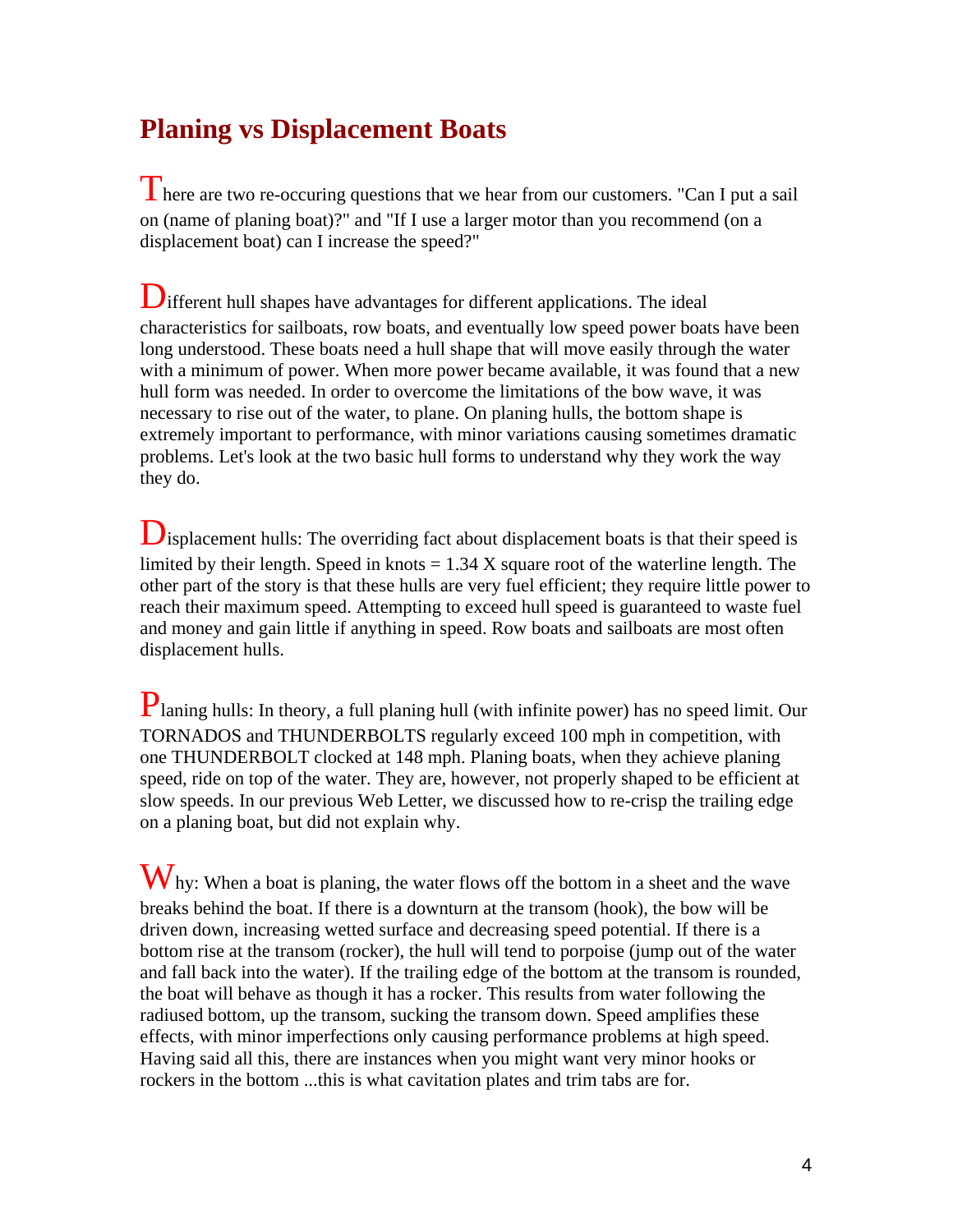Others: Yes Virginia, there are others. There are boats that fit between displacement and planing boats; boats that exceed the speed limitations of displacement boats, but do have higher speed potential of full planing boats. They tend to be less efficient than displacement boats at slow speeds, and less efficient that planing boats at high speed. Their exact characteristics will depend on where their hull form falls between displacement and planing hulls.

Anyway... Is it possible to put a sail on the 13' FISHERMAN? Ans.: Yes, however, because the FISHERMAN is a planing hull it will be very inefficient (slow) under sail. If I double the horsepower on the NOYO TRAWLER how much more speed can I get? Ans.: Very little, perhaps a half knot, but your fuel consumption could increase dramatically when the motor runs at full speed.

# **What's the difference between "drawing" and "designing" a boat?**

Most anyone can draw a boat; designing one takes a lot more effort and ability.

Of primary importance in designing a small boat is knowledge gained by experience. At GLEN-L we design boats, build testing prototypes, and then test the in-water performance. Most designers don't have the luxury of being able to test their final product. We do and the experience gained is invaluable for designing future craft.

 $\bf{A}$  new design is started by establishing the parameters. The length, beam, depth, and type of boat is decided on; power or sail and the material the boat is to be built from must be selected. Every boat is a compromise and practical experience dictates the inevitable give and take features that are best for the particular craft being designed.

Designers use coefficients that provide comparative factors to determine the general shape of the midsection and other factors. The range of coefficients for a given type of boat have been gathered over the years and are given in books on boat design. But a designers experience of the performance of previous boats is used to temper the figures, as little information has been published on smaller boats.

 $\mathbf{\hat{I}}$  he basic lines of the boat are developed showing three views; plan, profile, and sections. A designer must rough out a set of lines that hopefully match the desired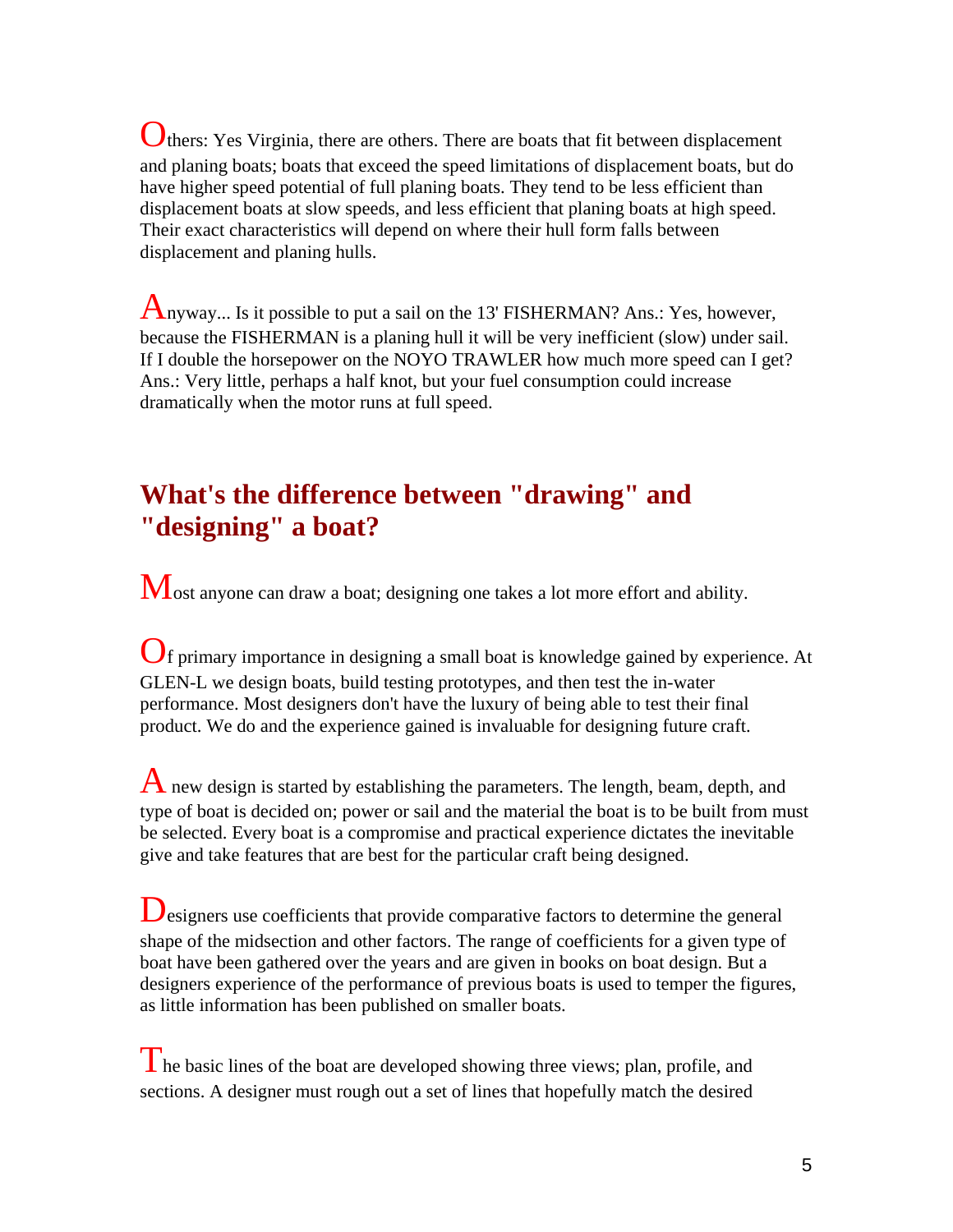coefficients. The term hopefully is used because accurate coefficients cannot be determined until the lines are finalized.

The displacement of the boat must be estimated; this is the total weight of the hull, motor, passengers, and everything on board when the boat is on the water. Then an estimated waterline is sketched on the lines.

 $\bf{A}$  boat will displace a weight of water equal to its displacement. The underwater volume can be calculated by determining areas of equally spaced sections ("s") and entering them into Simpsons 1/3 Rule formula; boat design computer programs do it quicker. The calculated displacement should be very close to the one estimated. If not, back to the drawing board to raise or lower the waterline or adjust the lines and recalculate displacement.

 $\overline{A}$  boat has a balance point called center of buoyancy (CB) that is comparable to the pivot point on a teeter totter. The CB can be determined by using figures obtained from Simpsons Rule; the volume on either side of the CB must be equal. But the CB must be located at the ideal position to carry the loadings. The approximate desireable location of the CB is obtained from published figures or percentages of the waterline length gained by experience. The CB is virtually always aft of the mid-points of the waterline length. If the calculated CB is not within the design parameter its back to square one and modification of the lines.

**ut the designer isn't finished. Weights have been estimated and must be finalized. The** weight of every component of a boat must be calculated and it's distance from the CB noted. Consider what is involved. A wooden boat may have a 1 14" x 3 1/2" keel 18' long. The volume of the member times the weight of the wood for a given volume is calculated and the center of that weight in relationship to the CB determined. And this is done for everything that will be in the boat. If the total weight isn't equal or close to the displacement or the weights are not equally distributed about the CB, modifications will be necessary. An experienced designer gets an "eye" or "feel" for a set of lines and can usually finalize a set of lines with minimal revisions. A neophyte designer may spend days or weeks bringing all of the factors into balance.

A sailboat will need to be balanced so it will sail properly without lee or weather helm. Rudder area must be calculated to provide good steering and the keel or centerboard determined to provide directional stability If a boat is towed sideways through the water so the longitudinal centerline of the hull is perpendicular to the towing line that point on the waterline is called the center of lateral resistance or CLR. The combined area of the sails must be positioned about the CLR properly (called "lead") to assure balance. And of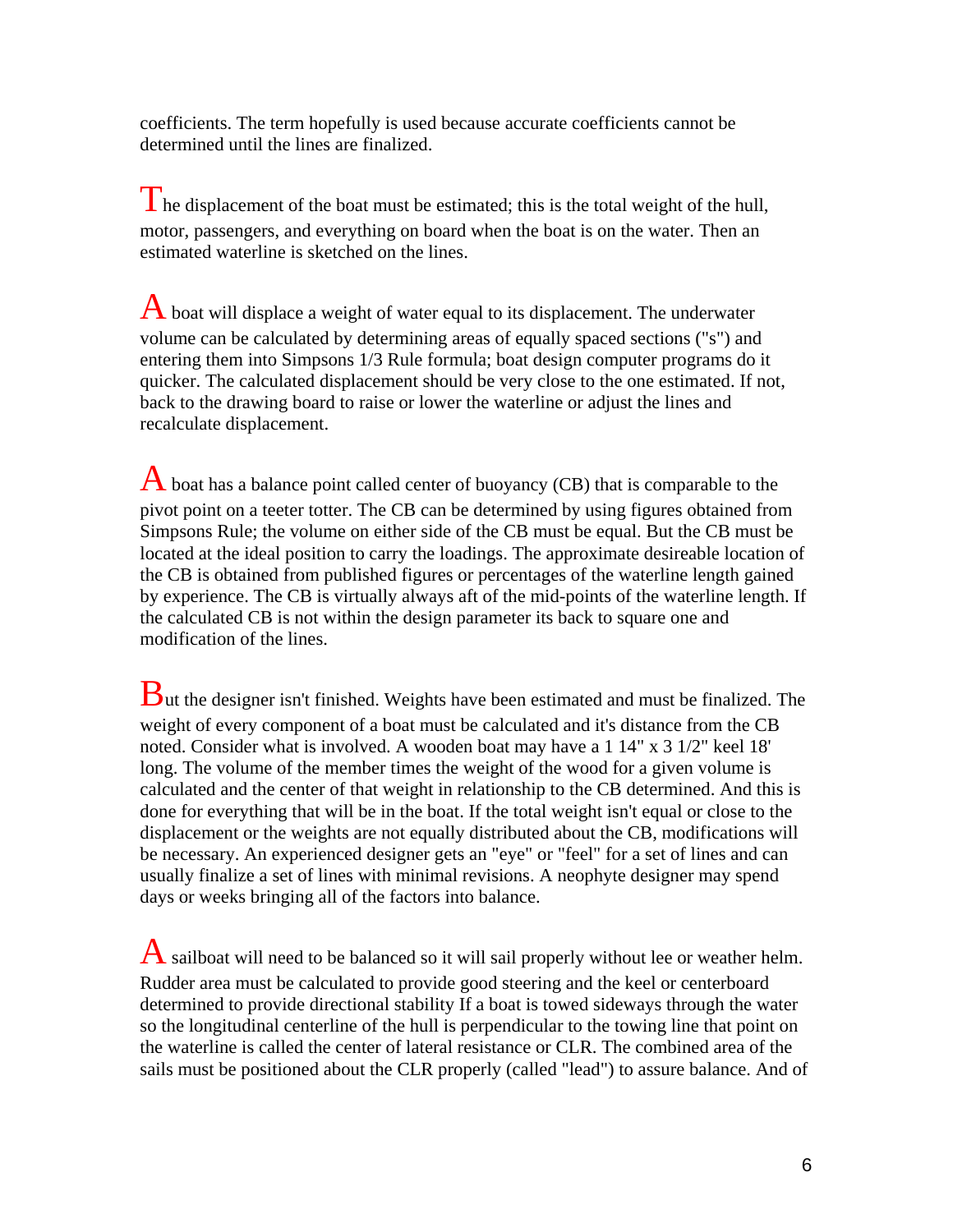course the sail area forces must be balanced with adequate ballast so the boat will not capsize.

Powerboats will require calculations on the most desireable horsepower based on the hull characteristics. If the hull is a semi displacement type, with limited speed potential, it doesn't make sense to overpower the boat. Conversely underpowering a planing hull will make a boat a real dog.

Some of the information necessary to make the many calculations are given in design textbooks. Other factors are obtained through technical writings and papers collected by a designer over the years. And if you test boats as we do at GLEN-L, parameters that work can be applied to future designs.

Most creditable designers have a background of engineering or schooling on boat design through universities and specialized boat design courses. Schooling covering the design of smaller craft however is almost non-existant and the experience gained through testing prototypes is invaluable on this size craft.

The foregoing outlines the general procedure that must be gone through to design as opposed to drawing a boat. Computers can do many of the calculations. However, a computer can't design a boat. Someone must put in the figures to form the boat and use the knowlege to select the proper parameters. It's been stated that designing a good looking, well performing boat, is a combination of engineering and art and the best way to develop this combination is through experience. And with more than 40 years of designing boats GLEN-L has experience plus.

- BOOKS:
	- o YACHT DESIGNING AND PLANNING, by Howard Chapelle (\$35.00)
- SCHOOLS:
	- o Westlawn Institute of Marine Technology 733 Summer St Stamford, CT 06901 203-359-0500
- Computer programs:
	- o PLYBOATS 2.01 Ray Clark Enterprises 7071 Warner Ave., #F Huntington Beach, CA 92647 email: plyboats@ido.net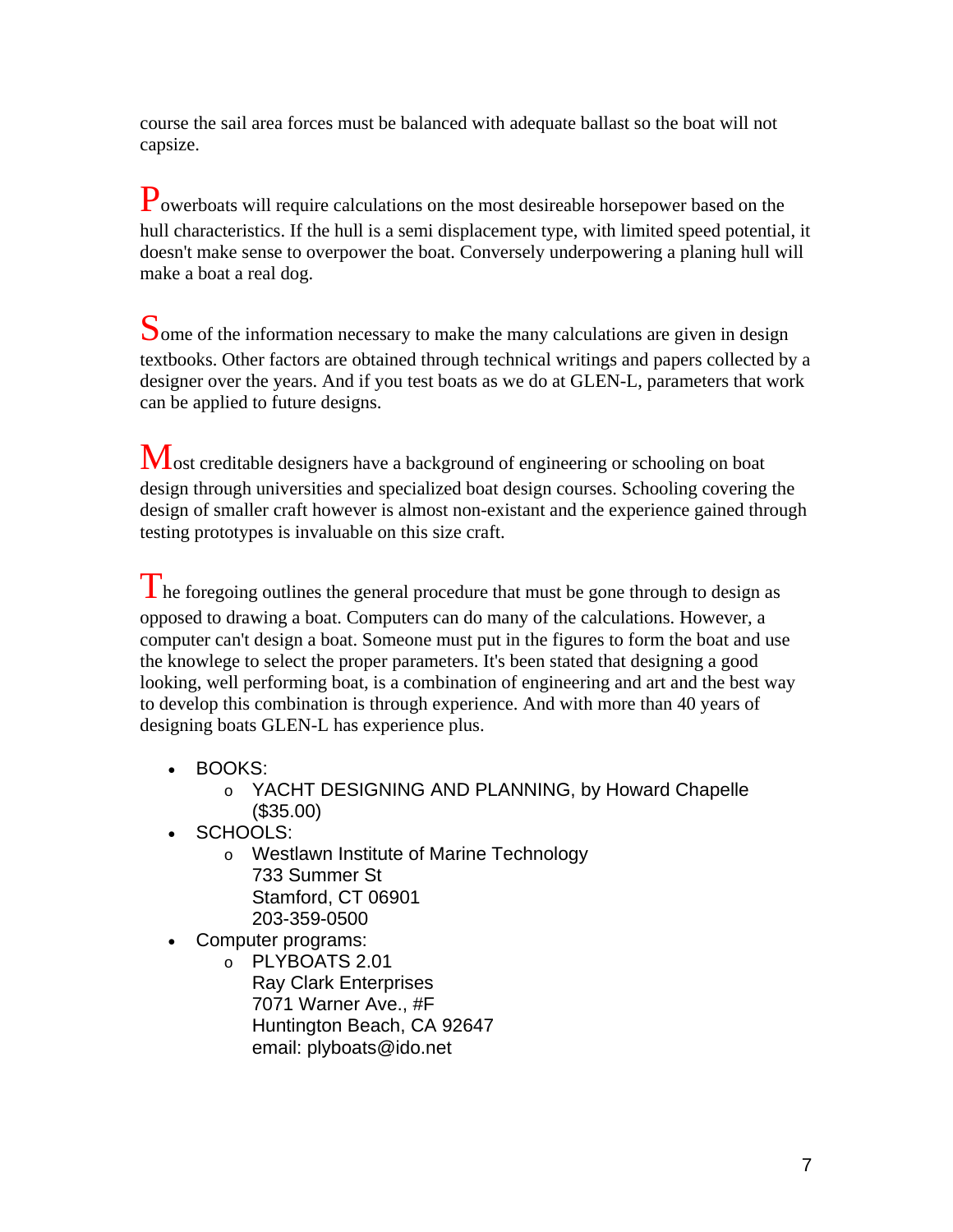# **About Plywood**

## **Long sheets**

Long sheets are frequently called out in our plans and in plans from other designers. While they may be nice to use, they aren't required. On our test models we use standard 4'x8' sheets, joined using one of the methods detailed below. Both methods have proven to be as strong, or stronger, than the plywood being joined.

## **Butt Joints**



Butt joints are usually detailed in our plans, but basically consist of butting panels of plywood backed up with a butt block of the same thickness (minimum) as the plywood planking, extending 4" or more on each side of the joint. Butt joints can be glued without fasteners, but only if epoxy adhesives are used. Fastenings, when used, should be spaced about 2" apart and 1" from edges. When butt joining 1/4" panels with 1/4" butt blocks, screws that will not project through the opposite side have little holding power. Usually 3/4" bronze screws are used and the points projecting on the butt block side are ground flush. It is best that the screws penetrate fully, through both planking and butt block, regardless of their combined thickness. Butt joints tend to flatten the joined area, so care must be taken to join in the flattest section of the boat possible. Usual practice is to fit one planking panel to the boat, fasten in place, and then fit the butt blocks BETWEEN the longitudinals such as battens, keel, chine or sheer. Follow with the joining panel. If epoxy adhesives are used without fasteners, it is preferable to rough cut the joining panels and pre-join them on a flat surface so proper bonding pressure can be applied, either by weights or temporary fasteners.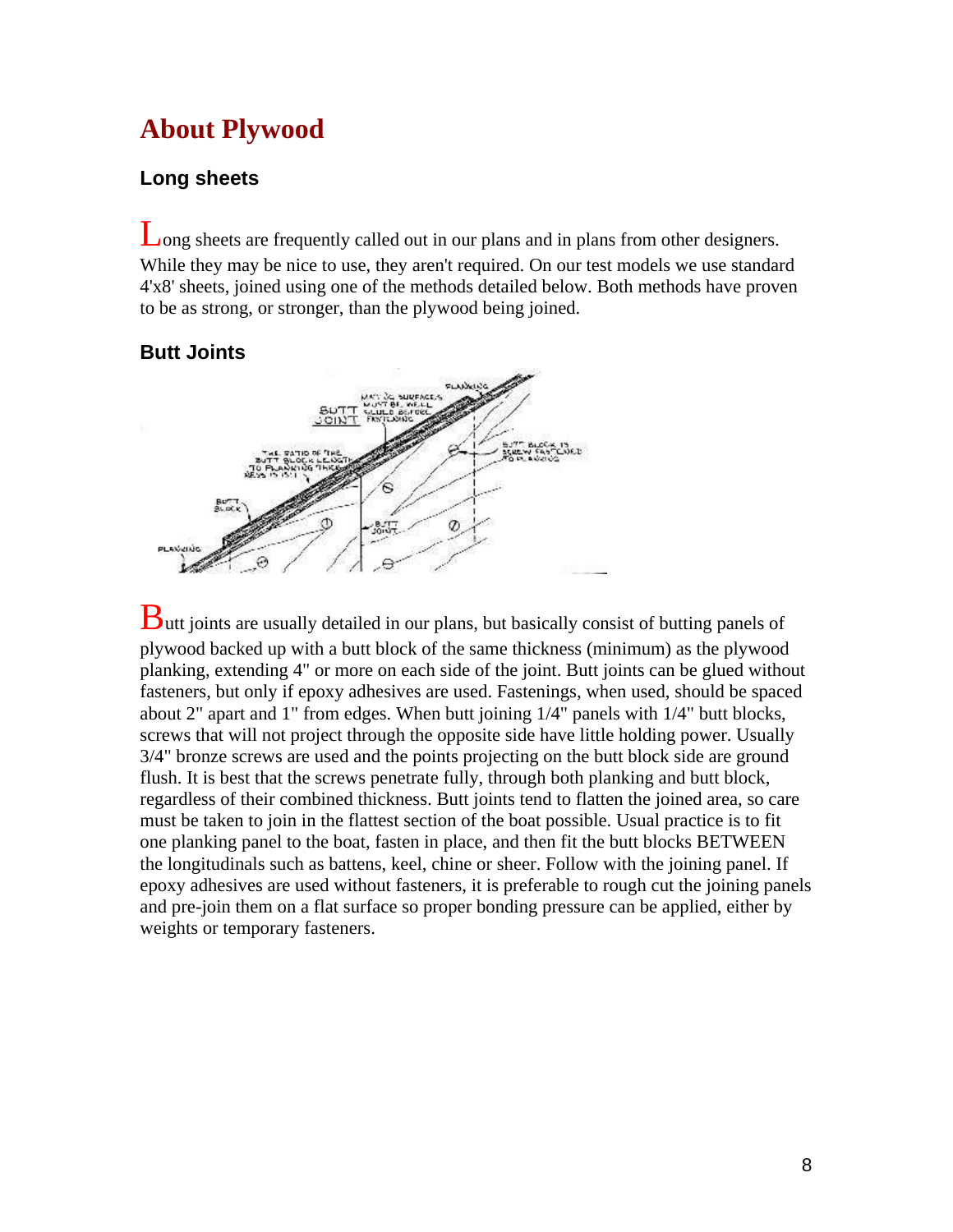

The scarf joint shown is at a ratio of 1:12 but some use a 1:10 ratio up to  $1/2$ " and 1:8 for thicker plywood. The scarf joint length is found by multiplying the thickness of the plywood being joined by the ratio. As an example, at a 1:12 ratio, 1/4" thick plywood would have a scarf joint length of 3". Always cut the plywood panels to the minimum width as wide panels are more difficult to join. As shown in the sketch, the two plywood panels to be scarf-joined are aligned on the edge of a flat table or a sheet of 3/4" plywood. The upper panel is set back from the lower panel the distance of the scarf joint. Align the edges of the two plywood panels to be joined, the table or work surface, and the clamping block, so they are precisely parallel. Clamp, nail, or screw the block through both panels to the table or work surface. Both plywood panels are tapered simultaneously with a hand or power plane, or a disc sander for preliminary rough cutting. The panels are finished to a smooth surface with a long base joiner or smooth plane, or use extensions clamped to the side of the plane if the base is not long enough to extend from the block to the table edge and provide planing movement. Either resorcinol or epoxy adhesives can be used, although the latter is preferable for most because of its gap filling properties. Remove the panels from the fixture and give both surfaces a liberal coat of glue. (Pre-coating the mating surfaces when using epoxy products is advised). Place plastic film between the work surfaces to prevent them from being glued to the joining plywood panels and use finishing nails, driven through the scarf joint into the table, to prevent slipping. Screw or nail the blocking clamp over the joint with enough temporary fasteners to provide solid,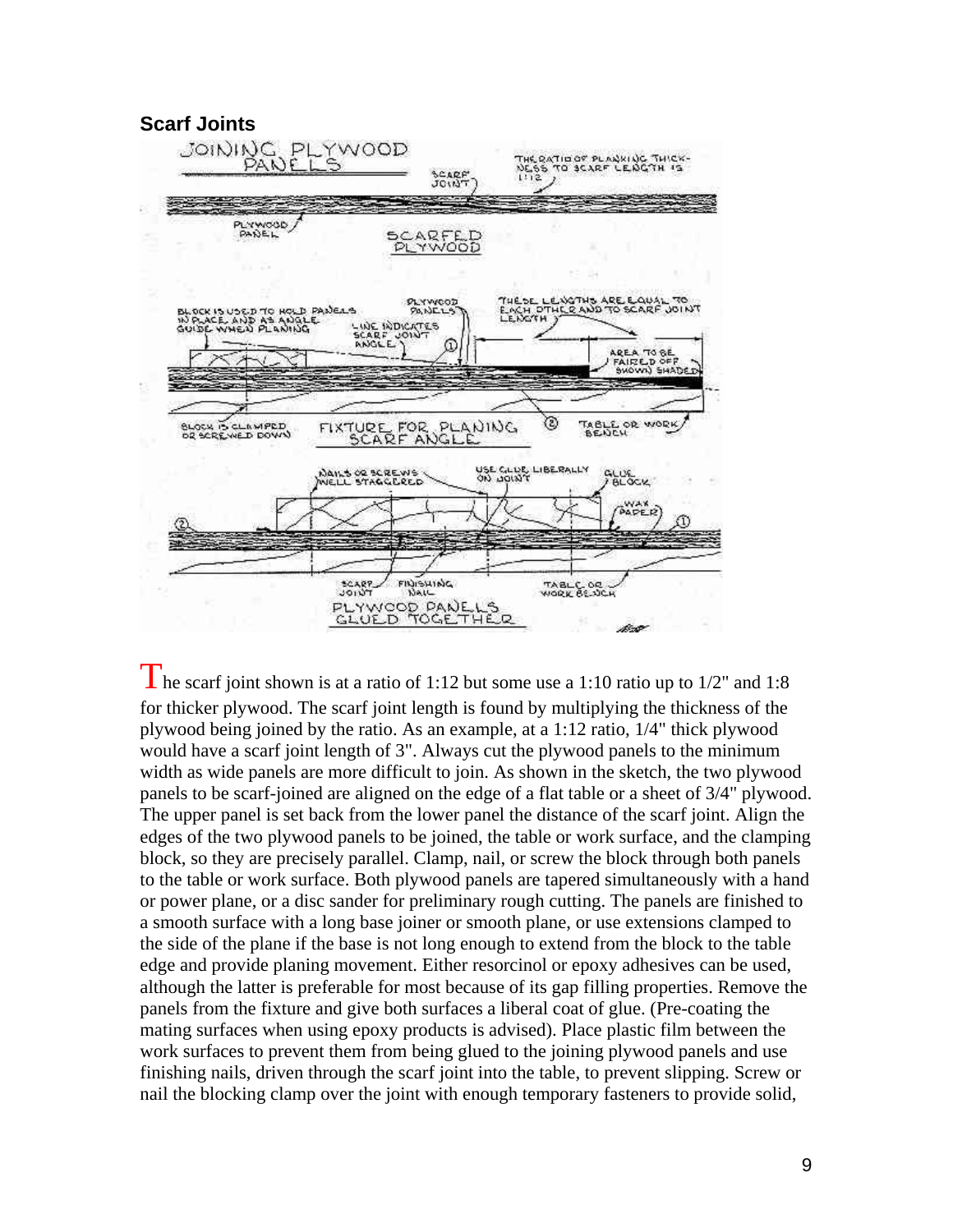even pressure until the glue sets. When gluing with epoxy, avoid excessive pressure that forces much of the glue out. CAUTION: BE SURE THE JOINT IS LEFT AT THE RECOMMENDED TEMPERATURE UNTIL FINAL CURING. At lower temperatures, use plastic, cardboard, or a blanket to make a hood or "tent" over the joint with an electric light as a heater, or an electric heater, to maintain the proper temperature. The holes caused by temporary fasteners can be filled with a hard-setting putty. Always use scarf joints in the flattest area of the boat and place the leading exterior edge of the scarf toward the stern.

# **Wood**

E-mail question: I can't get mahogany, white oak or spruce; can I use poplar?

Answer: Boats have successfully been built using all sorts of woods that are not recommended for boat building. But when we're asked to recommend a wood or alternative wood, we pick from a standard list. In our plans, we don't generally list longleaf yellow pine as an option, because it's not available here. It fact, it is a good option and frequently used as an alternative to white oak. Like Douglas-fir, there are caveats about yellow pine. Both woods, in the areas where they are common, are used for home construction. Construction grades are not acceptable for boat construction, both from a quality standpoint and because they are not properly dried. Yellow pine is also a generic term which encompasses a variety of woods. The experts recommend "long-leaf" and some specify "old growth". "Straight grain" is specified for many types of wood, particularly Douglas-fir, because it is dimensionally more stable and has better strength characteristics.

Before this century, when wooden boatbuilding (like many crafts) was an art, boat builders would take great care in selecting their lumber. Today, in a world of consolidation of suppliers and rushed life styles, many home boat builders contact us to ask if they can use woods that really aren't suitable for the wet environment in which boats spend much of their life. In many cases, the caller went to their local building supply store and found that specialty woods were not available. The woods may have been available in lumberyards or from local specialty suppliers, but they had not taken the time to look. *"Can I use red oak instead of white oak?"* Red oak is not as rot resistant as white oak and is not recommended... can it be used? As Allyn (our shop foreman) is fond of saying, "It ain't my boat". We can give recommendations, but it is up to the builder to decide what to use.

Which non-marine woods could be substituted depends on how the boat will be used. You always want wood that is properly dried, free of knots or other structural defects, but what if this is a duck boat you keep in the garage and only take out a couple of weeks a year? If it is well painted, do you really have to worry about rot? Probably not. Clear red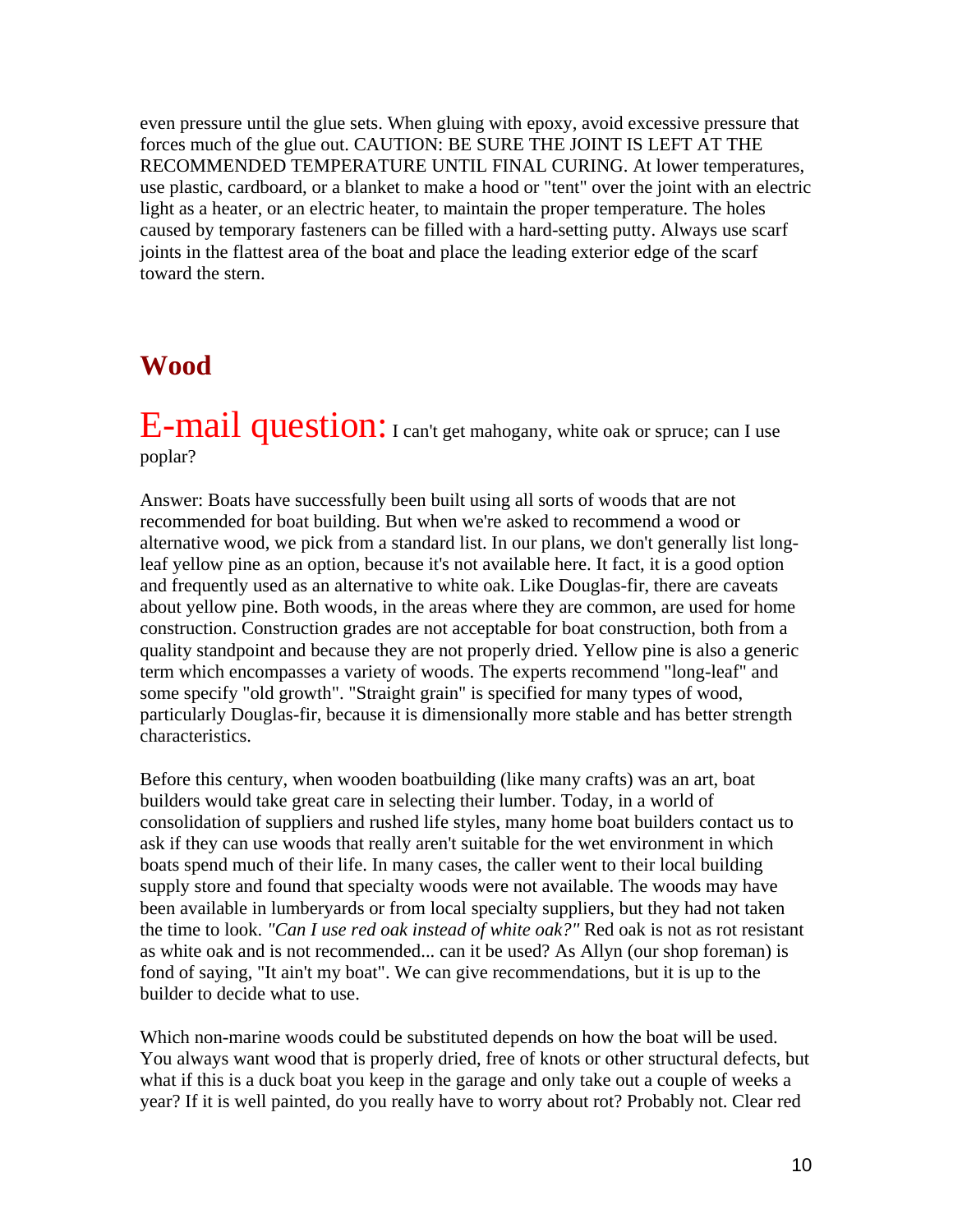oak would be an option, albeit heavy, for a boat you might have to carry any distance. Western pines tend to be relatively weak and prone to rot. If you are building a small rowboat that you use as a coffee table, pine would be fine. If it's kept inside and only taken out occassionally... how about used frequently, but stored dry in a garage.., how about stored under a cover in the back yard? When you build a boat and you know how it is built and what its limitations are, then you will presumably treat it accordingly. But if you give it to someone else who hasn't decided in advance the limitation he would accept, your pine boat may be very short lived.

We have added a new section to our website, "Wood & Plywood" pages in which we have reproduced Chapter 5 from our book Boatbuilding with Plywood. This chapter discusses woods used in boat building. We hope to add additional features to this section concerning various types of wood that we have been asked about, listing information to help a potential boat builder decide what wood to use. Maybe in the future we will be able to tell anyone who asks about poplar why it is not listed as a desireable wood for boat building.

# **Scarf sled**

## **by Mark Bronkalla**

I wanted a quick and highly repeatable way to cut scarf joints for the chine, sheer and battens. The methods listed in the books (hand saw, router jig, hand plane, etc) did not appeal to me. I wanted to do the cuts on the table saw.

 $\overline{I}$  his sled is modeled after a cross cut sled, but with a pair of fences added for positioning the stock. All of the wood is from the scrap bin.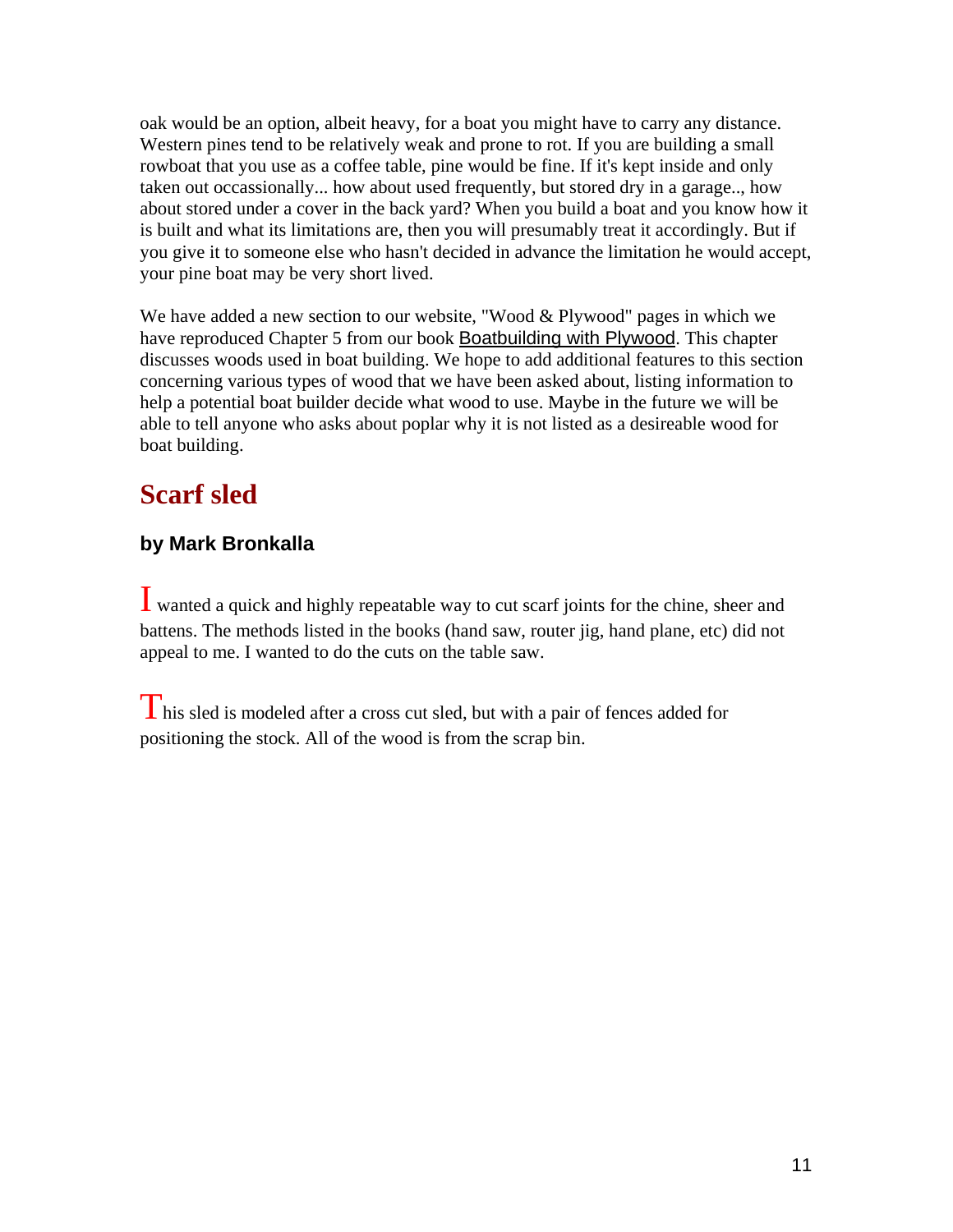

The angled fence and the wedge are from a 2x4 which had its edge jointed to square it up. The 2x4 was cut for an 8:1 slope as recommended in the plans. The wedge fence was glued and clamped while checking that it was absolutely square in the vertical direction.

The wedge fence is shown with a bracing block which holds the thin end of the wedge fence vertical. The other fence to the right is used for clamping. Remember to save the off-cut from the wedge fence for use as the clamping wedge. The pencil marks are from a previous use of the plywood scrap and serve no purpose here.

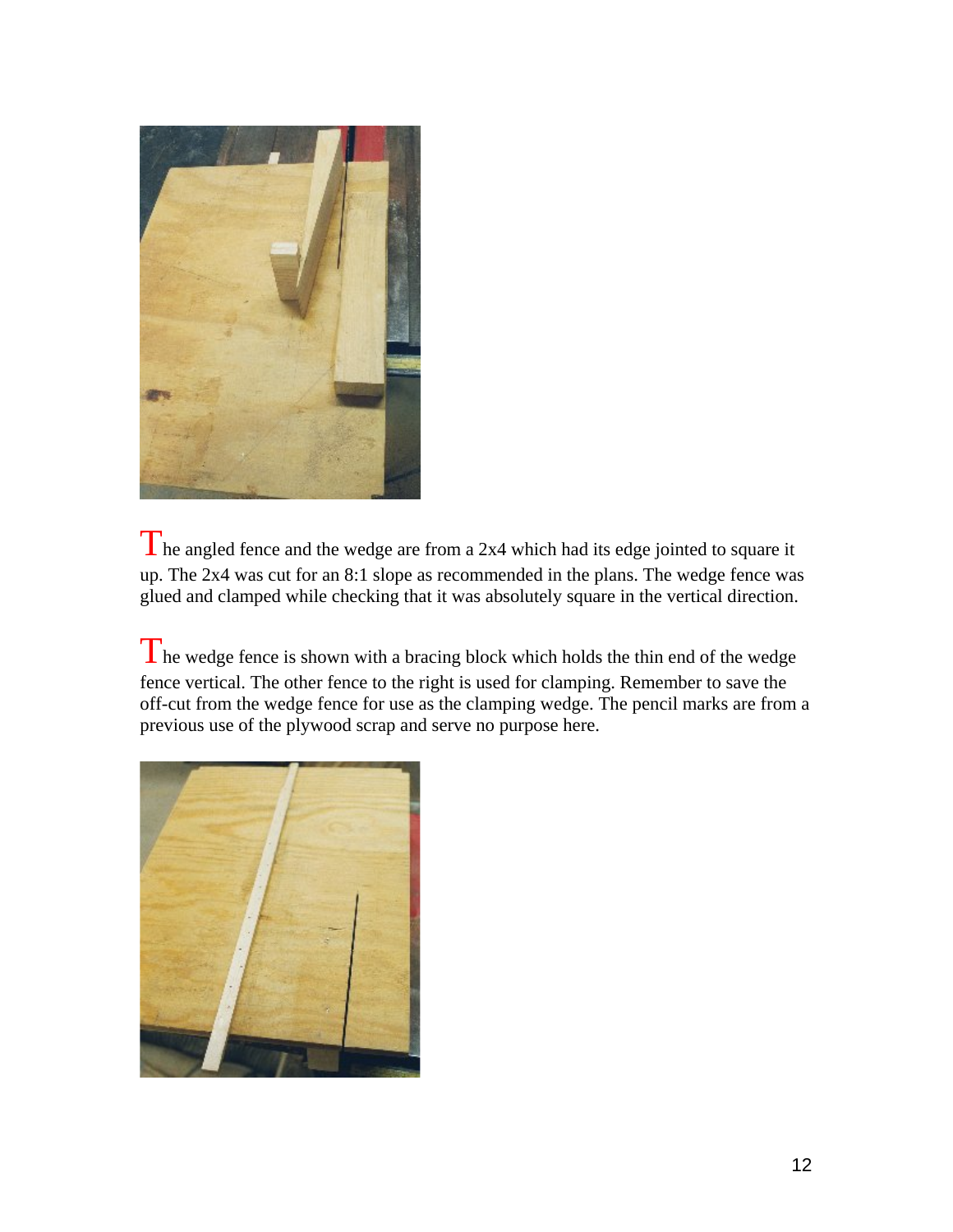This is the bottom of the sled. It shows the plywood base and maple runner. The runner is sized to fit the slot of the tablesaw miter slot closely. The runner is glued and nailed (for clamping). To align the runner, place it in the slot of the table saw with wet glue surface up. Position the rip fence appropriately, and then place the sled bottom over the runner and against the rip fence. Next fasten the sled to the runner with brads from the top. This will hold it squarely in position. Add more brads from the bottom to hold it securely while the glue hardens.

Apply a generous layer of Johnson's paste wax to the slide and bottom of sled. This greatly reduces sliding friction. Remember silicone sprays have NO PLACE in the woodshop. The silicone is an insidious contaminant of finishes and will lead to fish eyes in very small amounts.



Chine piece ready for cut. The clamping wedge is shown being tapped into position with the hammer. The firm clamping is VERY important for repeatability.

The far end is supported by a helper, my son David, or by a board clamped vertically in the Work Mate. The top edge of the clamped board is at the same height as the top of the sled on the table saw.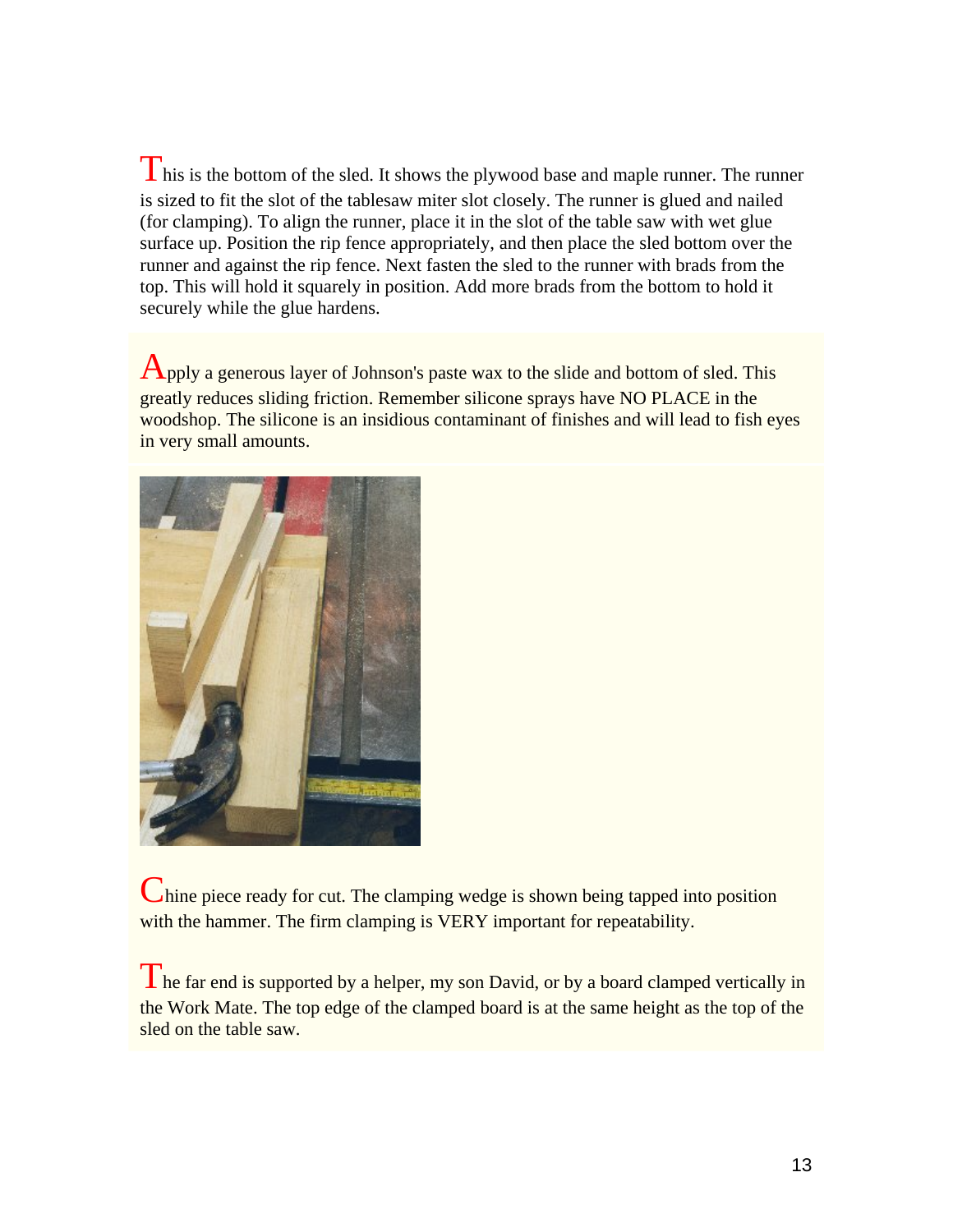

Here the cut is shown in progress. Note the scars in the clamp wedge from previous cuts. You want to make sure that the saw goes completely through the batten so there is not a "nub" sticking out for later trimming by hand.

A major feature of the clamping setup is to allow you to keep your hands well clear of the blade. Remember, the saw guard is off for this procedure as well as the kick back pawls. Wear safety glasses and stand to the side. The off cut wedge pieces can become very sharp projectiles!

*This article is taken from Mark's web page on building the Glen-L Riviera (See our site: Useful information & Suppliers/Links: Other Web Sites/Glen-L Projects...)*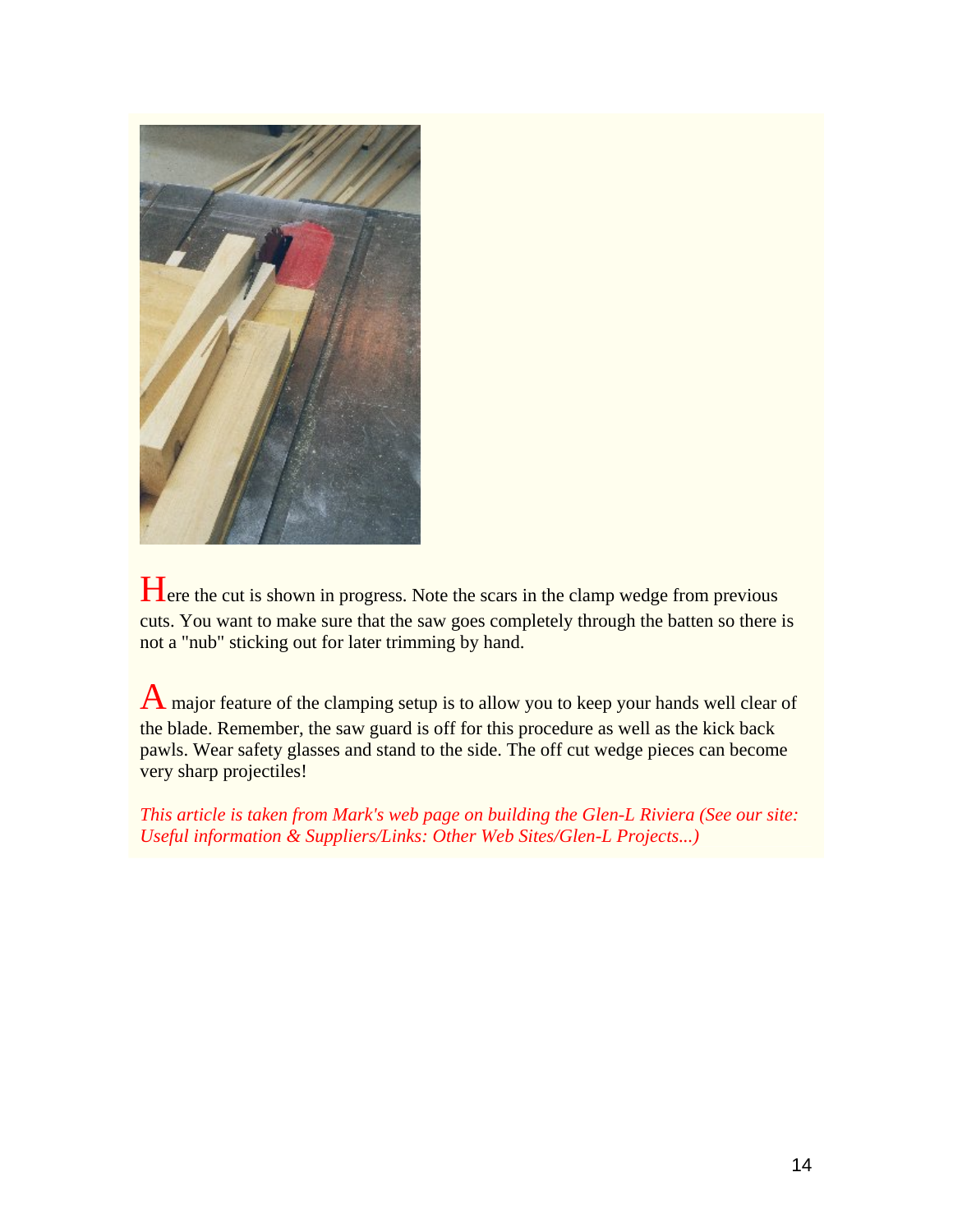## **CB... What the heck is it anyway?**

CB is the abbreviation for "Center of Buoyancy" used on Glen-L plans. The CB can be compared to the fulcrum of an in-balance teeter-totter. The CB is the longitudinal balance point of the underwater volume. Add weight aft of the CB and the boat will go down by the stern, forward and it will be down at the bow.

When the designer designs a boat of any size, he calculates the underwater volume, estimates the displacement, and determines the CB, however this initial figure is only a starting point. The weights of all the fixed components in the finished boat must actually be calculated. Yes, this means figuring the weight of each batten, gusset, keel, plank, plus everything in the boat including passengers, motor, etc. Hopefully, the total weight should be very close to the original displacement estimate. If not, the displacement must be re-figured to match the calculated weights and a new CB point determined.

Now comes the fun. Each component part of the boat must have the location of its center of gravity measured relative to the CB; this is then multiplied by its weight. When finished, the designer has a long list including each part of the boat with the distance x weight listed; if the total of figures fore and aft the CB are equal, the hull is in balance. Obviously, this is seldom the case. When not, some weights must be shifted to bring the hull into balance. Although the weights of the components of the hull are fixed, some objects can be moved; fuel and water tanks are easily shifted and are usually the first choice of most homebuilders. But are tanks empty or full? Although designers use a halffull figure, due to the varying weight, the liquids are best located as close to the CB as possible. It isn't good practice to move passengers to balance the hull. Although the location of the helmsperson is usually fixed, it isn't practical to specify where each passenger must sit. It is simply a process of elimination to determine what can be shifted and how much. Back to our teeter-totter: the farther an object is from the CB, the more its weight affects the balance. A "weight-value" for each component is figured by multiplying the distance from the CB by its weight. A weight of 10 pounds 1' aft of the CB could be balanced by 2 lbs. 5' forward:  $10 \times 1 = 2 \times 5$ . In extreme cases, the designer may find it necessary to alter the boat lines to shift the CB, however the options are limited by the parameters of the design. This, sometimes frustrating balancing act, is the reason many designers are gray haired or bald.

**D**isplacement or semi-displacement powerboats can be brought into trim by adding ballast. Balancing a sailboat can often be accomplished by moving existing ballast. However, as speed is a function of weight in planing boats, adding ballast for balance is undesirable.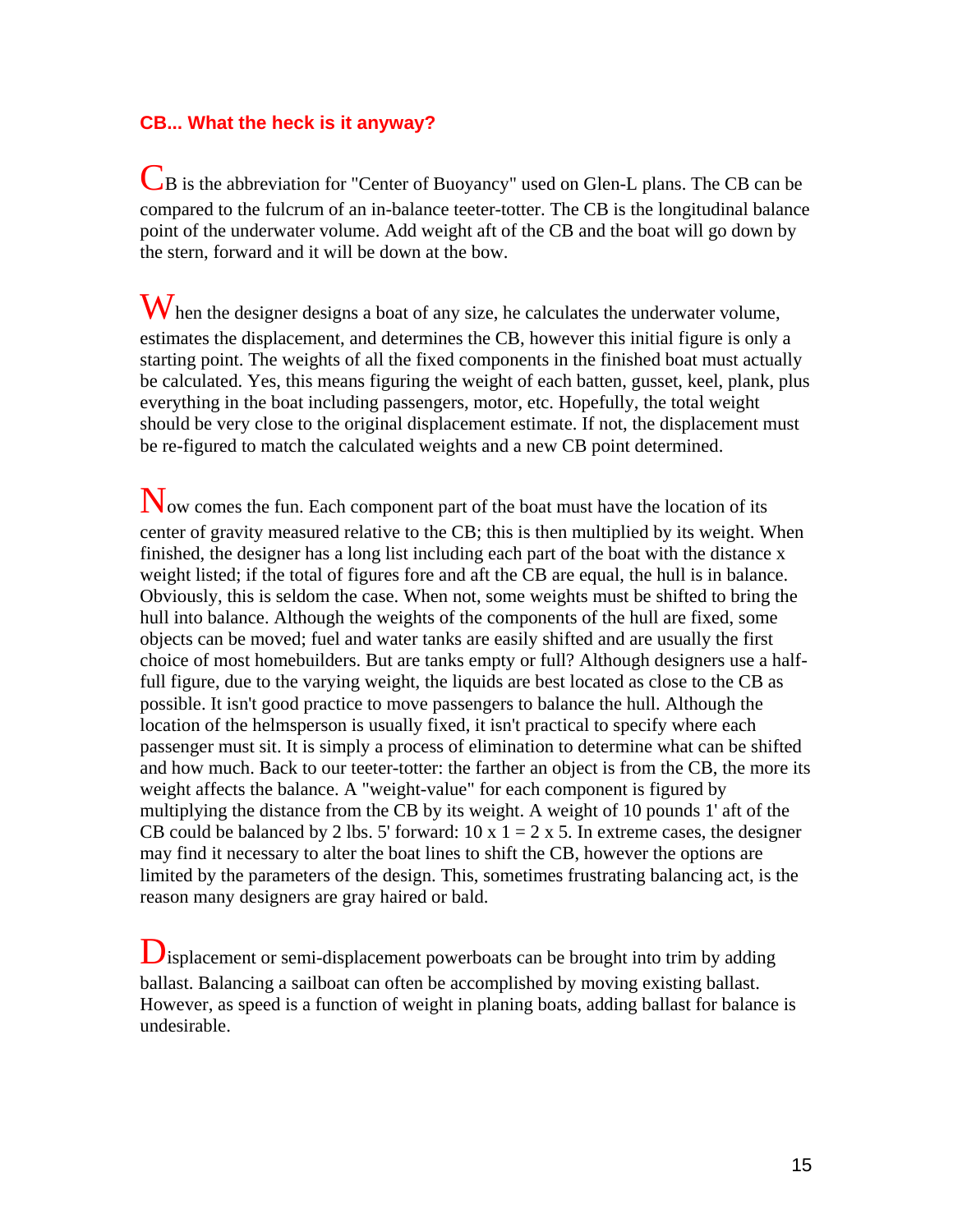$\Gamma$  ast planing powerboats are usually not designed to be in balance at rest. In a typical 10' outboard planning hull, the driver can often shift his weight forward to get the boat quickly on plane, then shift aft and the hull will be relatively level. Obviously shifting the driver forward far enough to have an effect in a larger boat is impractical. Outboards with power trim, afterplanes (cavitation plates) and similar appendages to lift the stern and bring the hull on plane more quickly. Any fixed appendage used to force the bow up or down causes resistance and detracts from performance.

Open planing craft, such as deck boats with lots of passenger space, are only in balance with certain loading. The typical bow rider seems to invite everyone up forward but this imbalance becomes dangerous if carried to the extreme. For best performance, cruising type boats of any size will have superior performance if properly balanced about the CB.

When balance is an important factor, our plans show the CB on the lines drawings. If you are thinking of adding extra fuel in that big open bow space, think again. What are you going to locate aft to balance the weight x distance contemplated forward? Keep the boat in balance for best performance.

## **Steering for Boats**

 $\bf{A}$  boat turns in one direction or the other by a rudder of an in line inboard or by pivoting the propeller and lower unit on an outboard or outdrive. There are three basic methods of rotating the turning action required and transferring it to a convenient position actuated by a steering wheel or lever; cable steering, single push-pull cable, and hydraulic. There are others such as drag links but they are not common.

## **Drum Cable Steering**

Table steering has been around forever and earned a bad reputation, not without reason. This system operates through cable fastened to a pivoting arm on the rudder or outdrive (or outboard) and sent forward through pulleys to wrap around a drum fastened to the steering wheel. Properly set up, such a system is practical and reliable. Use clothesline rope, awning pulleys, or similar ill thought out replacements in the system and you're not only asking for trouble, you'll have it.

 $\blacksquare$  he term "cable" refers to the flexible plastic coated steering cable or stainless steel 7 x 19 wire rope typically 5/32" or 5/16" in diameter. At aft terminals the cable is looped through eye straps securely fastened to the hull and held with clamps intended for cable steering systems.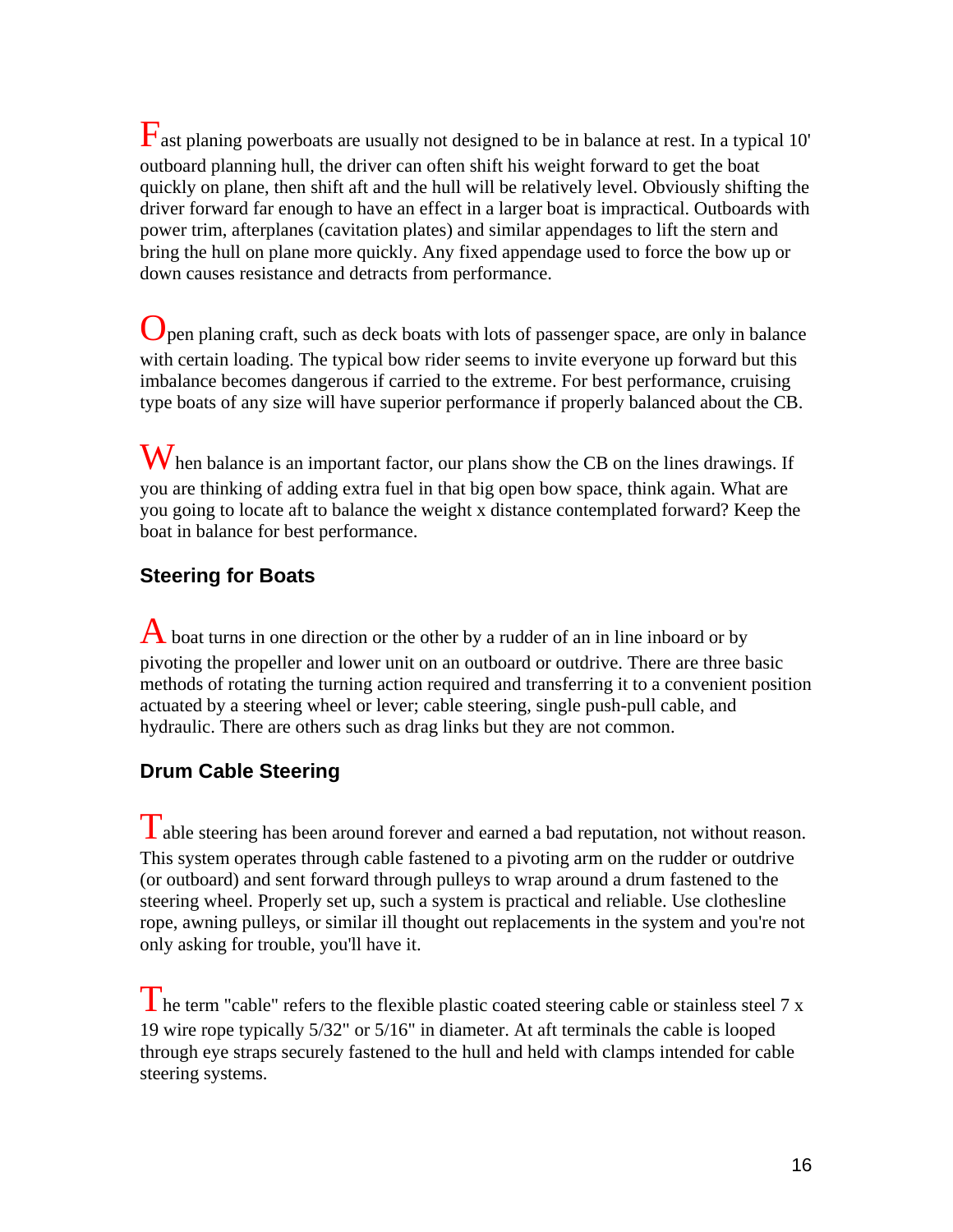Pulleys or sheaves used in cable systems should be approximately 16 times the cable or wire diameter with a 2" minimum and may be fixed or pivoting types. The latter are common for smaller boats and special plastic/stainless steel with attaching eyes are available. Some "head scratching" must be used in planning so that the leads are fair and straight and the cable runs smoothly in the sheaves. Cable running in fixed sheaves must be aligned parallel to the sheave groove. A great stress is applied to the strap or base that attaches the pulley to the boat hull; bolts are preferable with long screws driven into solid wood satisfactory.

Cables running between pivoting pulleys may tend to sag or not be in a precise straight line. Special cable guides with metal or plastic surfaces will take care of this problem although it is preferable these be minimal in number or better yet the system arranged so they are not required as they can abrade the cable over a period of time.

A major problem occurs when cables are connected at the tiller; this terminology refers to a tiller on a rudder or the arm that pivots an outboard or outdrive. A straight arm projecting from a pivoting vertical shaft with cables attached as described in the foregoing will have slack in certain sectors of the turning arc. This cannot be tolerated. Special steering tension springs used at the tiller connection (see [Fig. 1 and Fig. 2\)](http://www.glen-l.com/weblettr/webletters-3/wl26-fig1.html) will eliminate the slack problem. Cables connected to a pivoting rudder shaft with a quadrant as shown in [Fig. 3,](http://www.glen-l.com/weblettr/webletters-3/wl26-fig3.html) do not create slack and springs are not needed.

The steerer with drum attached can be of two types, exposed or **behind the dash**. The [exposed drum](http://boatdesigns.com/prodinfo.asp?number=06%2D121) for the cable is in front of the dash (see [Fig. 4](http://www.glen-l.com/weblettr/webletters-3/wl26-fig4.html)) and is primarily used on small hydroplanes or race class monoplanes. Usually only one coaming pulley sheave per side is required and the entire cable is exposed for easy inspection and maintenance. The tiller cable on either exposed or behind the dash types should be of equal length each side of the drum and wrapped 3 or 4 times around it in opposite directions; check to be sure turning the steering wheel rotates the motor in the proper direction.

Drum cable steering is viable but ONLY when properly installed and maintained. Crude materials and sloppy installation and maintenance can cause steering failure that can result in serious consequences. DO IT RIGHT OR DON'T USE IT.

## **Push Pull Cable Steering**

The [push pull cable](http://boatdesigns.com/products.asp?dept=645) is the most common steering system used on boats today. A pushpull cable consists of a semi flexible cable that slides back and forth inside a flexible sleeve covering. This outer casing is attached to the steerer and routed aft and anchored to the boat hull adjacent to the motor or rudder tiller. The interior cable sliding in the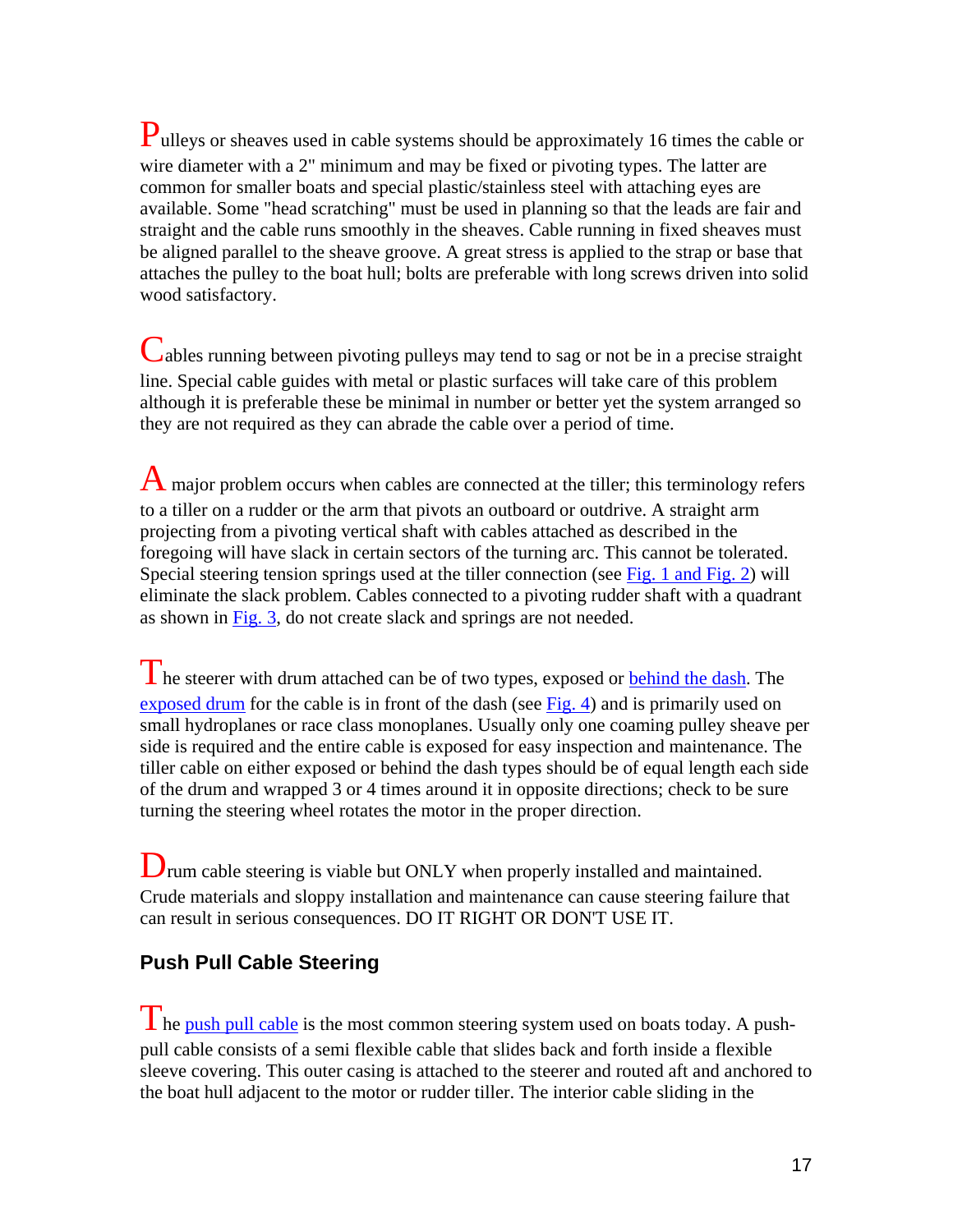covering is actuated by turning the steering wheel coupled to ring gears or rack and pinion to convert the rotation to a push pull motion.

The sliding cable tiller end has a solid or tubular bar that couples to the tiller of the motor or rudder by a swivel fitting to provide universal movement when rotated or to allow tilt up action of the outboard or outdrive. Numerous types of connections are used, those from outboards different than outdrives or rudder junctions.

 $\overline{A}$  push pull system is relatively simple to install. The cable comes in varying length to suit that required; [Fig. 5](http://www.glen-l.com/weblettr/webletters-3/wl26-fig5.html) shows a method of measuring commonly used. Alternately a garden hose can be used to determine both the routing and length. The hose simulates the practical bends that can be made with the cable as sharp bends are impractical.

Push pull steering is relatively maintenance free. A grease fitting is provided to lubricate the sliding cable and should be maintained per the maker. Corrosion and sticking of the inner cable can be a problem, routing the cable well above the bilge is essential, and cleaning the aft exposed portion should be a regular procedure.

# **Hydraulic Steering**

If you have deep pockets, a good hydraulic steering system should be considered. They are primarily used on larger or more plush boats due to their cost. Basically, the rotating steering wheel operates a hydraulic cylinder to force hydraulic fluid through a tube to actuate a matching hydraulic cylinder. Routing of the connecting tube is simple and a myriad of connection devices are available to connect the fore and aft cylinder motion to the tiller. Some earlier systems did not have the tolerances required for efficient hydraulic use, but as usual, the market place took care of the problem, and hydraulics is an ideal steering system for craft of about 18' or more.

# **Designer's Notebook: Double Planking Hints**

Many vee bottom boats use two laminations of sheet plywood to form the contour of the forward bottom. The bend may be difficult or impossible with a single layer of the thickness required. Over the years we've tried many methods of applying double planking, some worked some didn't. In the following, we'll provide a few hints as to some procedures we found that made the task easier and provided a positive bond between the laminates.

Frequently only the forward vee section of the bottom planking is made with two laminations of sheet plywood while the aft flatter section is applied in a single layer.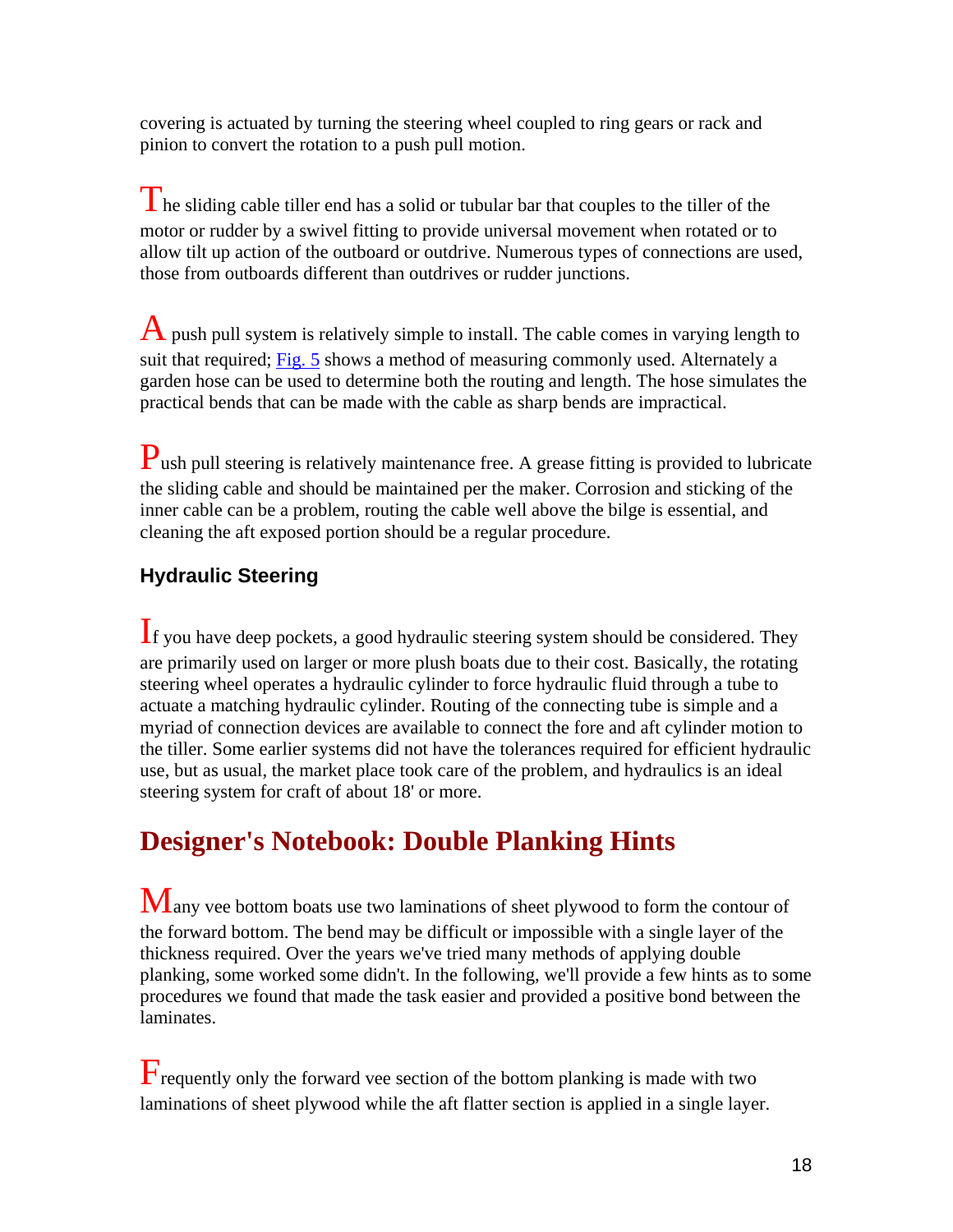Obviously, the two laminations must be equal to the thickness of the single aft plywood panel, two layers of 1/4" forward butting to one layer of 1/2" aft would be equal. Right? Possibly unless you get "scant" plywood. Yes Henry, math has changed; 1/4" plywood is not .25", 1/2" is not .50, etc., scant plywood is about 1/32" less in thickness. Now you understand why few understand "new math". True marine grade plywood is not scant, but much exterior is. In any case, be sure the double plywood layer thickness is the same as the single joining panel.

Plywood bent around the bottom vee of the typical sheet plywood planked boat is convex in shape, a section of a cone. Depending on how the plywood is bent, the contour can change slightly, but perhaps enough to cause a void between the laminations. We've found that forming each layer of the forward vee in the same manner is desirable. This applies whether fitting or permanently fastening the plywood in place. Fasten the plywood along the keel to a point where the major curvature starts aft of the stem/keel junction. From that point, go out at about a 30 degree angle forward from the centerline in plan to the intersection of the chine and force the planking down. The angle is not critical and will vary from boat to boat. The principle is to fold the planking down from the stem to the chine; not fold from the chine to the stem. Each lamination should be bent and fastened in approximately the same manner and sequence.

We prefer POXY-SHIELD with thickeners added as the adhesive between the plywood laminations. Silica #1 added to the activated resin to form a soft butter-like or thick syrup consistency will provide void filling capabilities with positive adhesion. Prime both contacting surfaces with activated resin followed by a generous coating of the adhesive rolled on with a short nap foam roller such as the Glen-L #08-529. Work quickly and have a helper; particularly if the area is large.

How do you know if the two layers mate solidly together? Before applying the outer layer, drill some small holes in the outer lamination about 6' apart, well staggered inward from the keel, stem, and chine. When the outer lamination is bent in place, the adhesive between should come out of the holes. Try rapping the outer surface after application lightly with a mallet, it'll help fill small voids with the adhesive. There is also a different sound between contacting areas and those with a void.

There are several methods that can be used to force the planking laminates together. If you are fortunate to be working in a garage or similar structure, use uprights extending from joists or other roof structure and wedge to the planking surface. Any number of these can be used to provide firm pressure and assure a positive bond between the glued planking panels.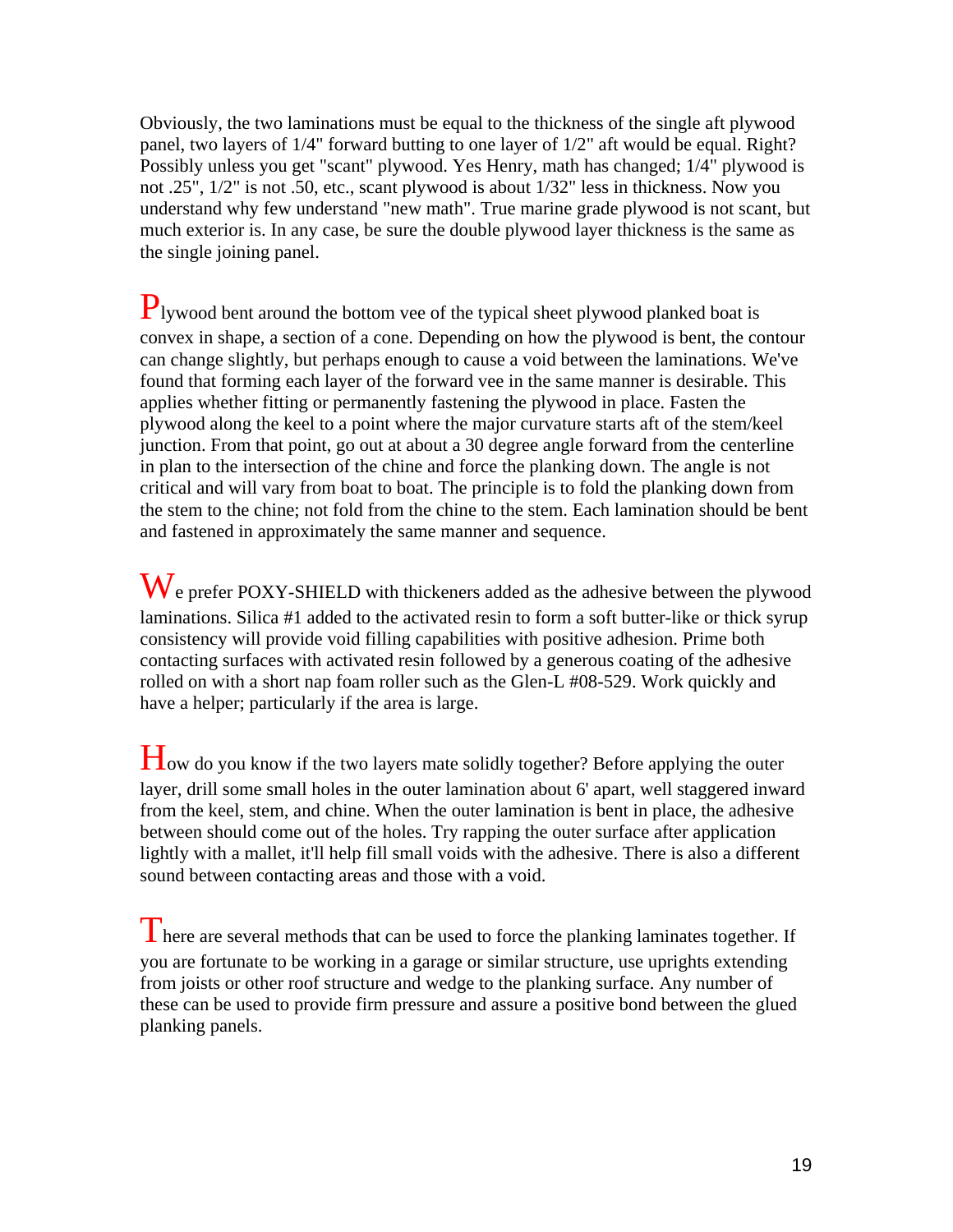The planking layers can also be forced together by weighting the outer laminate to force it against its mating counterpart. Plastic bags filled with dirt or sand draped over the surface will form readily to the arced contour. Alternately or additionally, use temporary screws with a plywood washer under the head driven through both layers. For more tension, use a block on the underside to give the screw threads more pulling power, or use small bolts with washer blocks under head and nut. Washer blocks are usually 1/4" plywood about 2" square. A long strip of 1" wide plywood run diagonally from chine to keel or stem both top and underside fastened with screws or through bolted. Make sure washer blocks have a sheet of plastic wrap or wax paper between them and the plywood so they are not glued to the planking. A power staple gun is a fast way to drive fasteners and force the two layers together, but may not have enough holding power. Staples should be removed after the adhesive cures. Driving them through a strip of plastic filament tape will facilitate removal. After cure and removal of all temporary fasteners, fill the holes with thickened epoxy and sand smooth.

 $\Gamma$  he foregoing referred to applying planking in sheet form, however, the suggestions also can be used in cold molded construction. See our web site under "Boatbuilding Methods, Multi-Diagonal Planking".

# **DISPLACEMENT by Simpson's Rule**

 $\mathbf{D}_{\text{isplacement}}$  is a common term used in yacht design but few comprehend its meaning and how it is obtained.

A floating body displaces an amount of water that exactly equals the weight of the floating object. Let's suppose we have a bucket of water filled to the brim. If we put a floating object in the bucket that weighs exactly one pound, one pound of water will flow over the top of the bucket or be "displaced". This is a "gimmie" and has been understood since Archemedes discovered the principle in his bath tub.

A cubic foot of fresh water, one foot square and one foot high, will weigh about 62.5 lbs. while saltwater will weigh about 64 lbs. The term "about" is used as impurities can change the decimal point. We can determine the displacement of a boat by finding the cubic feet of volume of the portion of the boat below the waterline and multiplying by the weight of water.

So, how does the designer use this information? Displacement as stated, is the total weight of the floating object. This means the boat weight plus that of everything normally carried on board including passengers. When designing a new boat this total weight must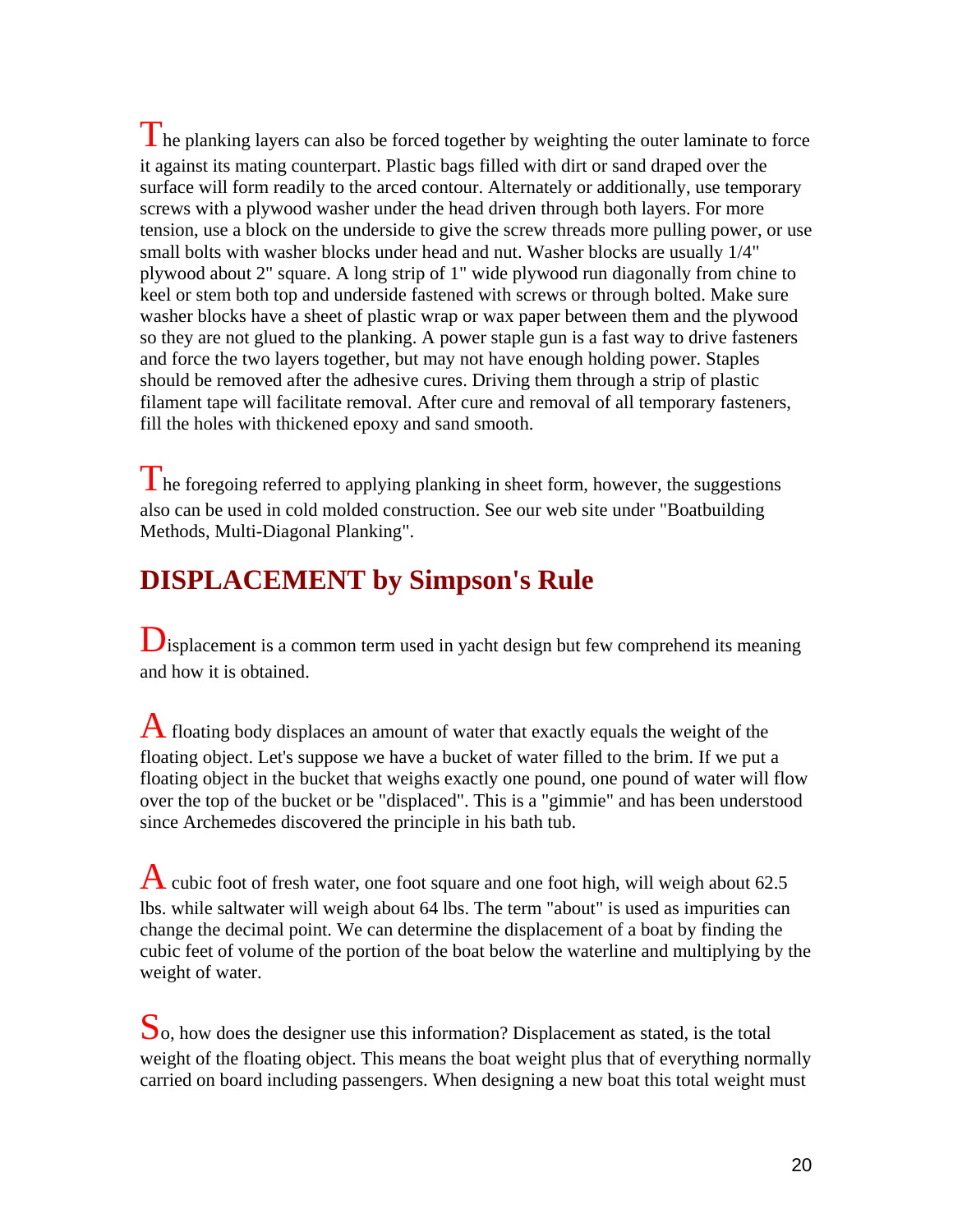be calculated by figuring the weight of all individual pieces of wood, etc. This is a very tedious process that is one of the least fun parts of boat design.

Next the designer will estimate where he expects the waterline to fall and calculate the area of the hull below the waterline. If the boat is a simple rectangle the cubic content can be obtained by multiplying the underwater height x width x length (in feet) to obtain the volume in cubic feet. This volume is then multiplied by the weight of a cubic foot of water to obtain the estimated displacement weight of the hull. If this displacement weight does not match the weight that the designer previously calculated, the waterline is is adjusted and the process repeated. Doesn't sound that bad, but remember, a boat is not uniform in shape.

There are many ways to determine the volume of an irregular shape; a computer with a proper program can solve the problem quickly if the proper factors are entered. There are several other methods but let's go back to a way of calculating volume that is basic and old as the hills: Simpson's Rule.

Simpson's Rule is used to determine the square area of the surface of a plane, such as the area of one cross section of a hull. When the areas of a number of sections have been obtained, the cubic contents of the whole can be calculated.

Let's use an example of how this rule is used to determine volume, then displacement. Suppose a boat has a waterline (estimated) length of 20'. This length is divided into an even number of equally spaced parts drawn perpendicular to the waterline. Let's use *10 parts 2' apart and number them from left to right 0 through 10 (the bow)*.

Next the areas in feet of these sections must be determined. The designers use a tool called a "planimeter", with dials and wheels that determines area when traced around an irregular plane. But the area can also be figured by laying the drawing over graph paper to a scale compatable with the drawing, counting the squares in the plane and estimating partial ones. The area on one half of the boat section is determined and multiplied by two. A typical boat will have no area at station #10.

After the areas of all of the 10 sections have been obtained, list them in columnar form with the station number (#) in the first column and three additional columns, labeled A, B, and C. List the area of each station in column A. In column B enter the following numbers: Station 1# and #10 enter a 1, all odd stations station a 2, and all even stations a 4. You should have a column starting and ending with 1 and alternating 2 and 4. Kinda sounds like voodoo doesn't it?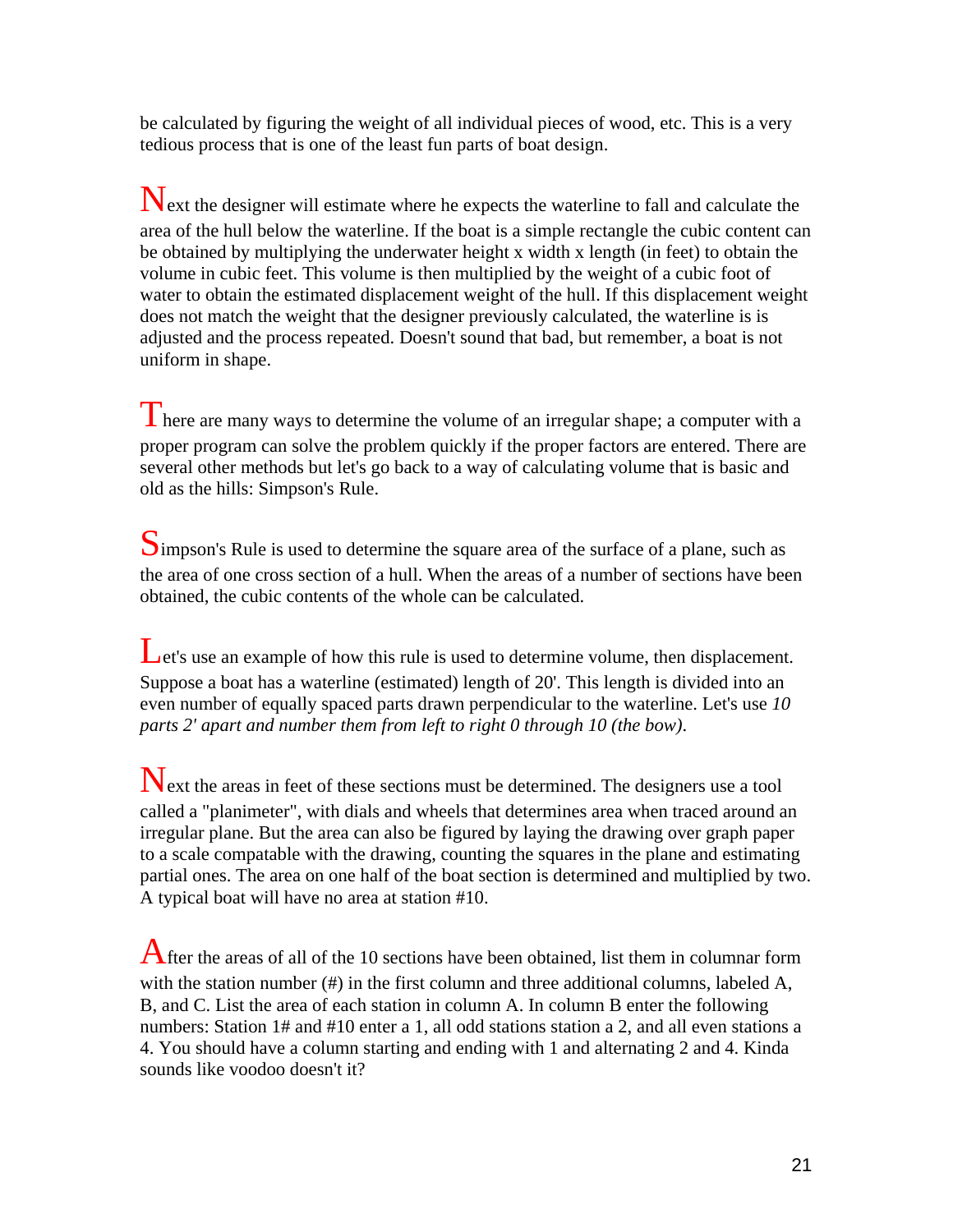Next multiply each of the figures in the B column by the area listed in column A. Put the result in column C. When all station rows in column C have been figured, add them together. So far, the point of this exercise has been to get the total of column C. The next step is to multiply the column C total by the station spacing in feet, (2' in our example), and the result divided by 3 to give the underwater volume in cubic feet. Multiply this by the weight of water (62.5 or 64 lbs./cu. ft.) and the result is the displacement in pounds.

 $\int$  hat wasn't so bad was it? But, the displacement figured does not equal the calculated weight of the boat. So it's back to the beginning, adjust the waterline up or down, and try again.

There are many ways to estimate the waterline with reasonable accuracy and numerous attempts are seldom required. But our original intent was to present or re-present an old rule that figures displacement. Simpson's Rule is a handy one and can be used to find the area of any irregular plane as well as the volume.

# **Approximating Displacement for Canoes and Kayaks**

**A** common question is "how much weight will she hold?" This especially applies to smaller boats such as canoes or kayaks.

 $\Gamma$  he following will give a rough idea of the displacement of a typical double ended craft such as a kayak or canoe. It will not be accurate with boats that have a transom.

 $\Gamma$  he factors required can usually be measured from the boat or possibly the lines or sections. All measurements must be in feet. These are:

- $\bullet$  D = draft. Estimate draft at the widest point of the boat or approximate midpoint; usually about 3" - 6" on the typical canoe / kayak.
- $\bullet$  B = maximum beam at bottom. If round bottom measure width about 3" above keel.
- $\bullet$  L = waterline length or length chine point to chine point fore and aft measured along the centerline of the boat.
- Disp. = displacement, weight of everything on board plus boat weight.

To find the displacement at the estimated waterline use the following formula.

.6D x B x L x  $62$  = Displacement in pounds, fresh water.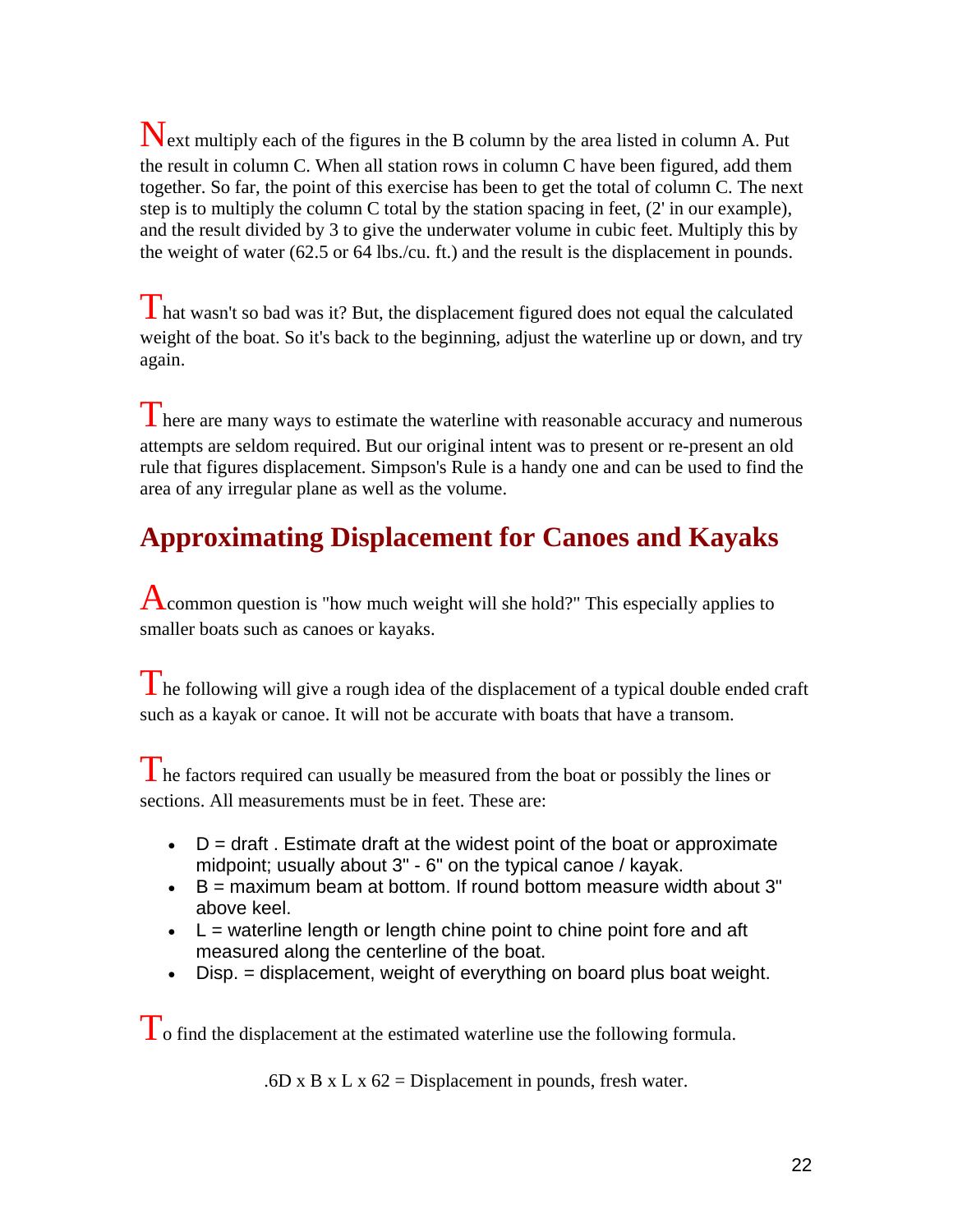Let's take an example:

We have a kayak that has a draft of  $6"$  (.5'), a midships bottom width of  $20"$  ( $*1.67'$ ), and a waterline length of 17'. Putting these figures in the formula:

.6 x .5 x 1.67 x 17 x 62 = 528 lbs. fresh water displacement.

 $\mathbf B$ ut let's say we know the total weight to be carried, boat weight, passengers and gear, in other words displacement: but how far will the boat sink in the water? Suppose we have a displacement of 450 lbs. Using the kayak example above the formula is altered to solve for draft.

> Displacement  $-- --- - - - - - - - = Draff (D)$ .6 x B x L x 62 OR 450  $--------- = .43'$  or 5 1/8" draft

```
.6 x 1.67 x 17 x 62
```
Are the formulae accurate? No, but close enough for estimates. Basically it calculates the underwater volume and converts with a factor (.6) derived from a group of kayaks whose characteristics had been calculated.

Be practical when you consider load carrying ability. Many people, however, are not. They want a small kayak that will carry two full blown adults with lots of gear. Don't expect to load the boat so there are only a couple of inches of freeboard. Some even want to carry several passengers in a 12' kayak. Use a string to simulate the boat outline on the living room floor. Sit the passengers contemplated in the outline and you will readily see if what you desire is practical.

*\* Convert inches to feet by dividing by 12.* 

# **Transom Reinforcement ....for the heavier outboard motors**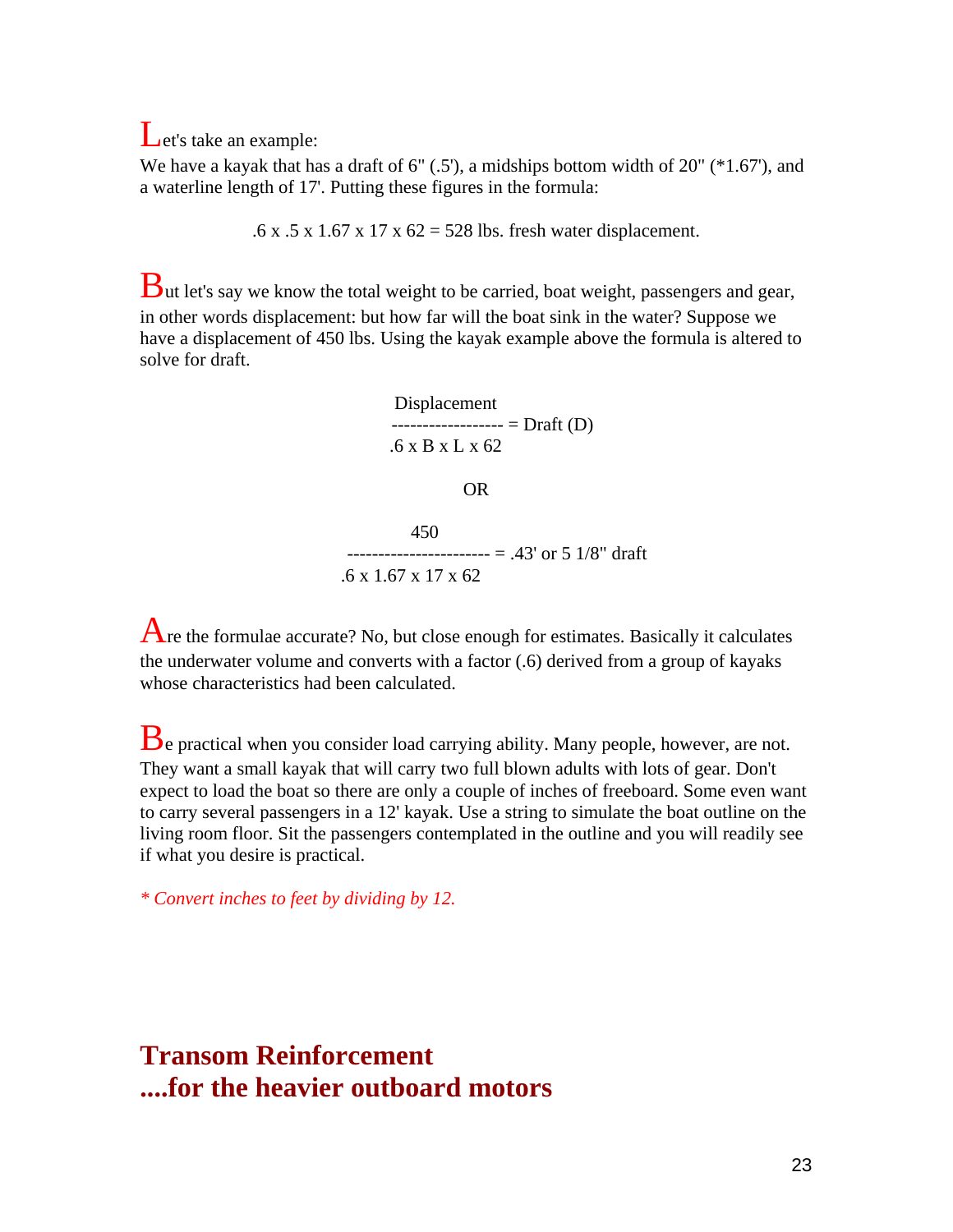$\mathbf{W}_{\text{e}}$ 're starting a new era in outboard motors. Government regulations are virtually eliminating the typical two-cycle outboard motor that has been the standby for many years. Modifications of the two cycle outboard have been made by some companies but many modern outboards are four cycle to meet the new regulations.

Two cycle motors mix oil with the fuel to lubricate the moving parts. This eliminates a lot of engine components that are required when the typical four cycle motor, is used. Four cycle outboards are heavier; many almost double the weight of older two cycles. And since outboard motors keep getting more powerful transom weight can be considerable.

 $\bf{A}$ s one old time outboard race driver stated when I remarked about the liberal use of metal reinforcements at transom junctions "It ain't strong enough, it never is". That statement rings true even more today. With the heavier outboards additional transom reinforcement is always desirable.

 $\Gamma$  he [sketch](http://www.glen-l.com/weblettr/webletters-3/wl30-motorwell.html) shows a good method of reinforcing the transom area on smaller boats. Make the "clamping" of the transom as thick as possible; the chart below the sketch shows the maximum for various horsepower outboards. Reinforce the transom in a fore and aft direction with plywood motor-well sides, preferably blocked to bottom and deck longitudinals. Reinforce corner junctions with epoxy resin with thickeners added formed into fillets. Use epoxy adhesives at all joints and fasten with screws, nails, or bolts as applicable. Change "it never is (strong enough)" to "it's stronger than the proverbial brick outhouse".

# **Designer's Notebook: Self Draining Cockpit or... "Quick Henry, man the pumps!"**

Let's set the record straight. Almost everyone would like to have a boat with a cockpit that would drain any rainwater or spray back to the ocean or lake the boat is floating in. Why aren't ALL boats made with such a feature? Let's analyze the subject.

 $\overline{A}$  self-draining cockpit must be above the waterline or water would come in the cockpit, not flow out through the scuppers (cockpit drains). How much above the waterline? Obviously, the higher the cockpit level above the water the better for drainage, but in a 14-16' boat the hull depth limits the cockpit level. Way back in memory a figure of 9" above the waterline for a self-draining cockpit was desirable for a boat in the 20' range. Obviously, any figure must take in account the size and shape of the boat. Let's get a few facts.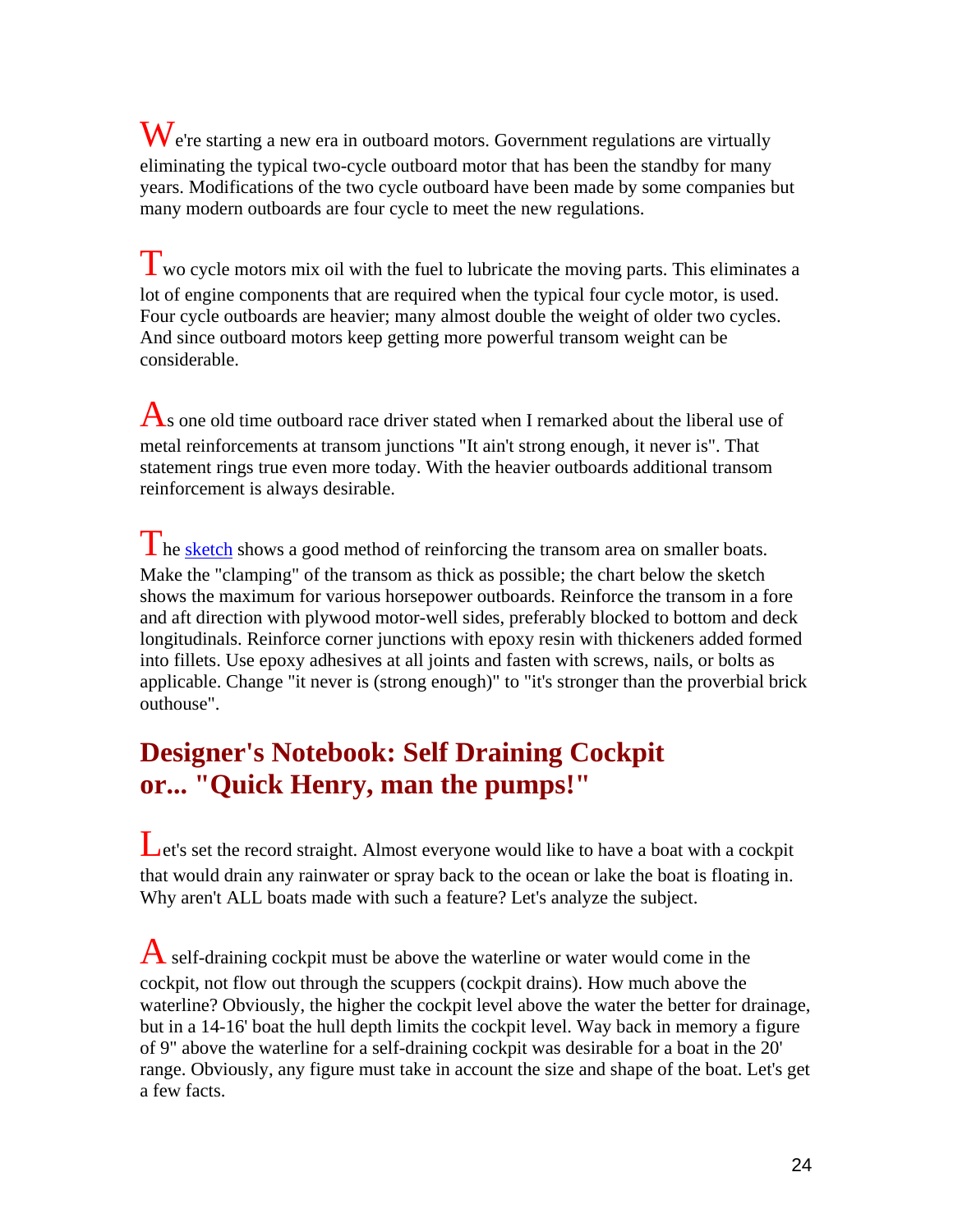A boat has a CB (center of buoyancy) that is essentially the same as the pivot point on a balanced teeter-totter. Moving a weight forward or aft of the CB make the boat go down by the bow or stern respectively. Architects use a PPI (pounds per inch immersion) to calculate out of trim. A 20' boat may have a PPI (it'll vary with the boat) of 250 lb. ft. If a 200 lb. passenger moves 1.25' aft of the CB the boat would go down by the stern 1" when at rest. Suppose our 200 lb. passenger goes to the transom, 8' aft the CB, to pull up the outboard motor. That will bring the stern down more than  $6''$  (200 x 8 divided by 250= 6.4") further in the water. Then his buddy comes back to help him; well, you get the idea any self-draining cockpit level must be quite high above the waterline or water will come into the cockpit through the scuppers.

So what, if a cockpit level is only 4" above the water, the passengers feet may get wet feet but the water will flow back out when they come forward. Very true, but the water in the cockpit weighs more than 60 lbs. per cubic foot and the boat could go down by the stern even more as long as the guys remain in place. Perhaps the example is a little extreme, but the idea is to illustrate that a small boat cannot have a practical self-draining cockpit.

Water can be prevented from flowing back into the cockpit by crossing the drains. The port drain exits on the starboard side and vice versa; a method common on sailboats that heel. Check valves can also be used at drains. These allow water to flow out but not in. However, they can malfunction if debris gets in the valve. Of course, a typical small planing boat at speed is not that critical to passenger movement. In addition, the static waterline is not the same as the craft when planing and water backing up in the cockpit through scuppers would not occur.

Consider the above factors, the pros and cons, prior to insisting that the boat you build must have a self-draining cockpit.

# **Designer's Notebook: Fastening sheet plywood to frames?**

Building boats planked with sheet plywood started around the WW II era. Before that, the adhesives used to make plywood were, in short, worthless for marine application; the plies would delaminate in a heavy fog. After the adhesives were improved, it took a long time before professional boatbuilders would use plywood because of its previous problems.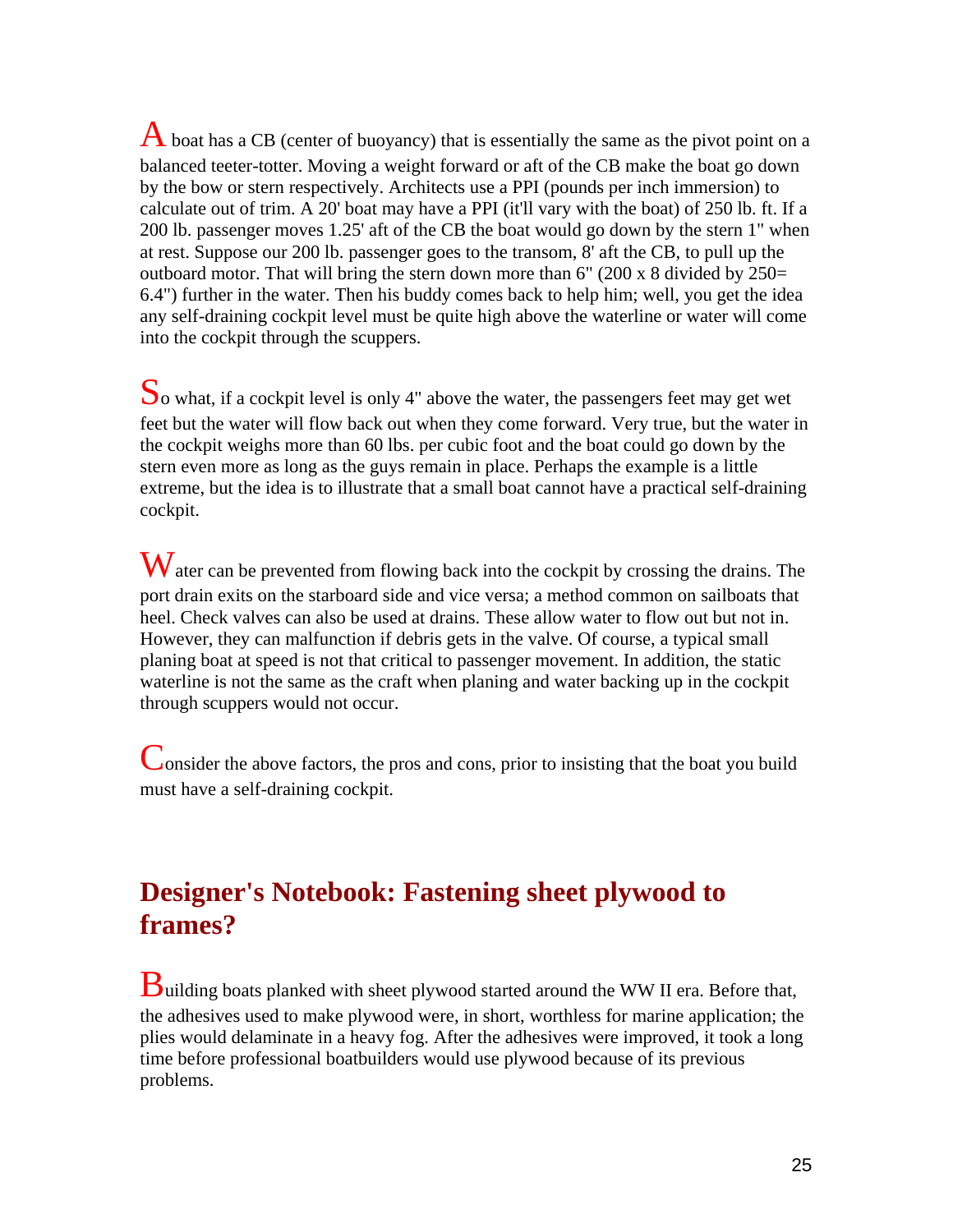$B$ uilders of the time planked boats with solid wood with many seams. When plywood started to be used, builders logically built the same framework and attached the plywood in the same way as they had done with planks. Rarely did that work out. Boats planked with sheet plywood wouldn't conform to the shape of a planked boat. A surface developed from a segment of a cone or cylinder was required to enable the sheet material to bend to natural curves. The method is known as "sheet plywood development".

Most builders retained the closely spaced frames with many longitudinals and a zillion fasteners. Then someone reasoned that all that framework wasn't required . Further down the road, many production boats were monocoque; the boats were built over a form with stem, transom, chine and sheer the only framework members. After the hull was removed from the form and righted, they were reinforced with internal framework, primarily longitudinals. This eventually led to current Stitch and Glue boatbuilding.

**B**ut before that progression, the sheet plywood boat framework resembled that of its predecessor, the planked boat. At about the same time, more powerful motors such as the automotive V-8's were converted and installed in the new plywood boats. This was before the advent of superior epoxy adhesives and epoxy based putties for fastener holes. At higher speeds, the putty over the countersunk fasteners would come out, water would catch the outer plywood lamination and eventually rip out the outer plywood lamination, starting at the screw hole.

 $\Gamma$  his condition was primarily observed across the plywood at frames that contacted the bottom, longitudinal fasteners caused minimal problems. The logical solution was to eliminate cross fastenings in the bottom frames, and it worked. Some builders even went so far as to relieve the frame so it had no contact to the bottom planking. This also worked well and today is quite common in faster sheet plywood boats, although in slower boats the frame contacting the planking is still prevalent. However, fasteners are preferably NOT used across the planking in any sheet plywood boat.

 $F_{\text{airing a sheet}$  sheet plywood boat framework so the planking will perfectly contact the frames is wonderful in theory, but virtually impossible in practice. The frame will either contact the planking causing a hard spot or the reverse. In many sheet plywood boats, side battens were eliminated or minimized and this accentuated any out of sync frame. Fasteners driven into an out of sync frame causes a visible bump or dish that will mirror through the finished planking. This becomes more visible on dark painted sheet plywood planked sides. Eliminating fasteners and relieving the frames so they did not contact the plywood solved the problem. Many die hard builders and older texts still retain the notion that sheet planking should contact frames. The latest practice allows the sheet plywood to take a natural bend; it isn't being forced against framework to form an unnatural compound curvature.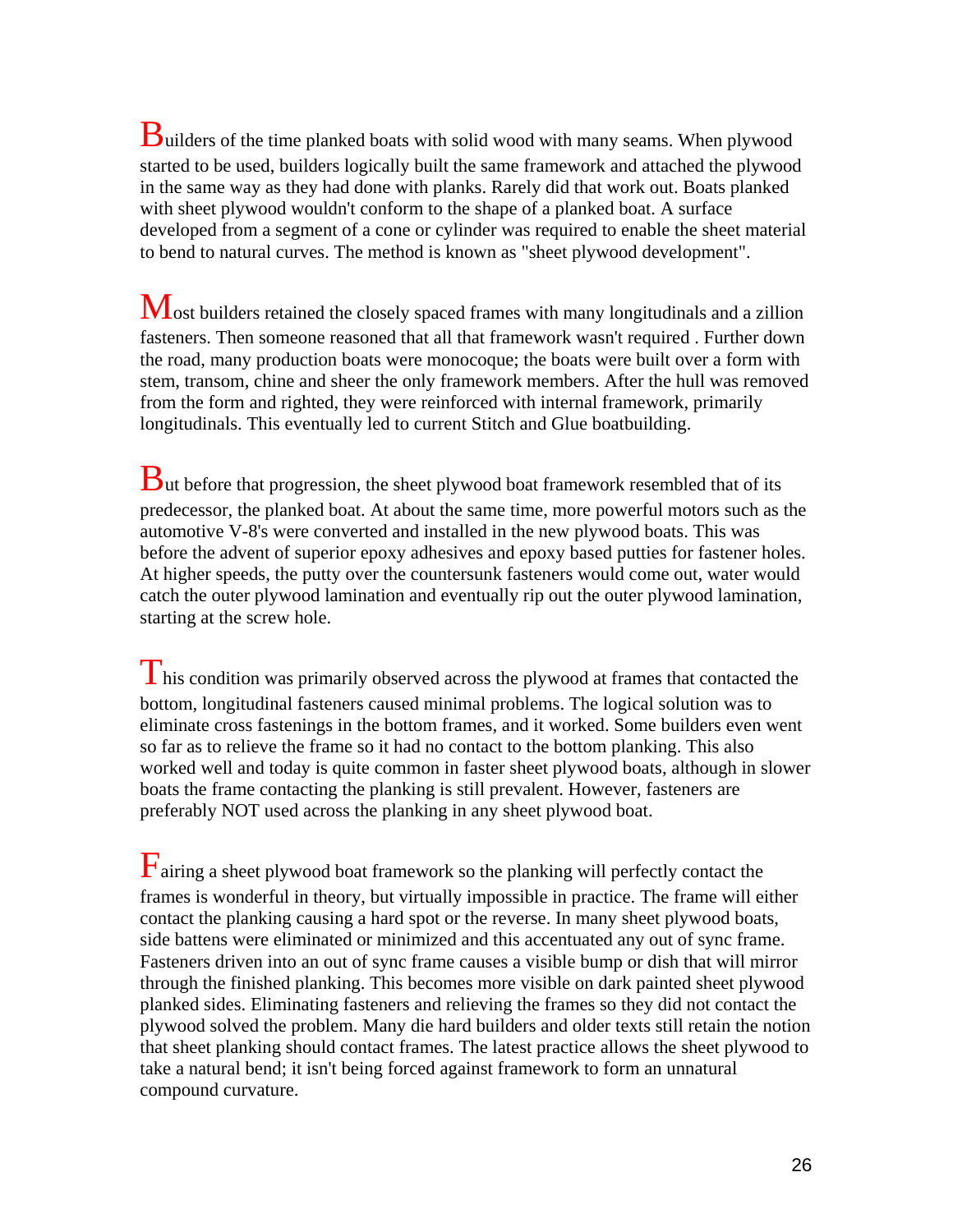Many have questioned why we do not advocate fastening into frame on sheet plywood boats. The foregoing is our reasoning and is proven in practice. Should the planking be glued to the frame? Why not? Thickened epoxy adhesive on the frame will fill in the void and make positive uniform contact as developed by the planking. Plus it's a preservative for the otherwise exposed frame edge.

A boat built using the described procedures will not have bumps or hollow spots or framework mirrored to the outside. It'll be a smooth uniform surface and even black painted hulls are practical. Plus that it's proven to be durable. Why build any other way?

# **Designer's Notebook: Using random-random stock**

The Bill of Materials in our plans often use the terminology "random-random", meaning varying lengths and widths. Most large lumber suppliers, particularly those supplying wood commonly used in boat building don't buy material already milled such as the common 1" x 6" or 2" x 4" sold in lumberyards catering to home construction.

 $\overline{1}$  heir lumber comes unfinished, neither the edges or outer surfaces are milled or planed. The material comes in lifts or groups of a common thickness, neither the length or width is consistent. A lift containing four quarters material will be slightly more than 1" (hence "four quarters") in net thickness in the rough. Widths and lengths will vary; the lumber is rough cut from the sawmill to obtain the most stock from the felled tree without thought of what the finished size may be. Think about it; if a tree is sawn up to make a special sized lumber there will be a lot of material that is scrap. Guess who pays for it; you the customer. More valuable lumber could be very expensive if sawn to specific sizes with excessive waste. Using the entire tree with minimal waste holds the cost down and reflects to the consumer.

Many small yards will mill and stock lumber to standard sizes. Obviously someone must pay for the waste and the time spent in sawing to size, again that's you the consumer. Some yards finish the stock to thickness, usually 3/4" to 13/16", for four quarters stock. Lengths and widths are as they came from the mill. That's the stuff for boatbuilding you want. You can rip it to size yourself getting as much from the stock as possible. Obviously, if you have a choice, select the longest and widest stock available without paying a premium. Most suppliers do charge extra for wide widths and long lengths.

Many boat parts are irregular in shape. Arced shaped parts, such as deck beams, can often be nested one inside the other. A 5 1/2" width may provide a single beam while two may be obtained from an 8" width. A 6' long beam can be made from a single length, but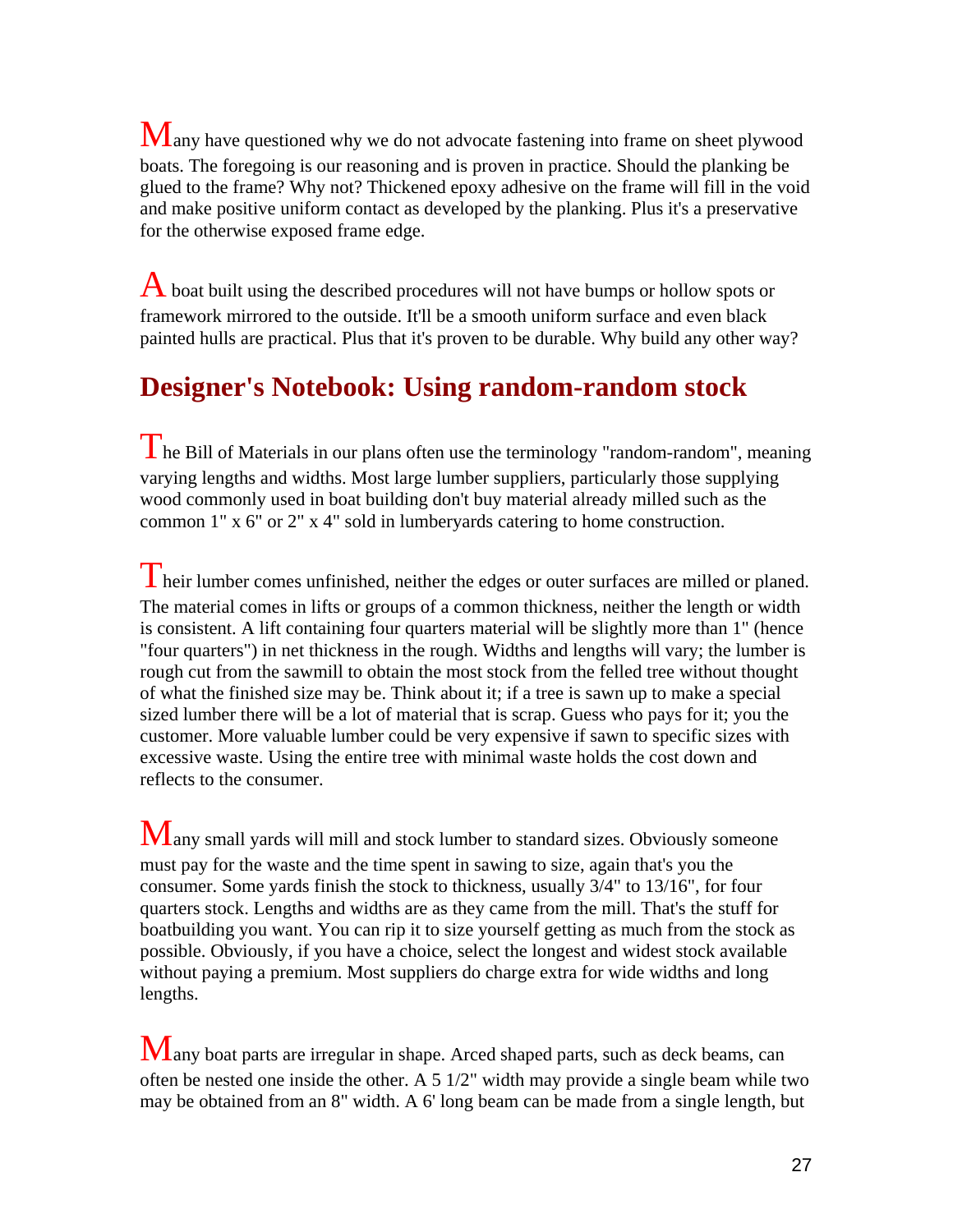perhaps two can be obtained from a 9' length. It is readily apparent the wider the width and lengths the more usable material you obtain for the buck.

Check the Bill of Materials for the boat being built. Find the widest width needed and roughly total all the strips or other pieces and change to square feet of a given thickness. Be generous; material lists seldom cover the interior structure and some waste (or don't you ever goof) is inevitable. Remember when using random- random stock it'll be cheaper than sawn to size material, so in the long run you'll be ahead costwise.

That's why we prefer to call out random-random stock, particularly for frames. In our shop the random widths are piled in roughly the same widths. Working from the templates, we select the most appropriate width and length for the parts being produced. Outfall filters down to parts for a smaller kit so the waste is minimal. The footage of lumber we use to make a frame kit will always be less than the typical home boatbuilder; we have the selection advantage and templates to work from. With care however, the builder can save on lumber by thinking and taking advantage of random-random stock.

# **Designer's Notebook: The case for laminations**

Let's face it, the lumber and plywood we have to work with today is not what it used to be. The old growth trees that used to be common provided a much higher percentage of clear material and were cheaper for the mills to process. Today the mills are harvesting 30-year-old trees that yield a lot more material with knots and other defects and winds up costing more.

In some applications, lesser quality woods or plywood can be laminated to improve the strength and to make longer lengths suitable for boatbuilding applications. Epoxy adhesives, with their gap filling qualities, have made laminated wood a more reliable process for the home builder. Properly used epoxies make wood-to-wood junctions that are extremely strong and durable. So why aren't laminations used more often in boatbuilding? Well, laminating small members to make larger ones is time consuming, can require a lot of epoxy, and in some cases laminates are neither desirable nor an advantage.

In the following we'll discuss some work that has been done with laminations, some unusual and out of the ordinary.

## **A production method**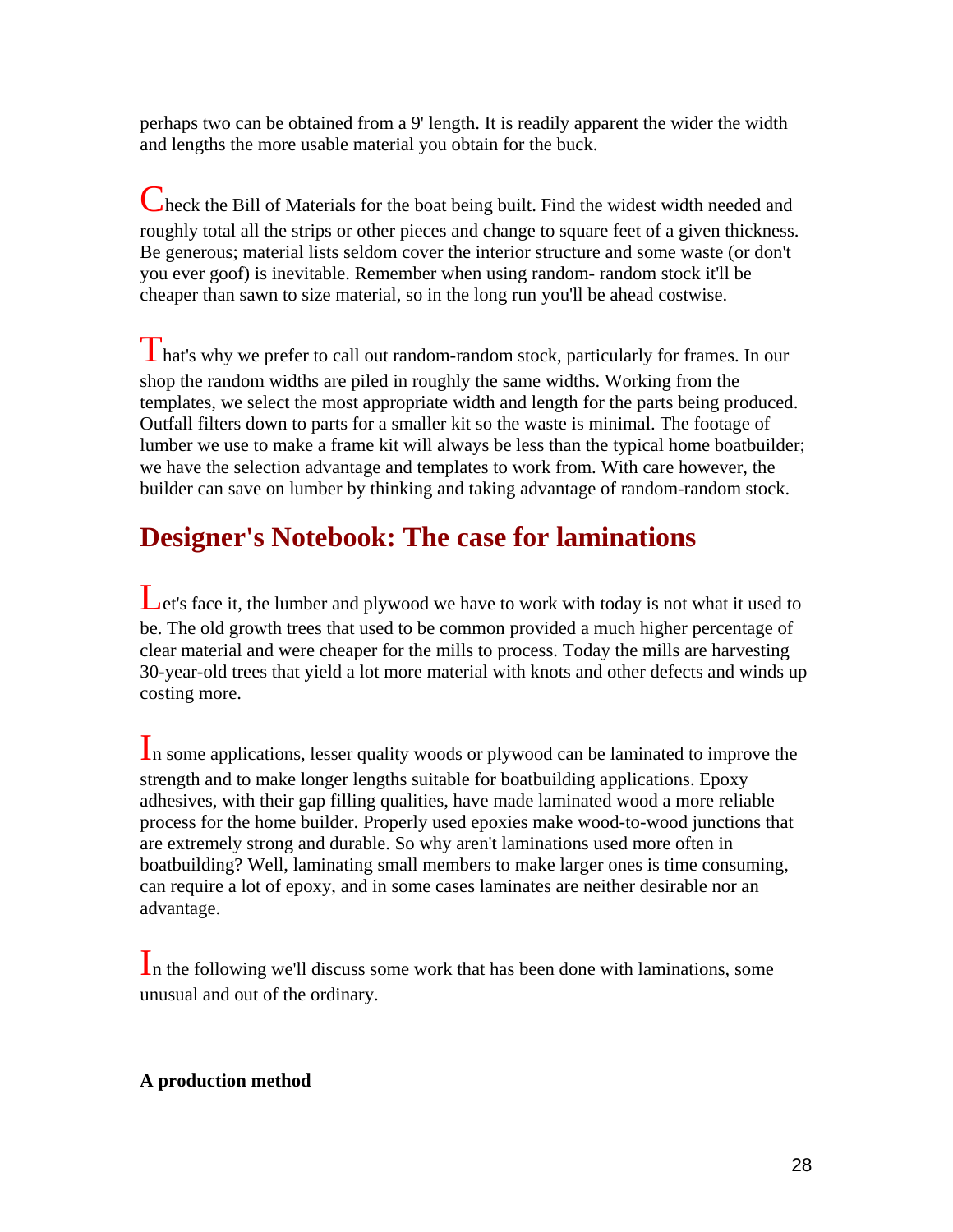Several years ago, some southern California professional builders were producing sheet plywood boats with all plywood laminations for keel, stem, chine, and sheer. The method may also have been common to other parts of the country. The boats were built on a form or jig and the laminations made over the form. These boats were in the 20' range with keels laminated from mostly 3/8" plywood, usually about 6" wide aft and extending forward and bending in the forward section to form the stem with the width reduced to about 2". The aft portion of the keel was about six laminations or so thick with the stem section more than twice that. The stem laminations ended stair step atop the keel (into a notched form) to spread the stress. The joining laminations were scarfed or butt joined, staggering the joints so that no two ended at the same point. Numerous clamps or clamping fixtures were used to hold the laminations while curing. I did see one innovative builder clamping a rubber strip from a truck inner-tube to the keel and tightly wrapping it diagonally with the final end secured by another clamp, thus reducing the number of clamps required.

The chines were made similarly from plywood lamination, much wider and thicker than in conventional practice because so much was eventually faired away. The forms were cut off diagonally at the chine point and the chines were set in diagonally across the bottom side junction. Bending was simple, not always easy in conventional chine construction.

Obviously fairing these lams was quite a chore, particularly the chine. The builders used electric planes and routers on special fixtures to accurately fair the members, in some cases disc sanders with very coarse paper were used to initially remove the surplus.

 $\blacksquare$  he inner sheers were also plywood, bent in place after applying the bottom and sides and righting the boat. The laminations were applied directly against the side plywood and again they were rather oversize. Those familiar with bending wood know that wide thin uniform strips can't practically be bent around the typical plywood boat with forward flare. Such a member cannot be forced up or down without "kinking" so the laminations were sawn to shape. Templates were made and subsequent laminations duplicated with router or collar shaping. No fairing was required as the member sides to the planking, however, beveling for the deck was necessary. When the hulls were removed from the form they had no frames, though sometimes frames were added.

Note that the boats built using laminated longitudinals were production boats and the expense of the fixtures usually makes it impractical for building a single boat. However, the method may suggest some possibilities to the innovative builder.

### **In Stitch and Glue**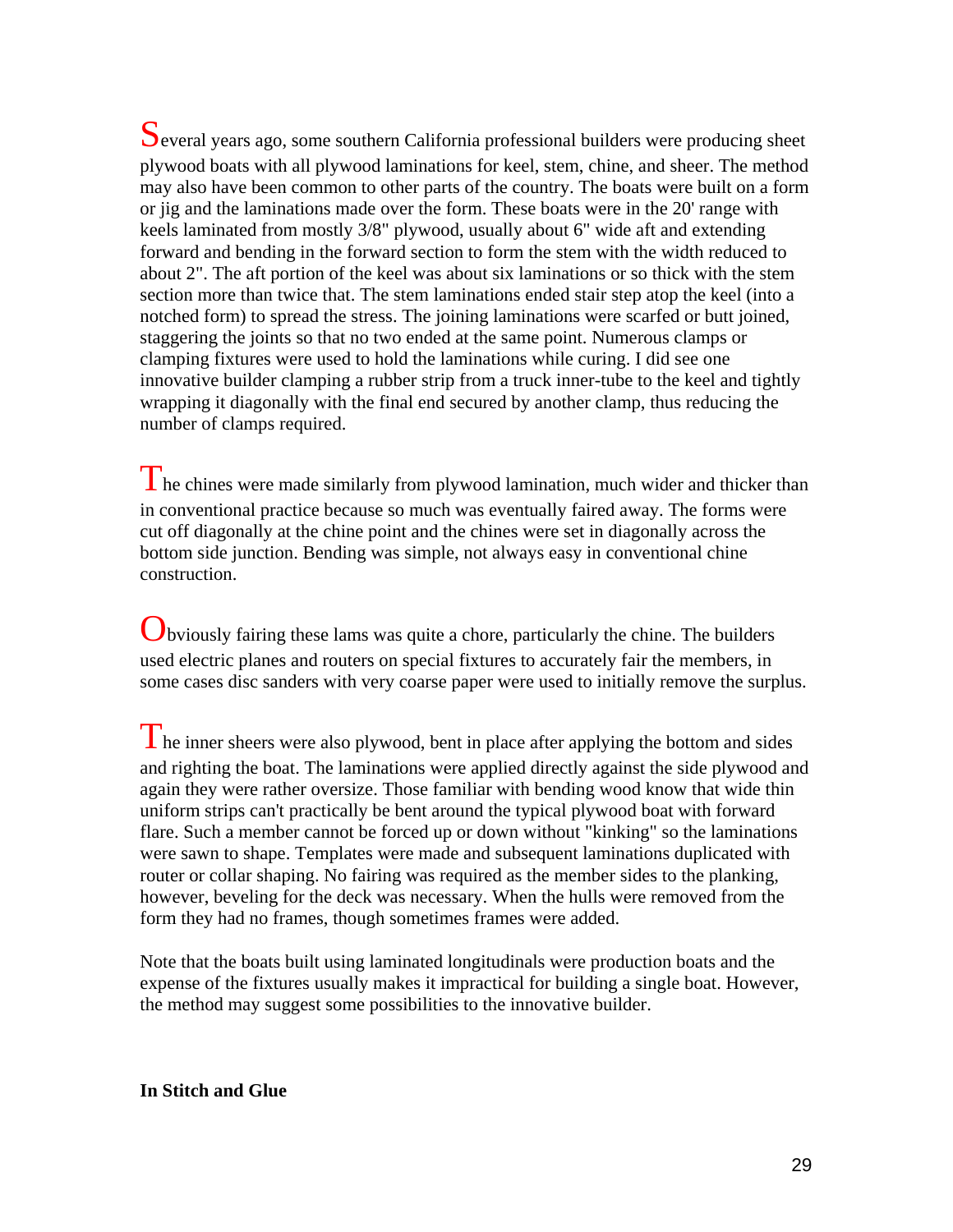We've used bottom batten and keel laminations in stitch and glue boats for quite some time. However, these are applied after the boat shell has been formed. All plywood laminations or combinations of plywood initial laminations capped with a solid woodreinforcing member have worked out well. Wider battens spread the support area, provides additional gluing surface, are easier to install, and thinner laminations make the bends more easily. Battens laminated from plywood have never become common on conventionally built plywood craft. In a vee bottom boat, it is difficult to bend the thin wide strips toward the stem in a nice fair curve. Reducing the width as the bow is approached helps, but getting the laminations to bend to a shape that will match the plywood planking is a problem. Insurmountable? No, but again a lot of thought, work and possibly some shaped fixtures may be required.

## **Common practices**

Plywood laminations on the inner surface of longitudinals have long been used to prevent splitting. The centerline keel seam is critical and when a solid member has two halves of sheet plywood fastened to it a local stress occurs. A lamination of plywood applied over a solid wood keel need not be thick or continuous, 1/4" plywood on smaller boats, fitting between frames on the inside, is usually sufficient. If using epoxy adhesives, only minimal fasteners are required; epoxy adhesives, properly used, have proven to be as strong as the wood itself.

Laminated beams for deck or cabin tops are a natural for laminated construction and have been used extensively for years using either plywood or lumber. Laminated beams are stronger and use considerably less material than sawn members but do require a jig or fixture for forming. Three laminations are the minimum to use. Some builders make the laminations wide and rip it into several beams. Always leave a little extra for cleanup, as possible misalignment of the llaminations and cleanup is usually required. A problem with laminated beams is that they will collapse slightly when taken off the gluing jig.

Replacing sawn frames on a vee bottom boat with frames made from laminations is impractical, but advantageous on bent or round bilge boat frames. However, in highspeed vee bottomed boats with solid wood bottom, frames are often laminated with thin plywood to prevent splitting; longitudinal motor stringers laminated with plywood can be significantly stiffened. Note, when I discuss plywood laminations for frames, they are used so that the veneers are parallel to the planking. The longitudinals are fastened to the frames and fasteners do not hold well in edge-grain.

Heavy skegs or keel members made from laminations have the advantage of being more stable and easier to handle. On inboard installations where a shaft hole goes through a heavy skeg, the hole can be progressively cut or drilled in the laminations, eliminating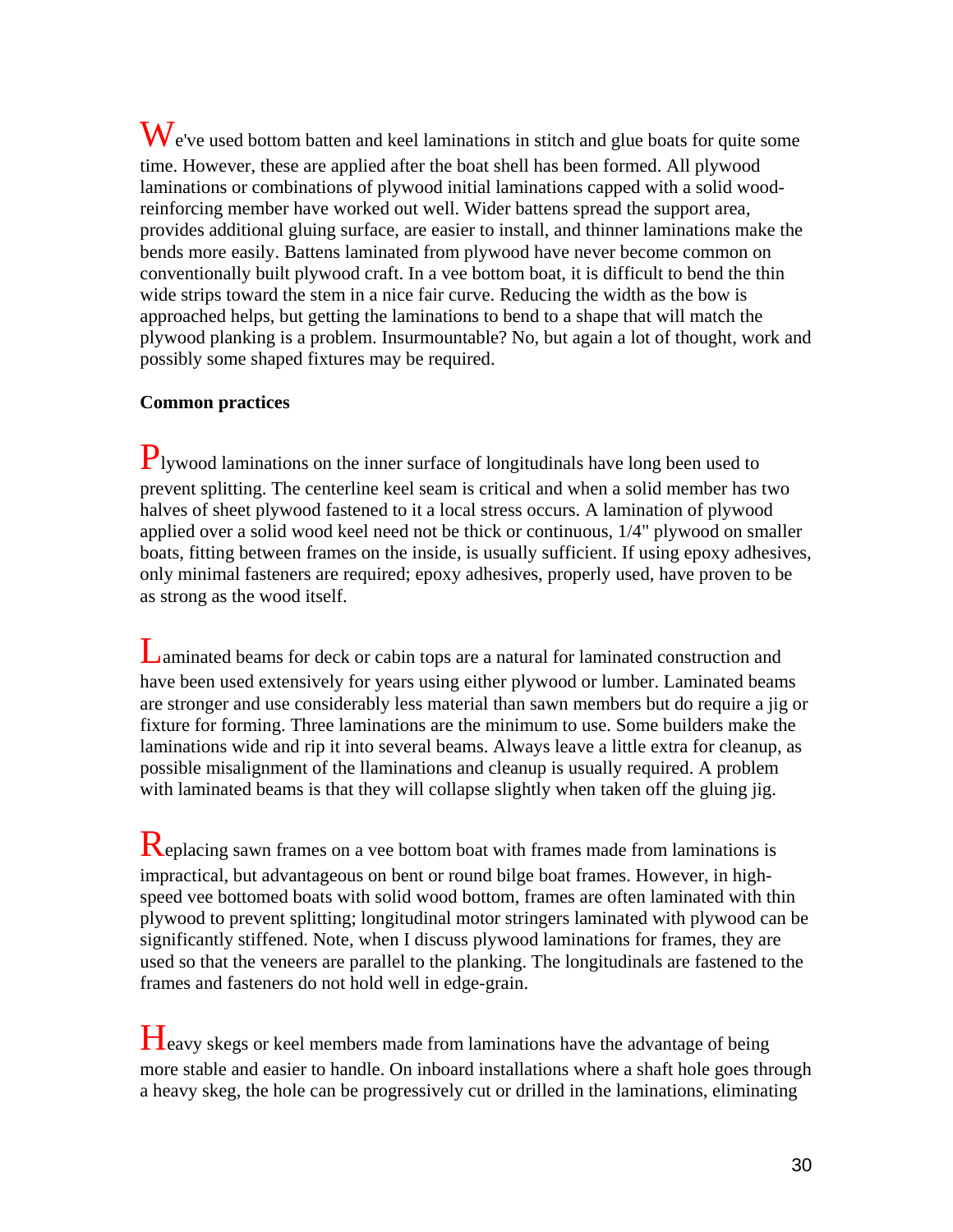the typical long boring tool required for solid members and avoiding the ever present possibility that the long hole is not drilled in correct alignment.

Although it would be possible to laminate long longitudinals from shorter pieces, it requires a lot of work and glue, and a long scarf joint is a more practical solution.

We've used multiple laminations of solid wood or plywood for transoms, corner knees, stems, keels, battens, planking, cabin tops, decks, hull planking and undoubtedly other places that haven't come to mind. So during your building, think laminations, or at least consider them. P.S. solid wood laminations also look nice.

# **Shop Talk: Painting options**

A caveat: We are not paint experts. We have, however, painted a lot of boats, and are frequently asked "what would you do?". We invite any comments from other builders and would be glad to include them in future WebLetters.

Allyn Perry is our shop foreman, Frame Kit maker, and boat test model builder and... he has painted all of the test models for the last 30 years. Allyn is always quick to add that he is not an expert, but I think he's pretty good. He most often sprays the paint, but on some of the more recent small boats he has used our epoxy foam rollers with good results. I asked him what he would do, if he was painting his boat.

If you built the Stiletto, the inside is bare wood, what would you do?

Allyn: "I may not be a good example. I would make sure my boat was always protected, under cover. I wouldn't leave it out in the driveway uncovered. I would probably use an oil based primer and then spray Zolatone\*. If I expected it to get more exposure, I might use a light coat of Poxy-Shield... I don't know if you want me to say this, I know we don't recommend it, but I would thin the activated Poxy-Shield with about 10% denatured alcohol and put on a thin coat. I would then use an oil-based primer and probably Zolatone. If I expected it to get a lot of abuse, I would probably slop a lot of Poxy-Shield on the inside, then undercoat and Zolatone. Poxy-Shield makes a really hard surface, and that's gotta be good. Most of the other epoxies that are available are thinner than Poxy-Shield, I'm sure they would add additional protection, but I really haven't tried them."

And the outside... assuming it is fiberglassed?

Allyn: "I used to use Z-Spar Monopoxy undercoat. You could apply it in very heavy coats. I'd apply two coats, then do all my final sanding. Monopoxy is no longer VOC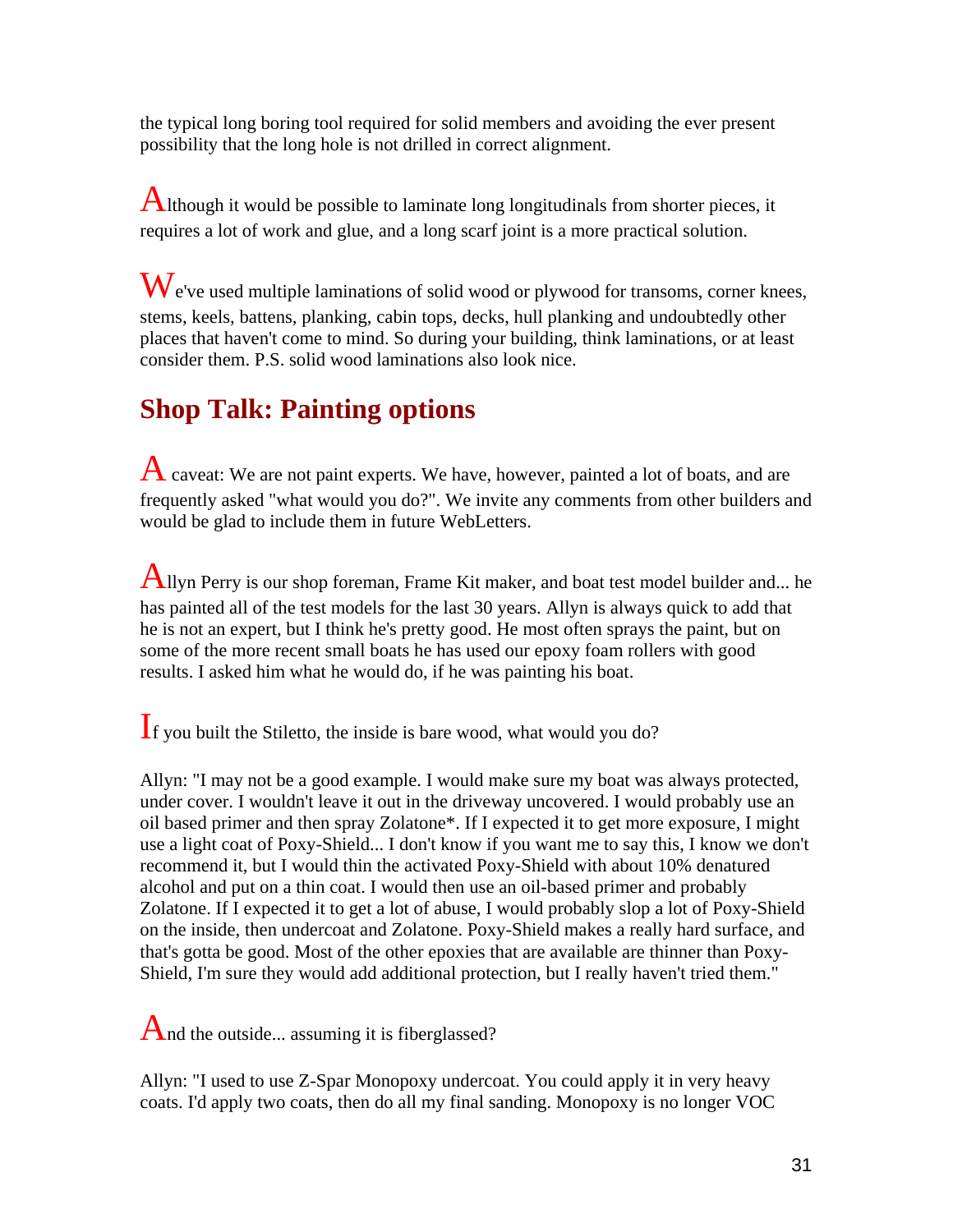compliant, so it is not available in Southern California... I don't know if it is available elsewhere. Now I use a non-marine primer that can also be applied in heavy coats. At the paint store, if you tell them it is going to be used on a boat, they say it is not recommended. I haven't had any problems on trailerable boats that are not left in the water for more than a day or two at a time. After sanding, I spray on InterLux Brightside. It must be sprayed in very light coats, allowed to dry for a day before additional coats are applied. I usually apply two coats on the test models. If it were my boat, I would probably apply more. I have not used Pettit, Woolsey or any of the other available marine paints, because I have no reason to experiment, but I'm sure they all make good products that would work."

\*Zolatone is a paint product that must be sprayed; it has different types of pigments that don't mix so that the finish is "speckled". It is also non-gloss and not as slippery as other paints. This material may be known under other names in other parts of the country. Its main use is for truck beds and is available through automotive paint stores.

## **Other types of paint.**

None of the following are "recommended" for below the waterline, but all have been successfully used on trailerable boats. If your boat will remain in the water, you must use a marine bottom paint.

**Latex:** See WebLetter 23

**Industrial enamel:** I made a trip to my local paint store to ask for input on industrial enamels. Many builders have reported using industrial enamel, but we haven't and I wasn't sure if Alex at the paint store would know what I was talking about if I asked for it. He did and took me right to the industrial enamel section. His first question was "Oil base or water base?"

"Oil, I guess... what exactly is industrial enamel anyway?"

According to Alex, industrial enamel is just a tougher paint, formulated to stand up to gasoline and other chemicals, for a whole lot less than marine paint. "We can't recommend it for boats" he quickly added. I told him we used topside paint all the time and it's not recommended for below the waterline. "I know", he said, "I wouldn't be afraid to use it, but we still can't recommend it".

**Marine Top side paints:** Allyn uses Brightside, but other manufacturers make similar paints. Brightside is a "topside paint" and states right on the can not to use it for below the waterline. We have used topside paints for years on trailerable boats that are not left in the water and have never had a problem.

**Two-part linear polyurethane** - Allyn has used it on his motorcycle; his comments: "Two part linear polyurethanes are a little more forgiving when sprayed, since the paint is 'activated' and thick coats will harden without crinkling. However, pot life is limited and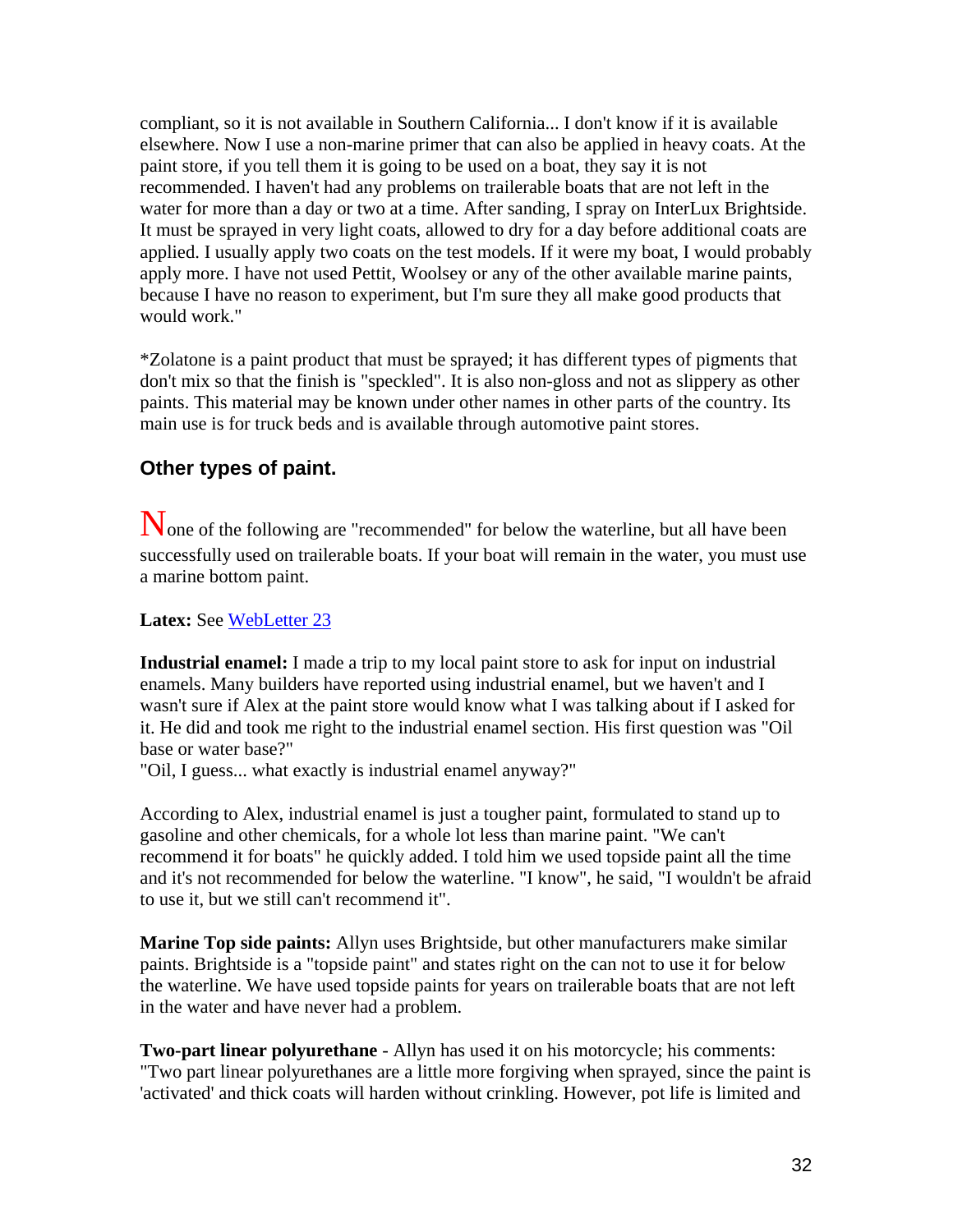unused paint cannot be saved. Sanding and polishing properties are very good. Durability is also very good, but this material tends to be a bit pricey."

A note: If the outside of your boat is fiberglassed, the purpose of the paint is to 1) Be pretty, 2) Protect the resin from ultraviolet light. Considering this, almost anything can be used if you're not particular what it looks like. If it peels off, re-paint, water will not harm the fiberglassed surface. Latex is a particularly good paint for duck boats that you want to camouflage: non-gloss; using two colors, you can easily mix a variety of color variations. For something more "official", Pettit makes marine camouflage paints.

# **Designer's Notebook: Can I lengthen the ....?**

The answer can be yes, no, and maybe.

Lengthening or shortening a sailboat is not recommended. There are simply too many variables: center of lateral resistance, sail center of effort, lead and other factors are altered when the length is changed. Designers go to considerable effort to get the relationship of these various factors correct. If they are changed, the results can be questionable.

Most human or motor powered boats can be lengthened or shortened as much as 10%. However, there are exceptions that will be discussed later. Why 10%, can't I go 18%? Possibly, the lines can be lengthened or shortened BUT, we know from experience that up to the 10% factor, the integrity of the design remains basically unchanged. All length factors are altered 10%. This means the location of a centrally located motor, CG (center of gravity, and location of major weights are also shifted by the 10% factor. Beyond the 10% factor the characteristics can be altered; put in another way we get into a gray area. It may be OK but it might not. Then too, the construction may not be adequate when a craft is excessively lengthened. Why take a chance?

Altering length when done properly works well and is simple to accomplish; do it incorrectly and one big mess will probably result. You can't simply add a frame at midpoint or at the stern. A boat has curving lines and each section is (usually) different. Lengthening by this method will cause unfair lines that will be almost impossible to correct and may well alter the hull characteristics. The correct way is to re-space each of the stations or frames from the aft end of the stem to the transom a proportionate amount up to 10%. If frame spacing is equal or varies, multiply by the percentage factor being used. As an example if frames are uniformly spaced 18" apart and the 10% factor is used, each spacing will be increased 1.8" (.10 x 18") or rounded off 1 3/4" (1.75").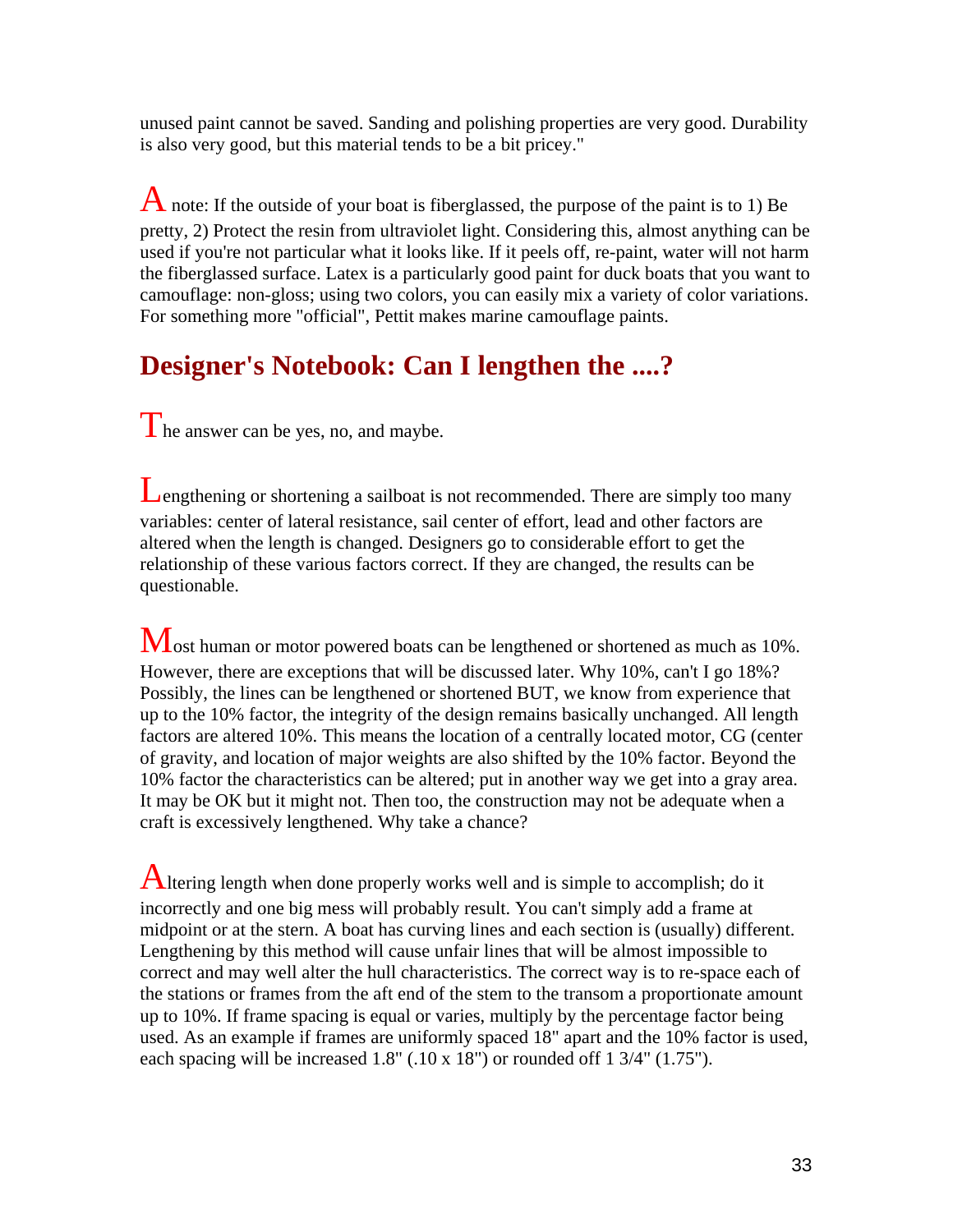Some designs are impractical to lengthen. Stitch and glue boats with full size patterns are a prime example. Simply extending the side and bottom templates for the most part simply won't work and the results can be questionable. Check the web site, many that have tried it had real problems.

 $\bf{B}$  oats that have a sawn harpin are another type that doesn't lend itself to easily lengthening. A harpin is a portion of the boat sheer line as seen in plan view that is sawn to shape rather than bent. If the boat is lengthened in the harpin area the contour of that member changes; the harpin pattern given won't fit properly into the frames. Yes, the harpin shape could be re-drawn, stretching (or shortening) the spacing a proportionate amount. But unless you have some lofting or drafting knowledge, re-drawing the contour may not be easy.

Can the beam be changed? Not practically, this changes all the frame patterns and the curvature (on most) of the side frames. Never attempt to alter the chine beam; this will alter the characteristics to such an extent the result will be unknown.

Can the depth be increased? Possibly a small amount by extending the side frame members equally. This will also increase the beam and could exceed the practical or legal towing width. Boats with excessive flare or tumblehome are best not changed as increasing the side frame member curvature could be a problem.

Every design is different so a universal statement as to whether a design length can be altered is impractical. If in doubt ask the designer.

# **Designer's Notebook: Conventional plywood or Stitch and Glue construction?**

Plywood boats are commonly built by two methods, conventional and Stitch and Glue. Conventional plywood boatbuilding has been used since plywood became practical for boat use. It's a modification of the methods used for the old conventional planked boats that seem to last forever. Stitch and Glue, although most think it is new, has been around quite some time. Its popularity, however, really took hold when the marine epoxies were developed. Both conventional and Stitch and Glue building methods are reviewed under the listings [Boatbuilding Methods](http://www.glen-l.com/methods/methdpw.html) on the GLEN-L website.

W hat's the best method? It depends on the type of boat, not all boats are practical for Stitch and Glue  $(S&G)$  construction; the method is impractical for hulls designed for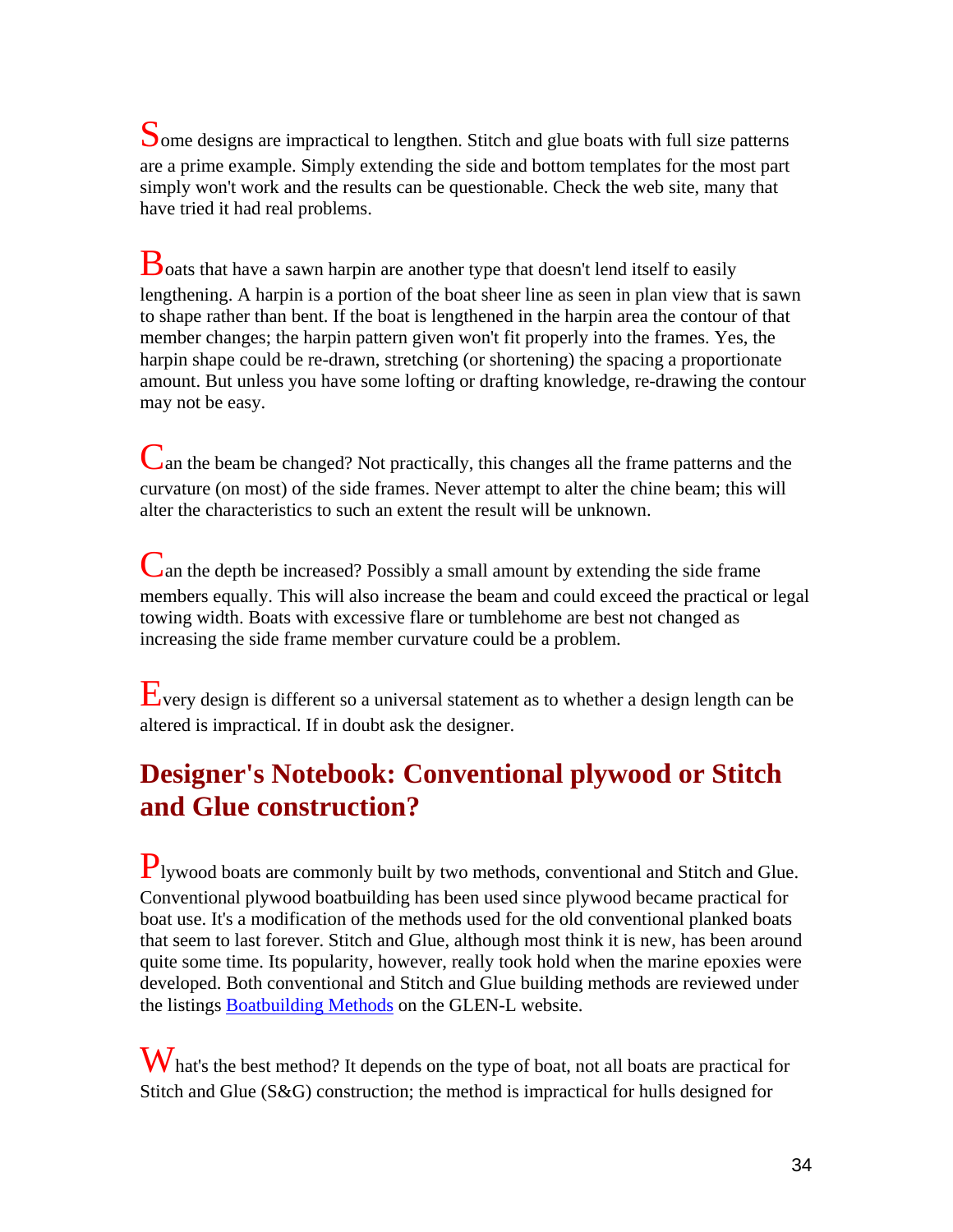cold-mold or diagonal plywood strips. Our plans utilize S&G methods for many small boats using sheet plywood. The contours of the planking are given, so you don't need to determine the shape from marking it out from a framed boat as would be required for conventional building. S&G eliminates fairing, a task that most builders find confusing, though, after a little experience it isn't really much of a problem. S&G is popular with first time builders as a boat is formed very quickly after the parts are cut out. This boosts confidence and stimulates the itch to do more. Some don't like the fact that applying the epoxies and taping seams is a smelly, messy project; and epoxies can be toxic for some. Although epoxies are currently used on S&G and conventional plywood boatbuilding glue bonding, it's not as extensive as the glue, fillets, and fiberglass reinforcements of S&G boats.

Cost to build is predominate in most builders minds. At first glance, S&G seems to be more expensive and it possibly is, by a little. Many check the GLEN-L "Stitch and Glue Kits", see the price and blanche. But such a kit provides the fastenings and bolts, the "FASTENING KIT" used on conventional construction plus any bolts required. Also included is epoxy to use as a coating, with or without additives (furnished) for gluing or forming fillets; you can even make fillers for patching screw holes or other minor imperfections. Fiberglass laminates to bond the seams and copper wire to "stitch" the seam together, even the tools for application, rollers, squeegee, and brushes are included. S&G eliminates much of the solid wood, frames and longitudinals typical of conventional methods. Even the stem, the long curved wooden section at the bow, is eliminated in most GLEN-L S&G plans. Subtract the items not needed in S&G and the costs to build come quite close. It is possible to take shortcuts on conventionally built boats that are not desirable for S&G methods. Glues can be substituted for epoxy and encapsulation can be eliminated. Cheaper fasteners used and fiberglassing eliminated or polyester resin used. On smaller "throw away" boats, this may be satisfactory but in the long run comparing the two methods on equal terms is the only fair way.

Durability? Either conventional or S&G methods have excellent life, particularly when epoxy encapsulated. Dry rot will always be a problem if rainwater collects in the bilge. Epoxy inhibits this but over a period of time under soggy conditions the wood can rot. Obviously, keep the bilge dry and most of the possible problems are eliminated.

# **Designer's Notebook: Formula for figuring finished transom size**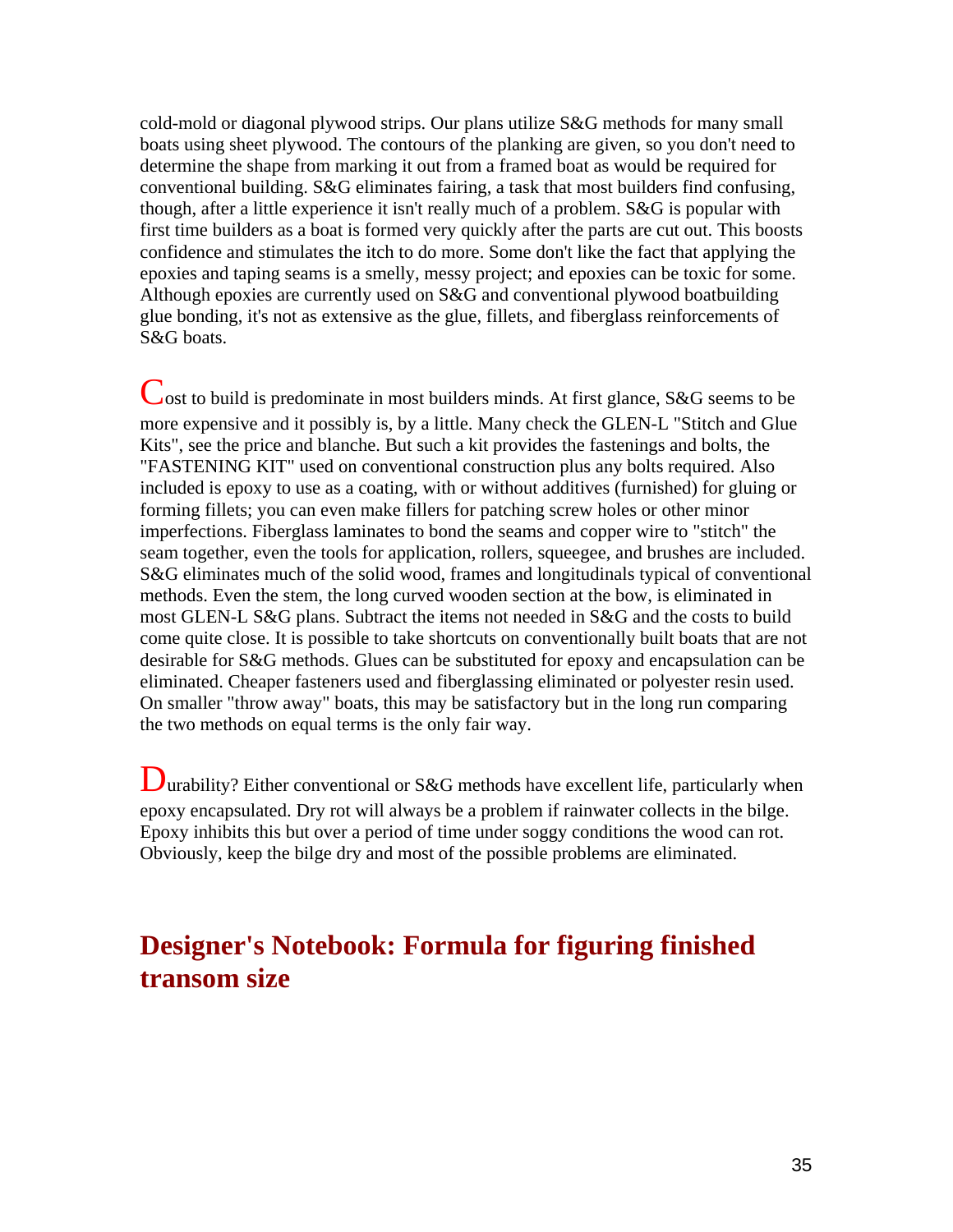

The transom pattern perimeter is generally given to the outside back surface, see sketch above. However many boats have transoms angled (A) aft, in the case of outboards about 12° to 15°. Thus the angle required on the bottom, and usually the sides, requires more material (X) than the pattern outline. Cutting the angle away from or greater than the given pattern contour solves the problem. Or, the extra material required for the angle at any given point can be obtained. The sketch shows the total thickness (T) of the transom plus the motor board or frame. The sketch above can be duplicated using the angle given on the plans and the total thickness of the transom. Distance "X", the amount of additional material required larger than the pattern, can be measured. Optionally X can be obtained by simple arithmetic.

AS A FORMULA:  $X =$  Angle factor (A, as listed in chart) multiplied by T (thickness) **X = A x T**

As an example solve X for a 1 1/2" thick transom and motorboard or frame with a 12° angle.

**X = .213 x 1.5 = .3195"**

To find the answer in sixteenths of an inch divide by .0625. **X in 1/16ths =.3195 ÷ .0625 = 5.04 or 5/16"**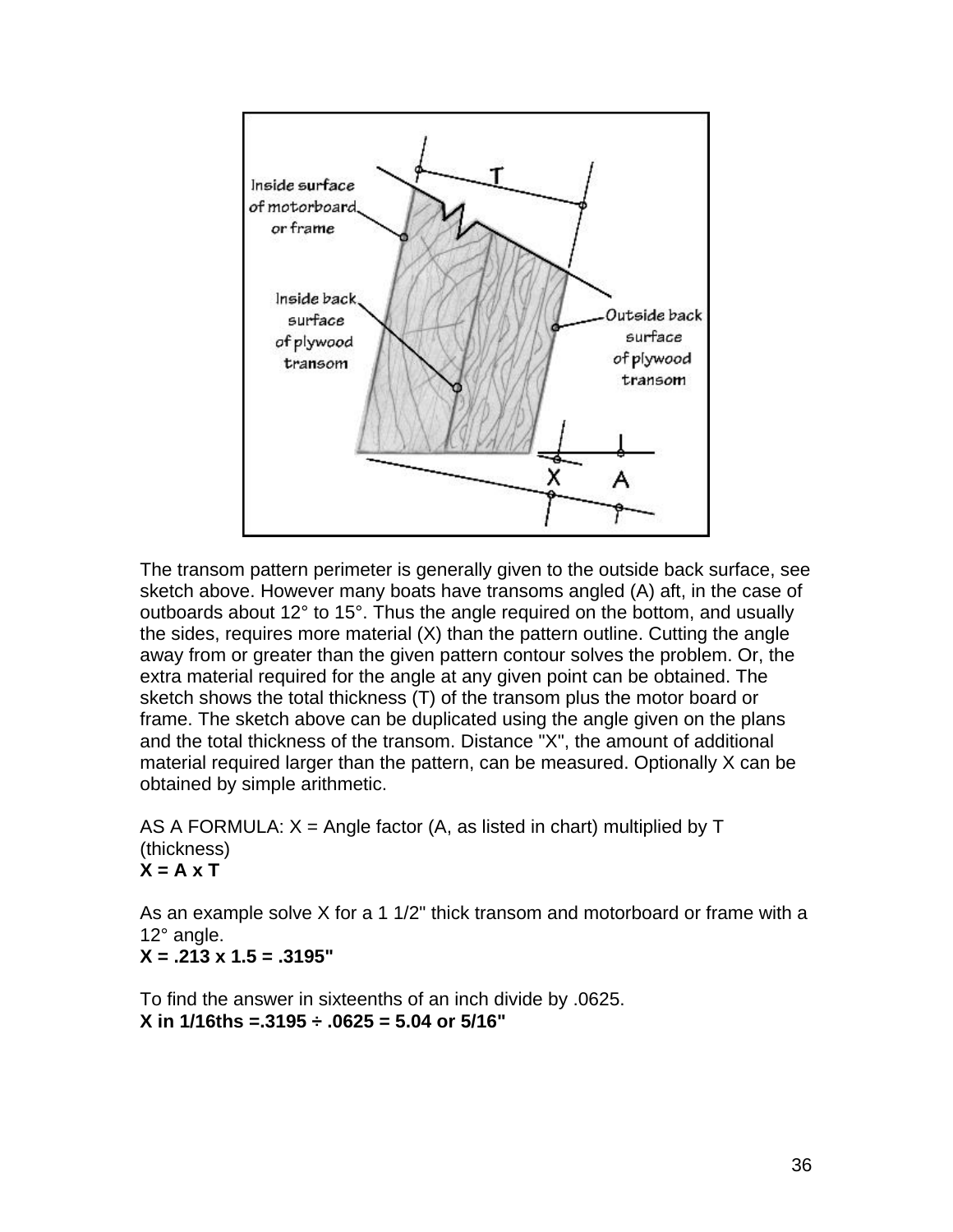| <b>CHART</b>     |                 |
|------------------|-----------------|
| Angle in degrees | "A"Angle Factor |
| 10               | .176            |
| 12               | .213            |
| 13               | .231            |
| 14               | .249            |
| 15               | .268            |
| 16               | .287            |

## **Determining hull capacity**

#### QUESTION: Sea Knight

I was looking over the USCG Safety Standards for Backyard Boatbuilders to get the information on max. load/person/gear. On page 6 it begins with filling the boat with water and counting the buckets full, then figuring out the weight of water it took to fill it. After searching for the part saying it was a joke, I realized they were serious.

Have those calculations been done for the Sea Knight?

ANSWER: We concur, the USCG method of filling the boat with water is not a practical method. They do have a method to calculate the interior volume, but it is rather complex. A short method follows that is reasonably accurate for the purpose and on the conservative side. It assumes that the boat was built per the plans.

Plansheet 2 shows the sections of the hull in HALF SECTION.

- Strike a line parallel to the reference line at #0 (transom) sheer level. The square footage of the area below this line and inside the hull outline must be calculated at #0, #2, and #5. The drawings are to 1 inch = 1 foot scale.
- The area can be figured by dividing these areas into geometric shapes (rectangles and triangles). The area must be in SQUARE FEET.
- The simplest way to do this is to use transparent graph paper with a 1/4" square grid. Each square in scale is 3" or 16 squares per square foot.
- Lay the graph paper over the section drawing and count the squares in each of the three sections.
- Figure the area of each of the three stations.
- Add them together and multiply by 2 (2 halves).
- Multiply by 5' The result is in cu. ft total volume.
- Mutliply the cu. ft. by 64 (weight of water)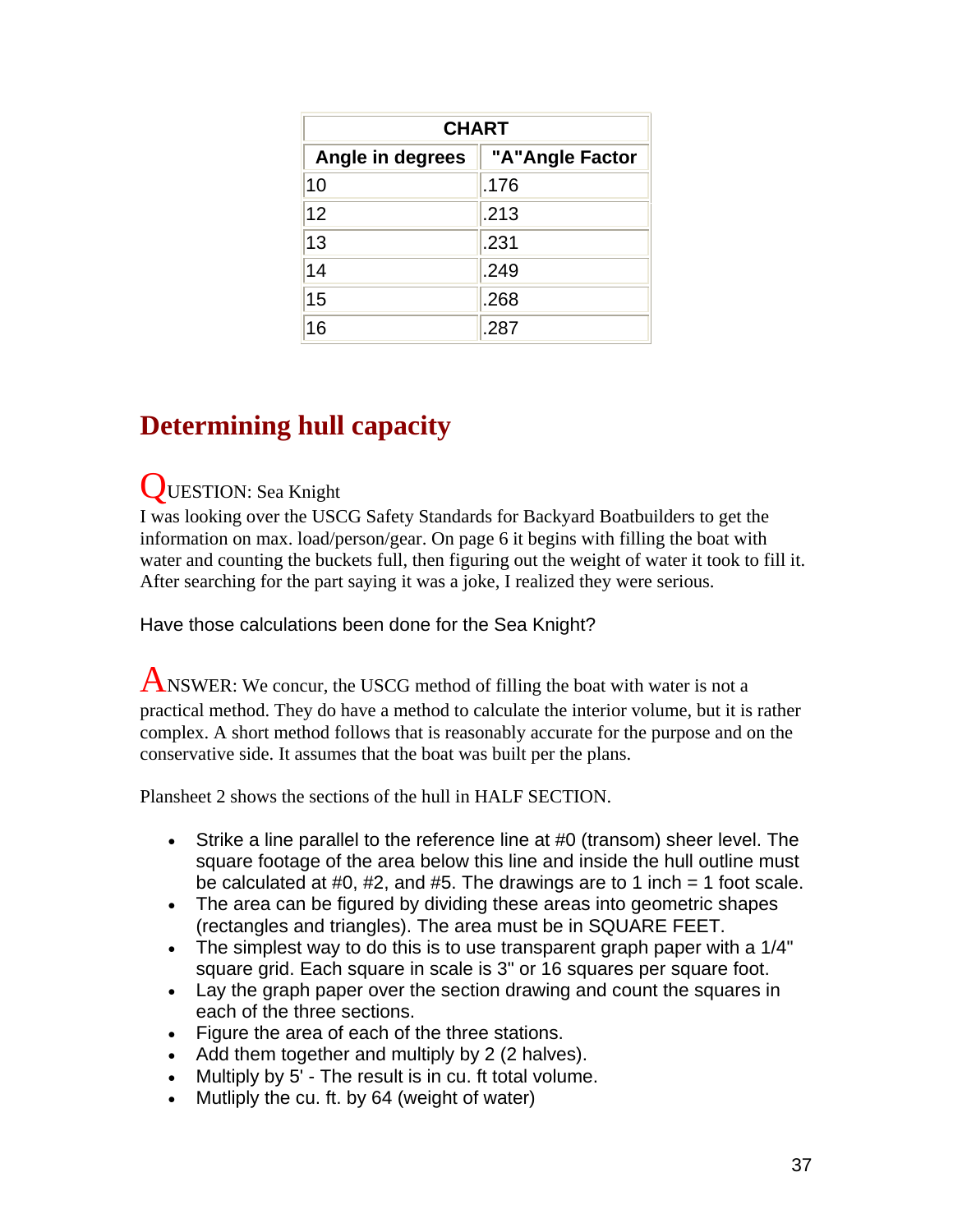• The final answer is the weight required to sink the boat to the sheer level.

We've taken some liberties on the conservative side as to where the sections are taken, but it's probably as accurate as filling the boat with water.

When the US Boating and Safety Act was first passed. We assumed we would be required to calculate these figures for each design. We contacted the USCG to ask how we should go about this and they asked if we built the boats... no, then you cannot make the calculations. Only the builder can certify the figures as the builder may not follow the plans.

## **Designer's Notebook: ...of hydroplanes, cats, monohulls and such**

here are many types of boat hull configurations and although this text deals with powerboats some of the nomenclature would also apply to sailboats. The following hull types have been selected since they represent the most common types: monohulls, hydroplanes, stepped hulls, three points, catamarans, tunnel hulls, and hydrofoils.

## **MONOHULLS**

**A** monohull has one supporting surface and is common to most powerboats. The

single planing area may be completely flat, vee'd, arced, or round in cross section. In addition, a hull can be classed as one with a soft or round chine (junction of the bottom and sides), or as a hard chine where the bottom/side join in an abrupt corner. As viewed in profile the hull lines may be severely arced or relatively straight, particularly aft. Straight running lines aft, parallel, or almost so to the waterline, are intended for planing speeds. A planing hull skims over the water with the hull more or less above the water surface. A hull that goes *through* the water is classed as displacement... it pushes through the water, rather than on it as with the planing hull. Obviously there are categories inbetween such as semi displacement, semi planing, etc. A flat bottom boat (with no vee in section, at the transom) is faster but the ride is rough, to put it mildly. Deep vee bottoms, usually considered to have about a 20 degree vee or more, came into popularity a few years back but do require more power. In smaller boats they also have a tendency to tilt severely to one side; called chine walking. In addition the small deep vee boat at slow speeds or at rest tends to list from side to side as the passengers move about. Boat bottoms are compromises that veer toward one performance characteristic or another, through an infinite range from a flat bottom to deep vee.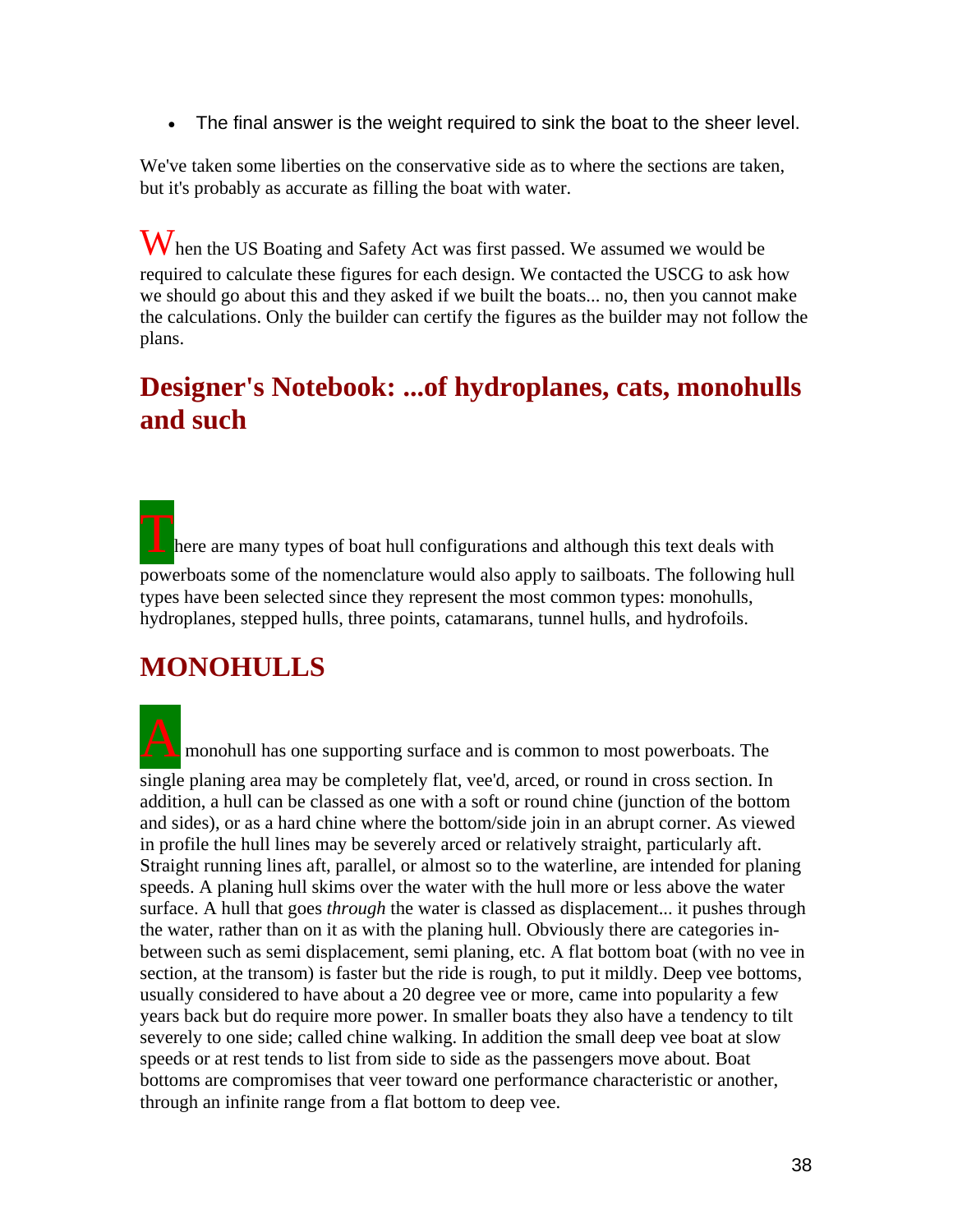## **HYDROPLANE**

boat that planes or skims on top of the water surface is classed as a hydroplane and

may be a monohull, or multi-planed such as three point and stepped hulls. Some designers include catamarans and tunnel hulls in this category. A hydroplane is intended for speed and does not work well at displacement speeds. Since speed is a function of weight, best performance will be obtained with lightweight hull construction and minimal passenger loading. When powerboats were in their infancy, planning the hulls was virtually out of the question as the available engines were extremely heavy and produced low horsepower. Thus the boats were long and narrow to go thru the water easily. When lightweight and more powerful motors became available the hulls were widened and shortened to take advantage of the ability to plane.

#### **THREE POINTS**

In common usage, the word "hydroplane" usually refers to a three-point. A three point

hydroplane has two planing surfaces forward and one aft. The forward points (sponsons) are lower than, and are outboard, of the main hull. The third point is the aft end of the boat bottom and is generally flat. However, at high speed the third point is virtually free of the water, the boat is riding on the prop. Three points have been built with one point forward and two aft but have not been successful to the best of our knowledge. The common three point was as we know it was developed or perhaps better described as popularized about sixty years ago. Today they hold most major speed records for straightaway and circle racing. They have also become increasingly dangerous as they are pushed to higher and higher speeds. The hulls are almost free from the water and the air rushing between thru the forward sponsons creates considerable unstable lift. These hulls are not intended for offshore or rough water conditions they are primarily racing craft. However, GLEN-L has several smaller three points for the young at heart. Again, as with all hydros, weight is important. Heavily loaded, so that the aft end cannot lift out of the water, they are not that fast. It is possible to compensate for heavier driver weights in small outboard models by adding a hydofoil to the motor.

#### **STEPPED HULL**

teps are transverse breaks in the bottom plane, straight or fan shaped. They create a clean break in the planing surface for reduced skin friction. Like a transom, a step ends a planing surface and the theory is to cause the water to miss contact with forward portion of the following plane. Substantial reduction in wetted surface under relatively smooth water conditions can thus be achieved. There must be a clean break of the water as it leaves the step; with air behind it. If not the step will create drag and even suction.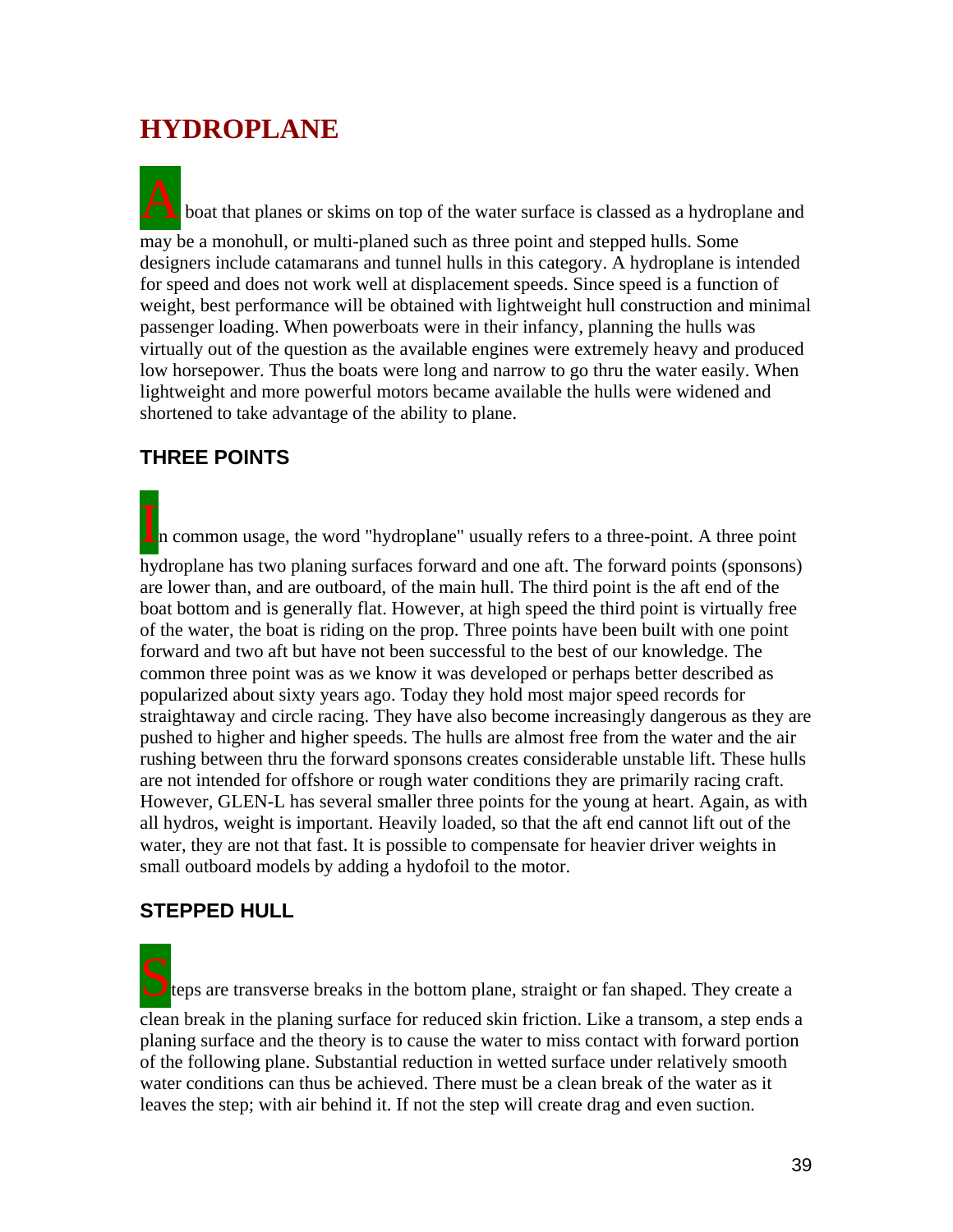Various numbers of steps have been used over the years but their current use is not common. Stepped hulls in general, have a poor reputation in rough water. Stepped hulls generally run very flat but many, particularly with a single step tend to porpoise, although a mild porpoise usually increases speed.

## **CATAMARANS**

he word catamaran itself is unusual, as every other letter is an "a". The word is derived from the Polynesian words "kattu" (to tie) and "maran" (tree). The earliest form was a logical evolution from available materials to provide a stable platform.

 $\blacktriangle$  he modern catamaran, mostly referred to as a "cat", has twin hulls for planing, side by side, separated by a tunnel or open area. The original Polynesian hulls were symmetrical, in section and were not power boats. Modern power cats have become assymetrical in most cases. A cat powerboat is a wide stable platform at rest or underway. It turns well, but flat, as opposed to the bank common to vee bottom craft. They are very soft riding in a chop, however, in conditions where the seas can strike the flat area of the tunnel, pounding will occur. Cats are preferably powered with twin motors, one on each hull. Various pods, third hulls, and other appendages have been developed to make single motors more efficient, but they still work better with twin motors. Like deep vees, cats have more draft than flat bottom hulls.

## **TUNNEL HULLS**

A tunnel hull could be designated as a cat, but there is a notable difference. A tunnel hull is similar to a single hull split down the longitudinal centerline and spread apart by a tunnel. The hulls are asymmetrical; the inside surfaces of the tunnels are straight longitudinally and typically vertical. These are primarily fast boats and are commonly used for offshore racing with a rather high tunnel so the rougher seas make less contact with water. These hulls are best for twin motors but have been developed to work well with a single motor with adjustable prop height. The water/air mixture rushing thru the tunnel creates considerable lift and higher speeds in windy conditions can be dangerous. Again although thought of as race boats GLEN-l has developed small tunnel hulls for fast, safe, enjoyment on protected waters. The turns are flat as opposed to banking but relatively sharp with the hulls seemingly glued to the water. Fun boats! Note: There is another type of hull that is often called a tunnel hull. These are usually slower hulls, more properly called "tunnel stern" hulls. These hulls have a fore/aft depression or "scoop" in the bottom for the prop. These may be in various configurations, and are meant to allow the hull to run in shallow water.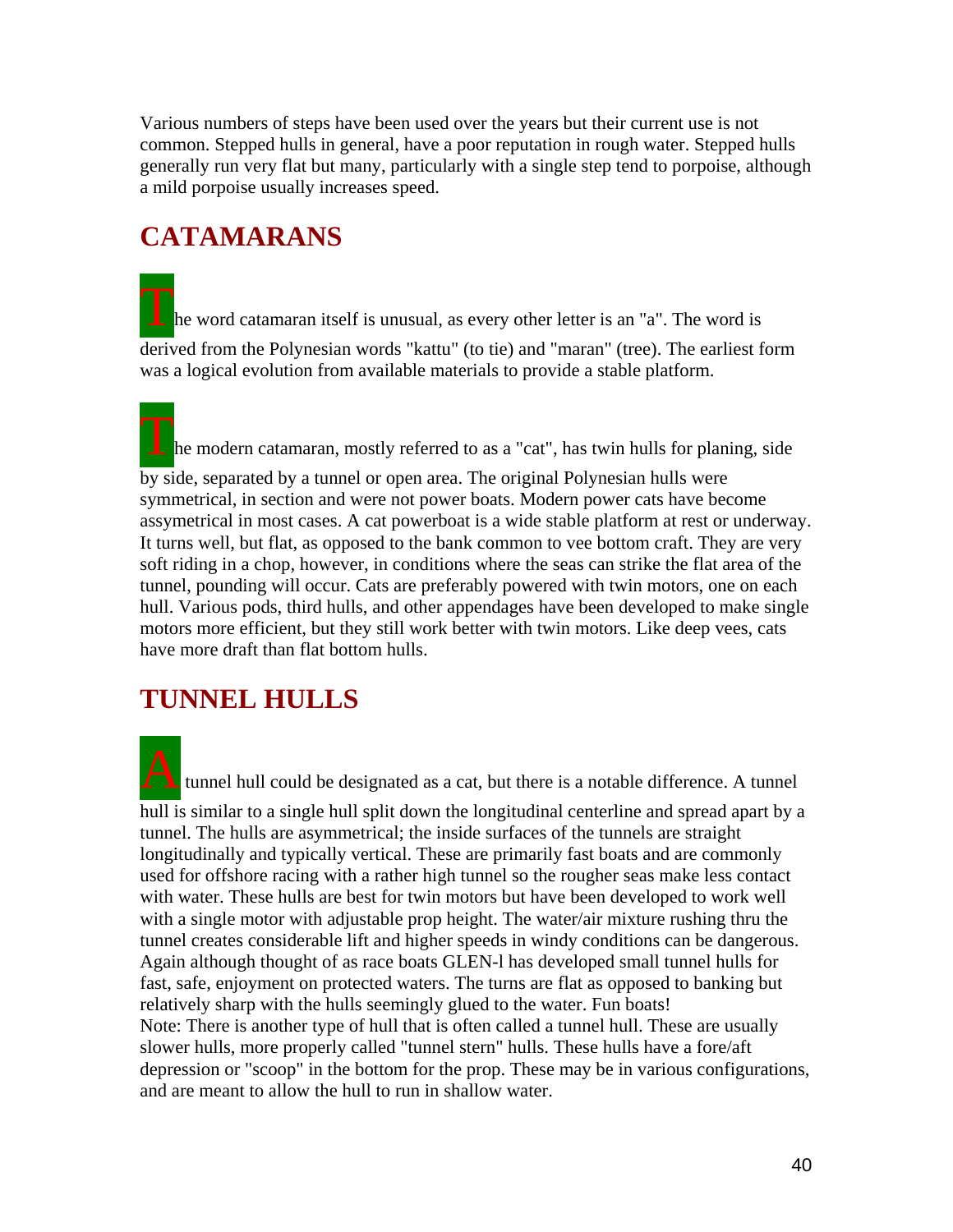#### **SEA SLED**

he inverted vee bottomed Sea Sled was developed and patented by Albert Hickman more than 50 years ago. The forward section of the hull looks much like a "W" with the center vee section going to a flat plane at the transom. High claims were made for these boats and though many were justified, it was considered a poor sea boat. The boat's appearance was unusual and combined with the closely held patent, the number built was minimal. The comments made are primarily for historical information as few have been built in recent years.

### **HYDROFOILS**

Hydrofoils are external appendages that support the hull (type may vary) above the water. As with a three-point, the idea is to decrease wetted surface and in theory should be capable of the fastest speeds. The struts, located fore and aft, have fins attached to lift the hull clear of the water as speed increases. The fins are similar to an airplane foil section but modified for water, parallel or slightly canted to the longitudinal waterline. The hull lifts free of the water as speed is increased, and settles into the water as speed is decreased to operate like a conventional boat. These are novelty boats, there have been some that operate successfully, but the moving parts, the vulnerability of the appendages, critical foil shape and angularity, make them impractical for the average builder or boater.

 $\Box$  o what's the next advancement in hull design? Sorry, but we don't have a crystal ball.

However, be assured it probably won't really be new. Over the generations boatbuilders and designers have added many different appendages to their hull designs. With advertising copy that described their "new" hull as "revolutionary", "a breakthrough", "exclusive design pat pending", "the superior boat of all times has finally arrived". Eureka it's here? Probably not, more likely a revision or modification of an old idea taken out of mothballs, often incorporated more with an eye to marketing than performance. And the advertising copy for this revolutionary innovation... it was most likely written by someone who didn't know his port from his starboard.

### **Designer's Notebook: Range - How far can I go on a tank of gas?**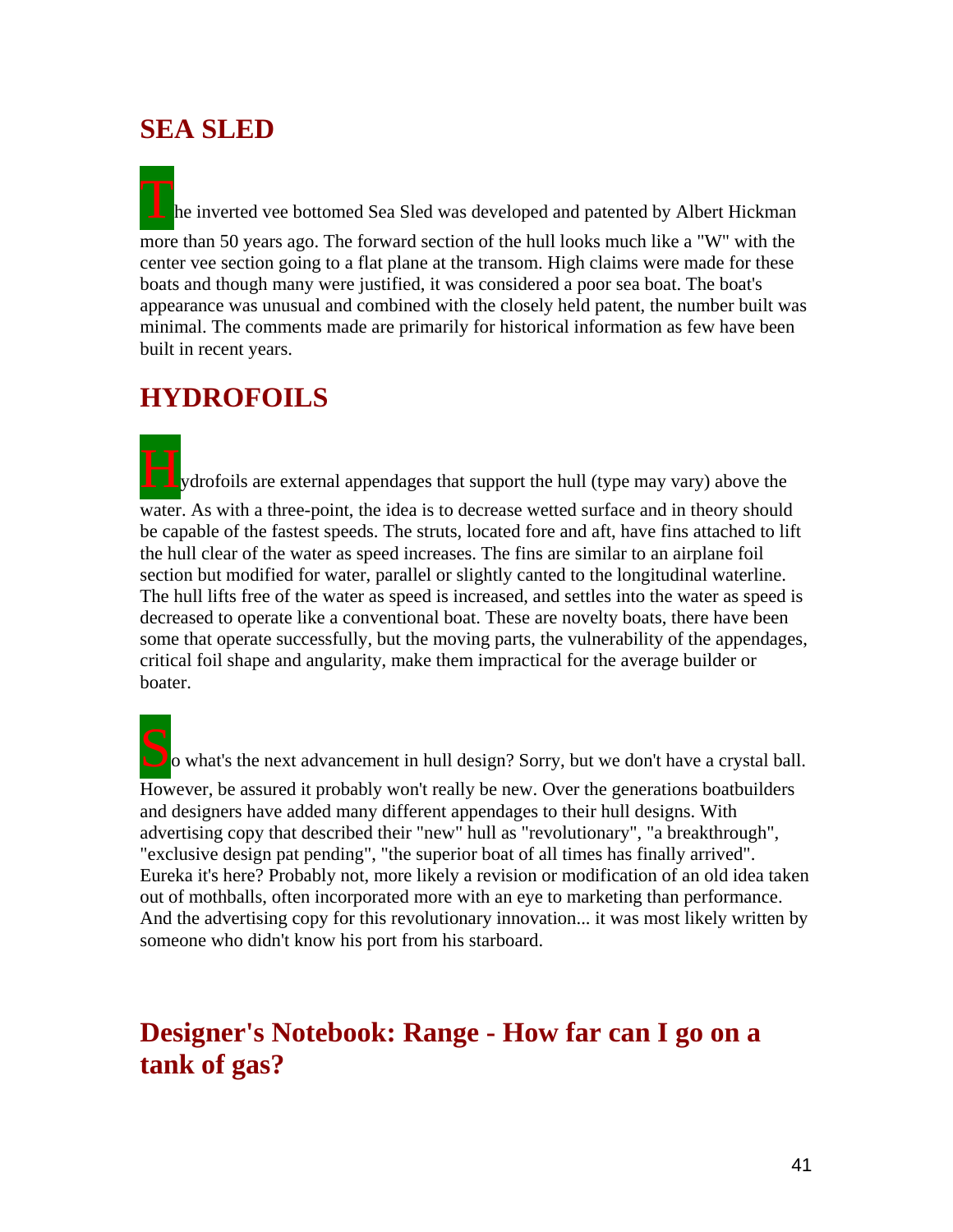Most boat owners with a power boat of any size want to know how far they can go on a tank of fuel. Simple question? Yes and no. When all the information is available, calculations are simply made. But, there are a lot of variables that enter into the equation: speed desired, horsepower required to obtain that speed, fuel capacity and range desired. Any one of these factors can be calculated if the others are known. Let's go through the information required step by step.

What speed do you wish to travel? Probably the most economical one. Motor manufacturer's have charts that show the most economical rpm's their motor will operate at. The information will also furnish the horsepower the motor develops at that speed.

We have available speed charts on most designs above 20' that give the speed the boat will obtain with a given shaft horsepower. Note that's shaft horsepower, not maximum horsepower. A diesel engine has a constant and an intermittent rating. You need the constant figure; the output you can safely run the motor at all day. Gasoline motors can usually be figured to produce about 70 percent of their advertised horsepower. Again, the motor manufacturer should be able to supply the accurate figure for their motor.

 $\Gamma$ uel capacity is easy, how much tankage is available for fuel.

Y ou need to know how much fuel the motor being used will consume at the horsepower being used. Again, the manufacturer's chart would give this information, however, some rules of thumb can be substituted. A good two cycle outboard will use about one gallon of fuel for each 10 hp produced. An efficient four cycle will use about one gallon of fuel for each 13 hp used. The typical diesel, two or four cycle, will produce about 20 hp for each gallon of fuel used.

Let's use a diesel powered 55' trawler with an 840 gallon fuel tank as an example. The craft requires 150 SHP to attain a speed of 12 knots or  $(12 \div .87)$  13.8 MPH or  $(12 \div .54)$ 22.2 kilometers per hour. The 150 SHP is divided by 20 to determine the fuel consumed per hour.

#### **150 shp ÷ 20 = 7.5 gals per hour**

The fuel capacity is divided by the gallons per hour consumed or 7.5 to obtain the number of hours we can run at the noted speed. gallons of fuel carried  $\div$  gals /hour consumed = running hours **840 ÷ 7.5 = 112 running hours**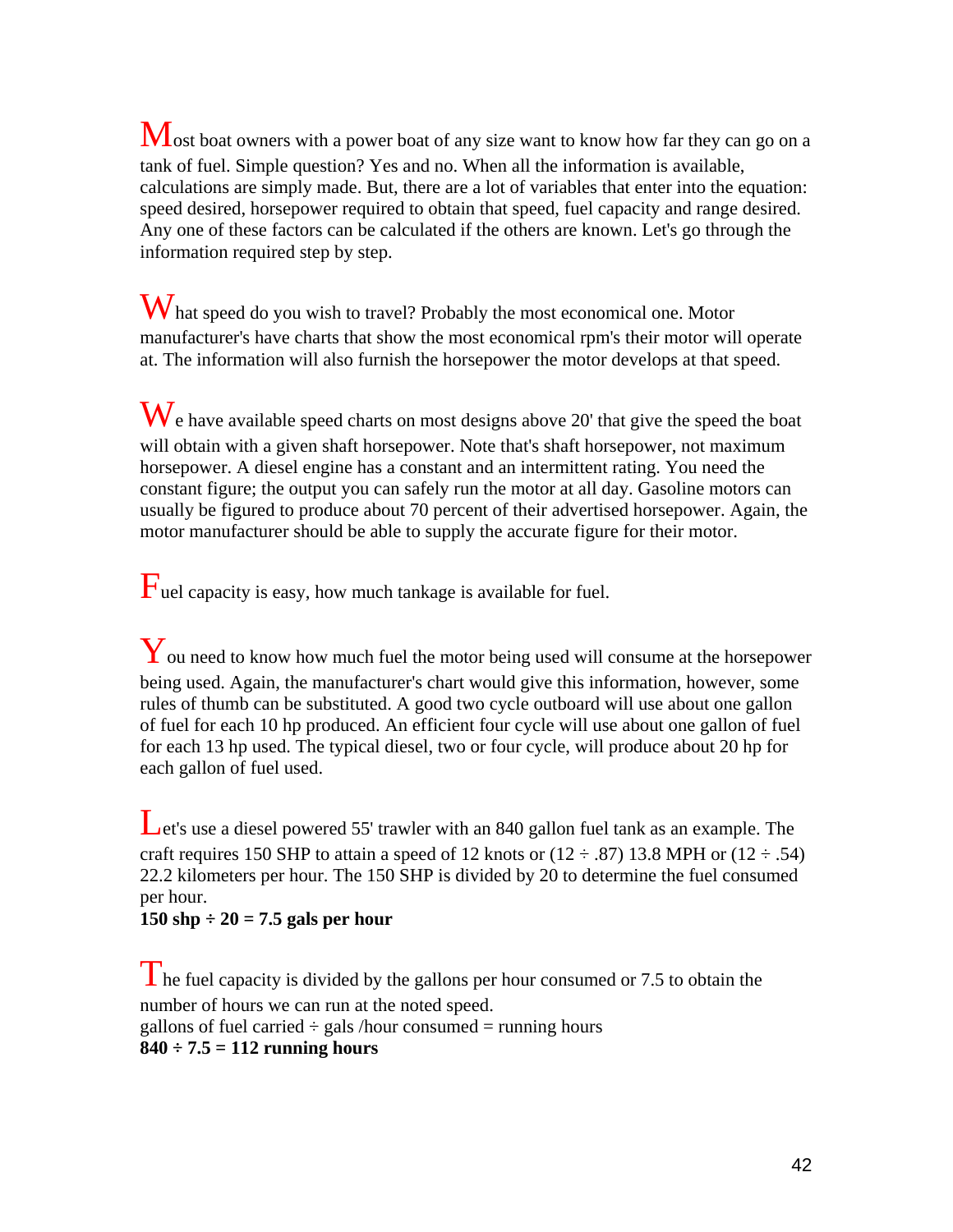The running hours multiplied by the speed will provide the distance that can be traveled or...

#### **112 x 12 = 1344 knots range or divide by .87 to obtain miles: 1344 ÷ .87 = 1545 statute miles**

Is that then the range of this craft? Absolutely not. The figure is theoretical and assumes no rough seas, winds, currents and going from point "A" to point "B" in a straight line. A minimum of 10% extra fuel has been suggested as a compensating factor, but this is not cast in stone. Remember, if you run out of fuel, you can't walk home.

The figures obtained will give an idea of the possibility of making an extended ocean going trip in a powerboat. Those of you who have an idea of gliding over the water at 25 mph to Hawaii or a voyage of similar distance isn't practical in the typical small boat. The weight of the fuel required may exceed that of the boat. Fuel is heavy; gasoline weighs about 6.2 lbs./gallon and diesel 7.1. The 940 gallons of diesel in the example above weighs almost 6000 lbs. not counting the tank weight.

## **Designer's Notebook: Sheet plywood development**

Any boat built with sheet material for planking, plywood, metal or plastic, must be "developable". To be developable it must be either flat or curved to the surface of a cylinder or cone; most often that of a cone. The terms conendric development and developed for a specific sheet material such as plywood are used to describe a hull that can practically be built from sheet material.

Such a surface will either be straight or convex in section. It cannot be compound to form a flare or concave surface although a developed sheet plywood boat may appear to have somewhat concave sections as viewed from different angles. It is also possible to compound the panel endings, in some cases, to introduce a minimal convexity. But a generous flare cannot be made on sheet plywood. Metal can be heated, bumped or formed to introduce compounds but is not a surface that will accommodate sheet plywood.

Make a simple practical test to illustrate a developable surface. Take a sheet of paper and form it into a cylinder and then a cone. Any strip through either is developed and could be covered with a sheet material without buckling. To illustrate what happens when a compound is introduced, lay the sheet of paper on a table with one edge weighted to the table with a ruler. Bend up one corner and the paper will form a nice smooth developed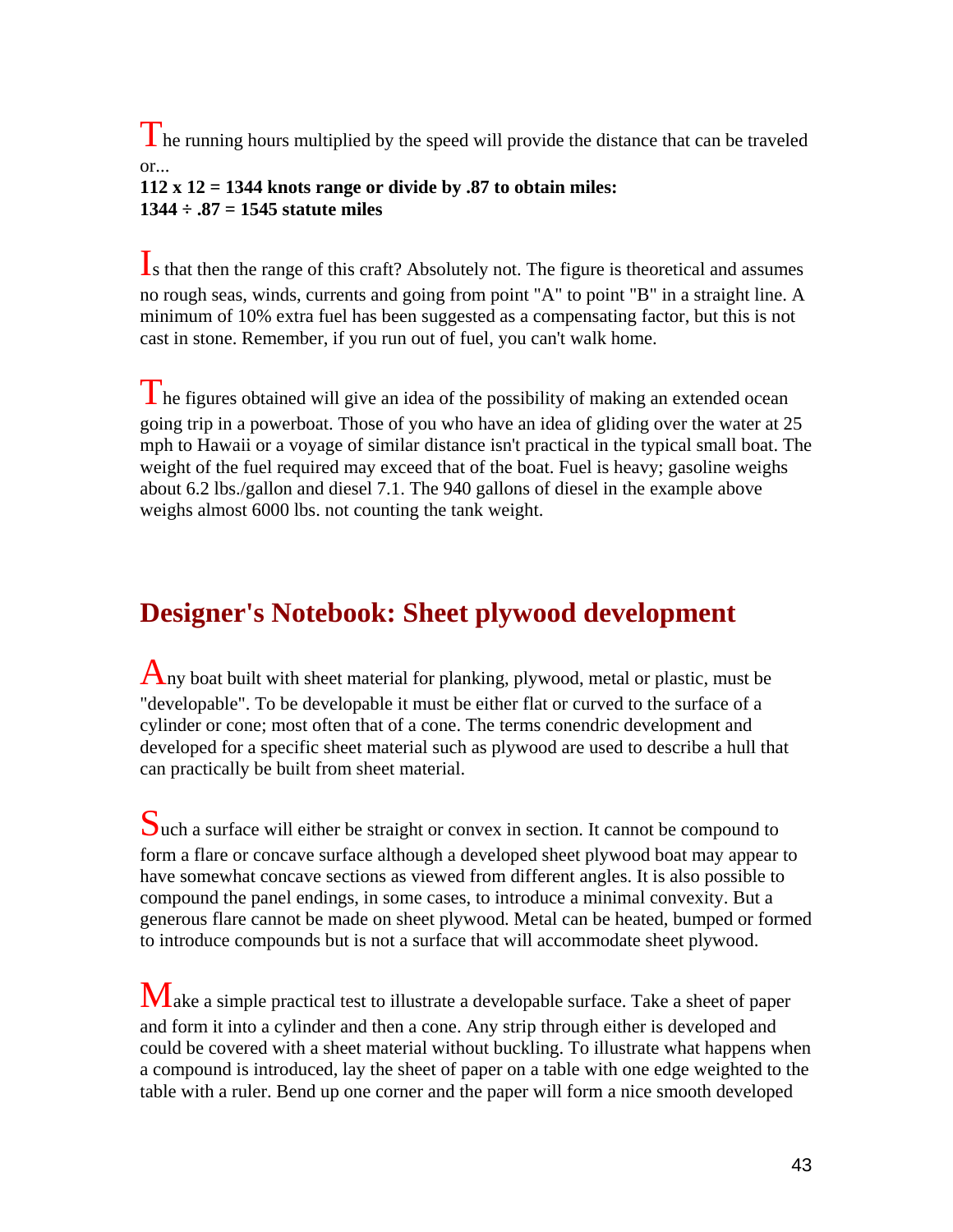surface. Now attempt to put a concavity on the underside of the raised corner. The paper kinks, would not take sheet material, and is not developable.

The design of a boat to accommodate sheet material can be rather complex without the use of computers. Initially, the development method used required a point or points with radians emanating and forming segments of a cone or cylinder. The method worked, but attempting to get a desirable boat shape was difficult. Worn out erasers were commonplace. Other methods were introduced and the development was simplified, but it's still a tedious process. And, from practical experience, we've found that a little tug or shift when building the boat can cause variations, usually minor, from the developed surface. The developed surface makes one that can be formed with sheet material. It does not prove that the material being used CAN be bent to that surface. A nice developed surface may be impossible to bend into shape if the material is too thick; then multiple layers may be required.

A stitch and glue boat is an excellent example of one with developed surfaces. The sides and bottom are joined along the chine, stem/centerline, and stern and the sheet material bends naturally in shape. Of course the side and bottom shapes need to be developed by calculations, model or mockup. However, the building method doesn't try to force the plywood into a compound shape. The method does lead to some interesting possibilities on models or prototypes on what can be done on the panel endings and how much compounding is practical; not much in most cases.

GLEN-L does have boats built from plywood that have compound surfaces. There is a distinction as these boats may be built from plywood but NOT sheet plywood. Construction is cold mold using layers of relatively narrow strips of plywood running diagonally across the boat. These do form a compound surface and some areas (typically aft on planking boats) may be large panels covering a developable surface or with minor compounds.

 $\prod$  he term "developed for" (steel, plywood, or aluminum) describes a surface that sheet material can be bent around smoothly without buckling and does not have compound curves. Don't attempt to alter the exterior contour of frames or other sectional members of a sheet plywood boat. If a compound surface is introduced, sheet planking will be impossible or at best impractical to force in place.

### **Designer's Notebook: Bills of Materials & Laminating Schedules**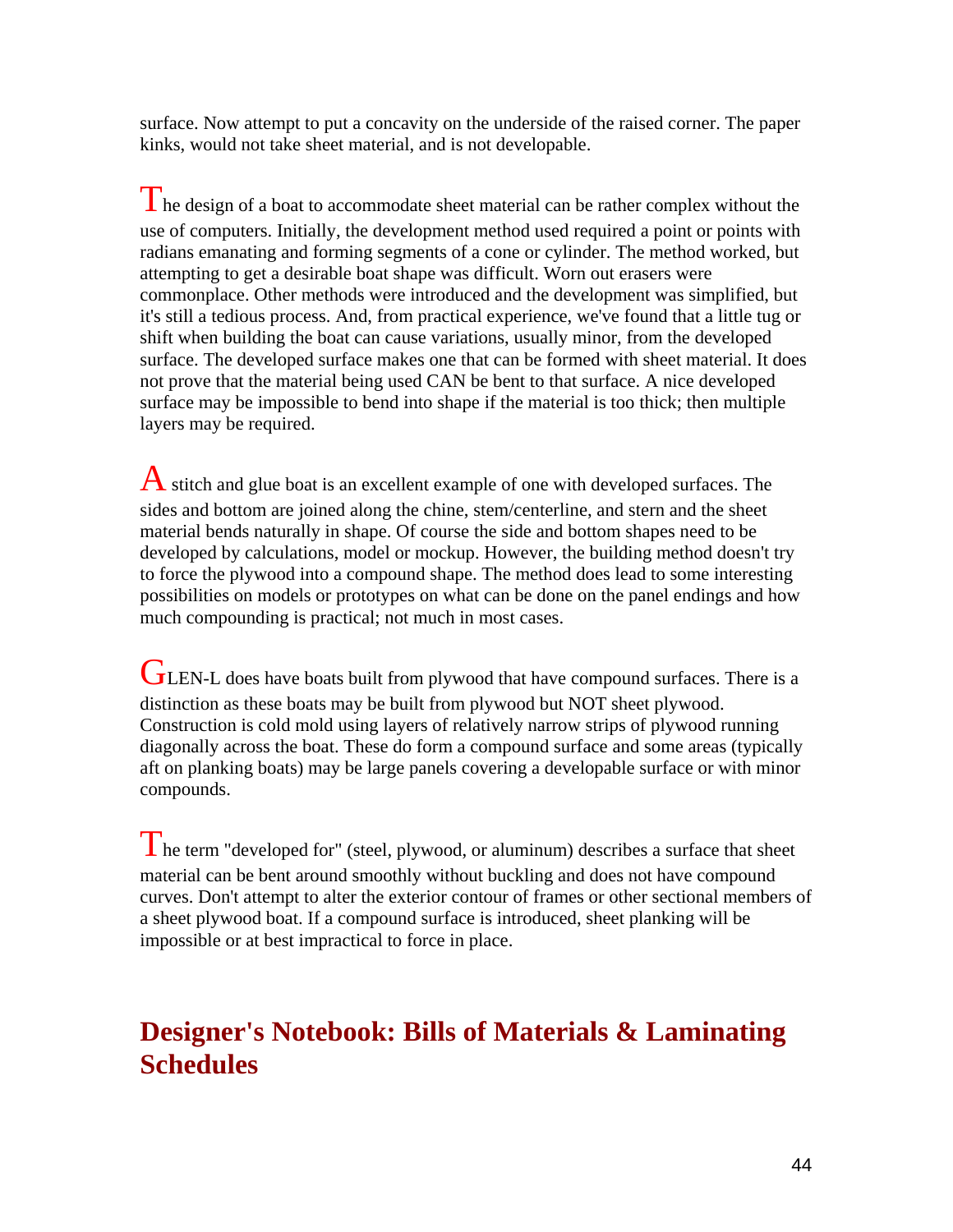In our description of what a GLEN-L plan and pattern set consists of, the terms "Fastening Schedule" and "Laminate Schedule" are often used. Perhaps we originated these but we're not sure, not much is new in boating. In any case, we popularized the methods of listing the fastenings required to build and the use of laminates at seams for stitch-n-glue boats.

A fastening schedule lists in tabular form what type, size, and the spacing or number of fastenings to use at each junction in the boat. The proper type for each particular joint, the length, diameter, and gauge of fastening to use is specified. For example, junctions may require bolting, screw fastenings, or nails. We also always stipulate that each permanent junction of wood members should be glued; epoxy is currently our first choice.

 $\mathbf{A}_s$  an example, bolts are specified by type, diameter, and length. Mostly carriage bolts are used for wood to wood junctions. Screws would be specified as wood type round, oval, or flat head, with flat head the most common. The overall length is specified as well as the gauge (diameter). Nails used are mostly the ring type common to boatbuilding and specified by length and gauge.

 $\blacksquare$  he type of material used for fastening is also specified, generally hot dipped galvanized or bronze. Although other materials such as brass or "Monel" are available, we don't list them as an option; the brass are weak and deteriorate rapidly in salt or brackish water, and while Monel or similar metals are excellent the cost is high. We might add that the term "stainless steel" encompasses a wide range of metals, many stainless steel alloys will rust, and most are subject to crevice corrosion. We seldom specify these alloys, as the proper ones are expensive and suppliers are too frequently selling the inferior type for marine fasteners. As a cost saving, particularly on smaller boats, galvanized fasteners are listed. This is NOT the common bright finish electroplate found in the local hardware or building emporiums; these are not acceptable. Galvanized refers to the hot-dipped type where the screws are submerged in a vat or molten galvanizing metals. The hot dipped surface is dull gray after exposure to the elements. This does result in a fastener that may have some burrs or clogged threads; the price paid for a cheaper fastener. It's preferable to not mix fasteners; bronze and galvanized, for example, although with trailerable boats that don't remain in the water, particularly in fresh water, the inter mix doesn't cause a problem.

Each junction of two wooden members is listed with the proper size and also the number or spacing of fasteners required. In practice, more or less fasteners may be needed and a shorter or longer one more adaptable. However, through the years of building many boats, our calculations have proven accurate.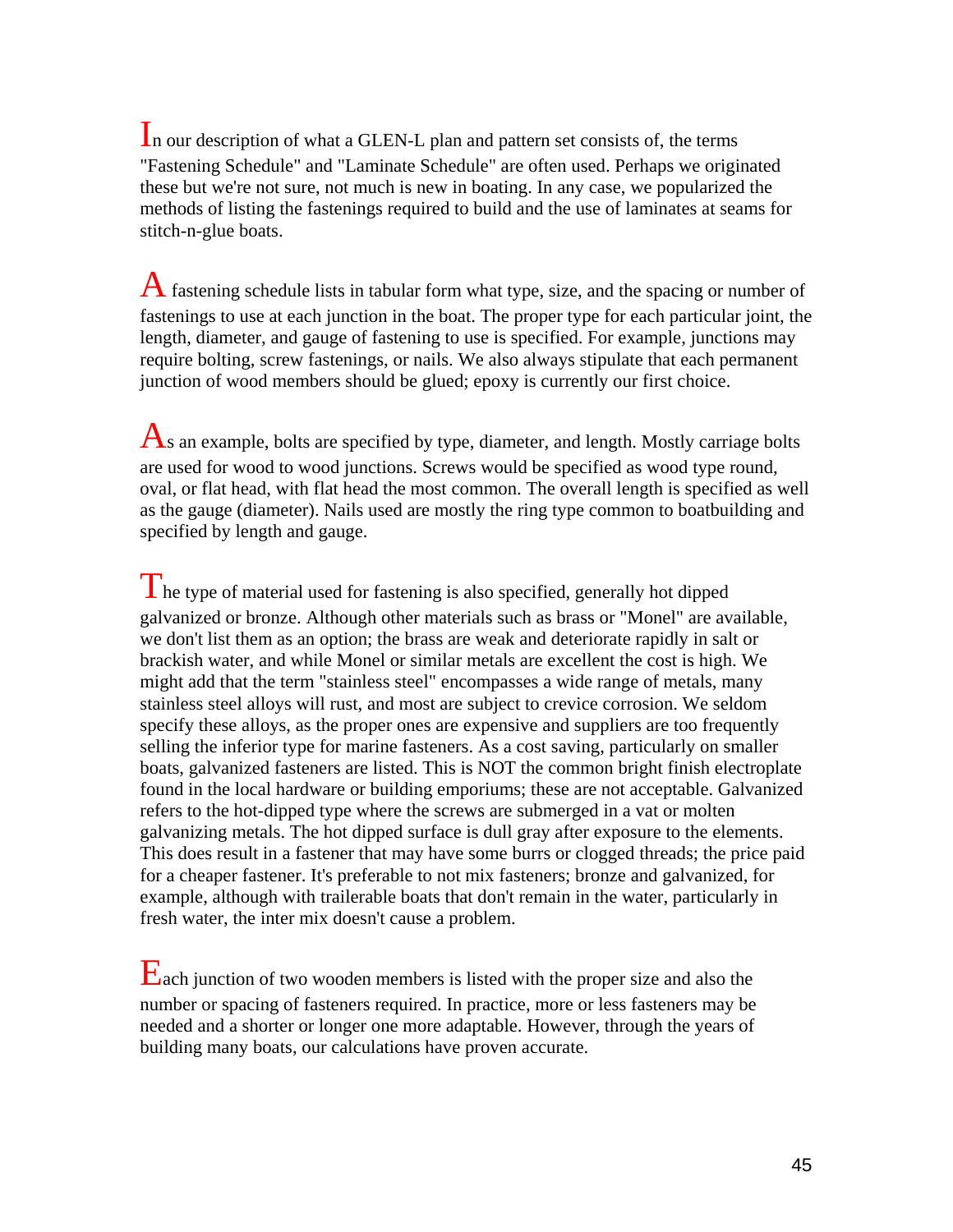The number of fasteners required for each size and type is then tabulated, with a reasonable safety factor included. This is done with the designers and shop people going over each junction and checking the sizes, spacing and fastener totals.

The result is a complete listing of the type, size, and total number of fasteners required to build the hull, all in tabular form, resulting in the "Fastening Schedule".

Stitch-n-glue and some other plywood boats require laminations of resin impregnated fiberglass material for seam and other junctions. The "Laminate Schedule" lists the size of the fillet (epoxy resin with thickeners added) to make a cove at inner junctions, which varies with each. The type of fiberglass laminate used at the junction is listed; fiberglass cloth, mat (seldom used), bi-axial or similar material of various types and weights depending on the design requirements. Widths and number of laminations are also listed. Again the totals of resin, hardener, additive fillers, and widths and lengths of fiberglass material required are totaled and noted. No need to search the plans or fine print, everything you need is listed in the Laminate Schedule.

 $\blacksquare$  his reminds me of the remarks of a mentor of days gone by about a boat I had recently designed. I was very proud of the fact that many details were given, as the boat was intended to be built by average DIY boatbuilders. He dressed me down with the comment: "Never furnish Bills of Materials and other listings. If a guy can't figure it out himself, he shouldn't be building a boat." I think he was wrong. And, with other designers adapting our procedures and the acceptance by customers of our methods, it doesn't appear there is much doubt. It's a lot of extra work, but this is the right way to do it, and what you get with GLEN-L plans.

## **Designer's Notebook: Setting up - The foundation for building a boat**

A boat, unlike a house or garage, does not have flat areas such as a level foundation with vertical uprights (studs), etc.. A boat is curved from most any direction you view it. An artificial foundation must be created. We've developed a method of using a "building form" to substitute for the "foundation" in the analogy with housing construction. This type of building form is used on conventional boatbuilding, wood, metal, or fiberglass but is not required for stitch-n-glue boatbuilding.

The conventionally built plywood boat is built around a series of sectional members called frames or bulkheads. We furnish patterns to make your own or you can buy the ready made assembled GLEN-L Frame Kit that includes all the members listed for the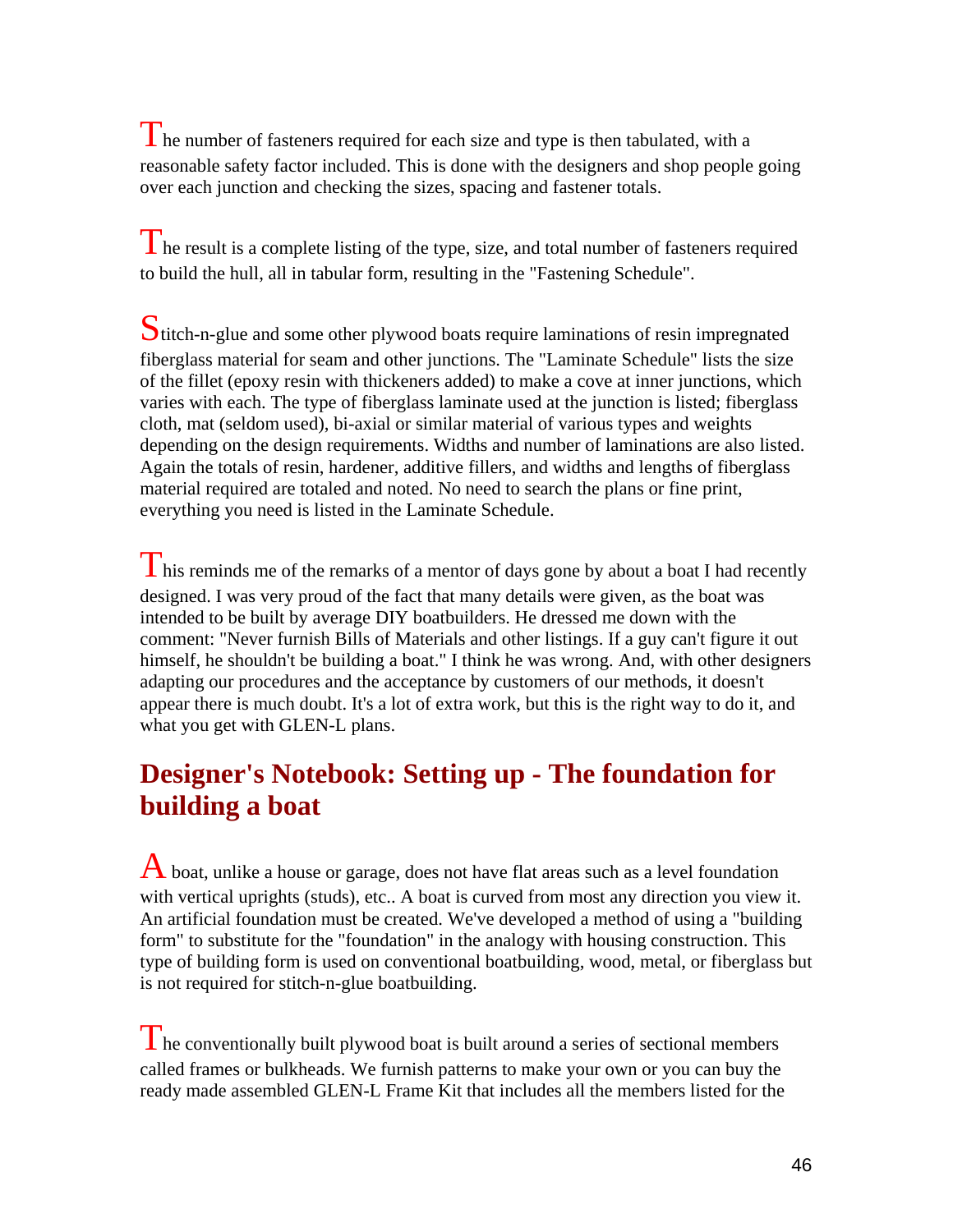particular boat; each machined to shape and fully assembled. Our system utilizes an athwartship horizontal reference line across each frame. On most small boats this is the inside surface of the bottom frame member. However, it may be a horizontal cross member at most any selected height on the frame. The frame centerline is perpendicular to this horizontal reference line that we call the "set up level". The set up level is also parallel to the waterline thus forming a horizontal plane level both lengthwise and athwartship through the boat.

If the frames or forms are aligned vertically at 90 degrees to the set up level, horizontally level about this plane, and centered along a longitudinal centerline the variances in the curved boat shape are automatically developed. These frames and other hull framework members are supported by the building form. This is simply a method of supporting the frames and other members such as stem and transom accurately at the set up level. Several types of forms can be used but generally we prefer one developed over the years that has proven simple and accurate. The frames and other members are supported by two longitudinal members (set up members) that are level both lengthwise and athwartship, at a convenient working height, and spaced a width compatible with that of the frames. These longitudinal members are supported to the ground or working areas by upright legs.

The longitudinal set up members may remain as part of the boat. Often they are used as longitudinal supports for floors, cabinetry, etc. If the boat is inboard powered, the set up members double as motor stringers to support the weight and spread it through the structure. Set up members on smaller boats and those outboard powered are used only to build the boat and are not a part of the finished boat.

It is not necessary that the ground or floor is level; only that the set up members be level in both directions. Obviously you don't want to work on the side of a hill but a level surface is not necessary. In days gone by, the typical beginning of construction started with building a level floor to build the boat on. Great idea but expensive and not required with the method we have developed.

 $\Gamma$  he upright legs supporting the set up members may be posts buried in the ground if working on a dirt area. Some will have the advantage of building on a paved area, however, it's doubtful if you want to bust it up and put in posts. To overcome this we use a horizontal base member anchored to the ground with expansion bolts. This base member is used with cross members to support the legs.

Most of our plans detail, dimension, and give instructions for a building form specifically for the boat being built and even list the sizes and materials required. But, the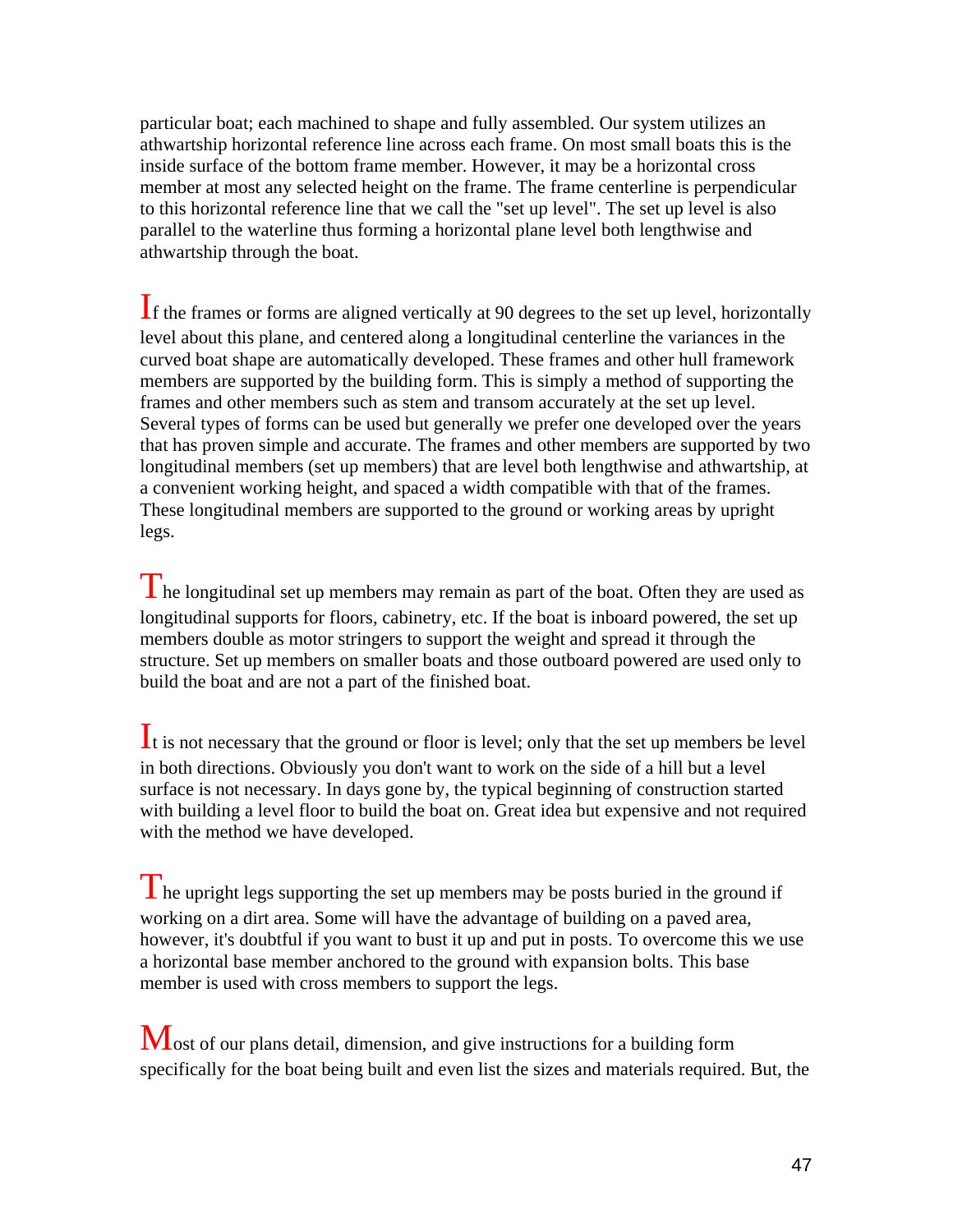building wood sizes or type is not critical and any scrap lumber can usually be substituted.

The frames and other parts that form the hull structure must be rigid. Longitudinals will be bent around this framework that will require shoving, pulling, etc.; the structure must not move or the hull shape may be distorted. Fasten the frames securely to the set up members. Upright blocks from the set up members fastened to the frames with screws, bolts, double-headed nails, or clamps will do the job. Or use an athwartship cleat atop the set up members and fastened to the frame or cleat on the frame set up level, fastened by any method listed above. Remember, however, the fasteners will be removed to lift the boat from the building form. Don't position fasteners in such a manner that they are inaccessible and cannot be removed easily.

**B** race the framework with cross braces between frames or block the frames to the floor. Perhaps a ceiling or wall is available for anchoring the bracing to the framework. Usually some of the braces can be removed just before planking the hull. Better to have more bracing than not enough.

 $\bf{A}$  well built building form, with accurate frame members properly centered, leveled, and securely held in place, will provide the sound foundation for the construction of the balance. Spend a little time to make it correctly and time spent fixing goofs will be virtually eliminated.

## **Designer's Notebook: Using patterns**

When you purchase a set of GLEN-L plans, you receive patterns for various members as noted on the particular boat descriptive literature. These patterns usually consist of the exterior contour, often in half section, of the frames or sections, transom, and full templates of items such as the stem, knees, centerboard trunks or other pertinent structural members. These must be duplicated in wood, steel, aluminum or forms for fiberglass depending on the material the particular design is constructed of. Boats built by the Stitch and Glue method often furnish patterns for the planking and most contoured parts in the boat.

Complete instructions are given on how best to use the patterns, but people often overlook or fail to review them adequately. There are several methods to duplicate the patterns to the material. The paper patterns can be laid over the material and a punch or awl used at frequent intervals along the lines to be duplicated. A dressmakers wheel, a round wheel with "teeth", works well on wood. We prefer carbon or transfer paper. Most are familiar with the old carbon paper used in offices but it's only standard paper size and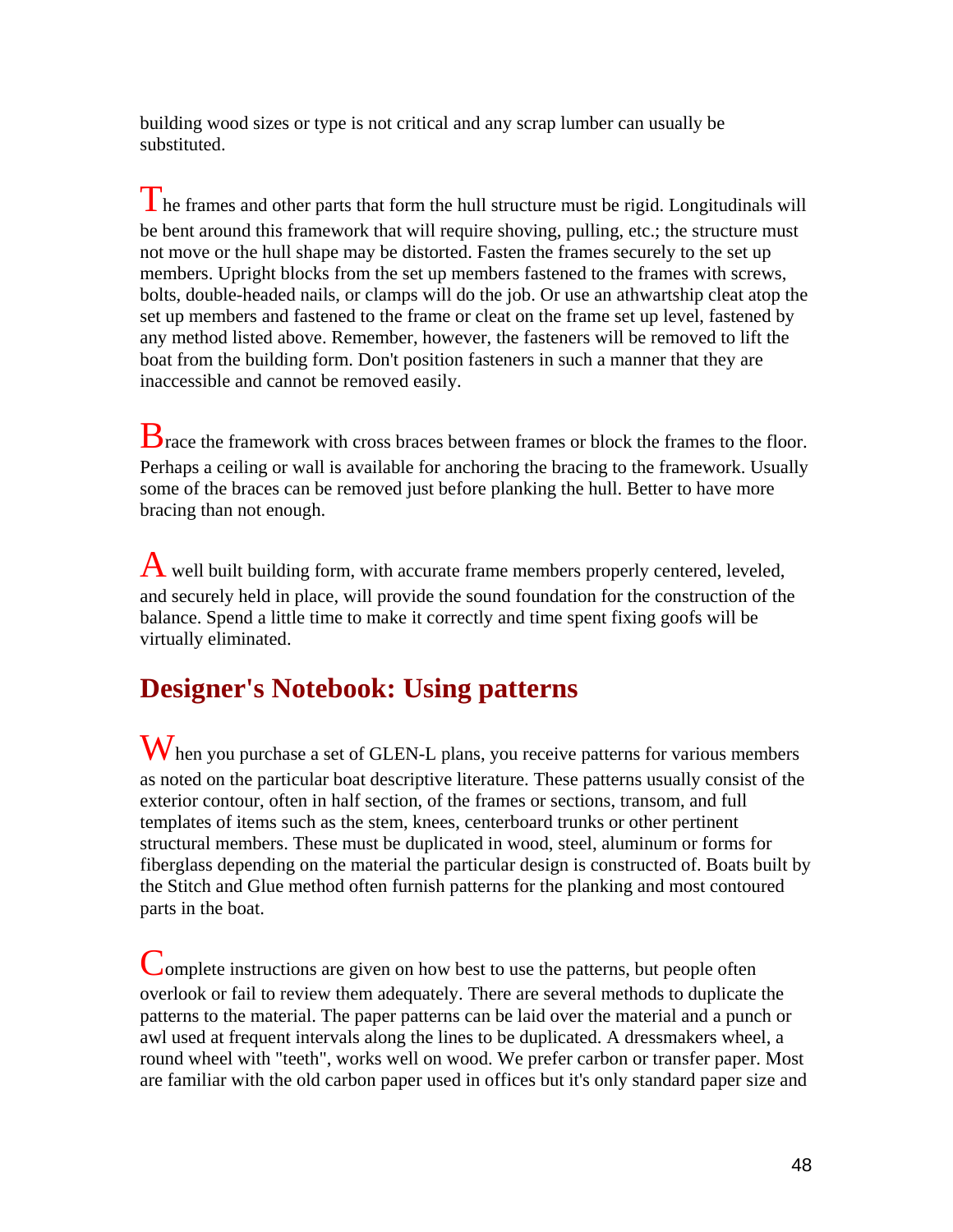lots of sheets are required. GLEN-L has recently made available [transfer paper,](http://shop.glenl.com/browse.cfm/2,456.html) in large 2' x 16' sheets that readily covers large areas in one piece.

Patterns are frequently given in half section and a mirror image or opposite side is required. This is easily done with the transfer paper. Lay the half section pattern to be duplicated over the material used with duplicating side of transfer paper on the material and another duplicating side up to the paper pattern. Use a pencil and trace the contour. The line will be transferred to the material and the part mirror duplicated to the underside of the paper pattern simultaneously and both halves will be identical. The hole punching method will give the same results but the transfer paper is easier and gives a solid positive line on the material being duplicated.

Many segments of patterns are straight lines. There is no need to duplicate these the full length of the line; mark the endings only, we use a well defined "dot" with a small circle around at either end of a straight line. When the transfer paper is removed the dots are connected with a straight edge directly on the material.

## **Designer's Notebook: Fitting the chine**

 $\bf{A}$  chine in a boat is the backing member of the side and bottom planking and is typical on a hard chine hull, meaning an abrupt angle change from bottom to side, not a radius or round shape. In other words, the chine is the usual longitudinal backing typical on vee bottom boats. The backing member is properly a chine "log" but over the years the single word chine has become commonly used.

There are numerous methods of making chines but this discussion will cover the typical solid wood chine on a runabout or sailboat built with sheet plywood or diagonally coldmolded, although the suggestions given will apply to other craft.

The lumber used for chines, should be selected with care; good, clear, straight-grain stock, knot free, neither over-dried nor wet. The species of wood can vary widely, but it should accept glue and fasteners well. A chine is highly stressed and soft sugar pines or similar wood should not be considered.

 $\Gamma$  he chine typically extends from stem to stern, preferably is a single piece, and should be at least a foot longer than the installed member. Usual practice is to have the side of the chine parallel to the side frame, although this is not always the case. Sufficient landing must be provided for both the side and bottom planking. Typically, the side planking is lapped by the bottom in the aft section while butting together near the stem. The member will require bending and twisting to force it in place. Each frame should be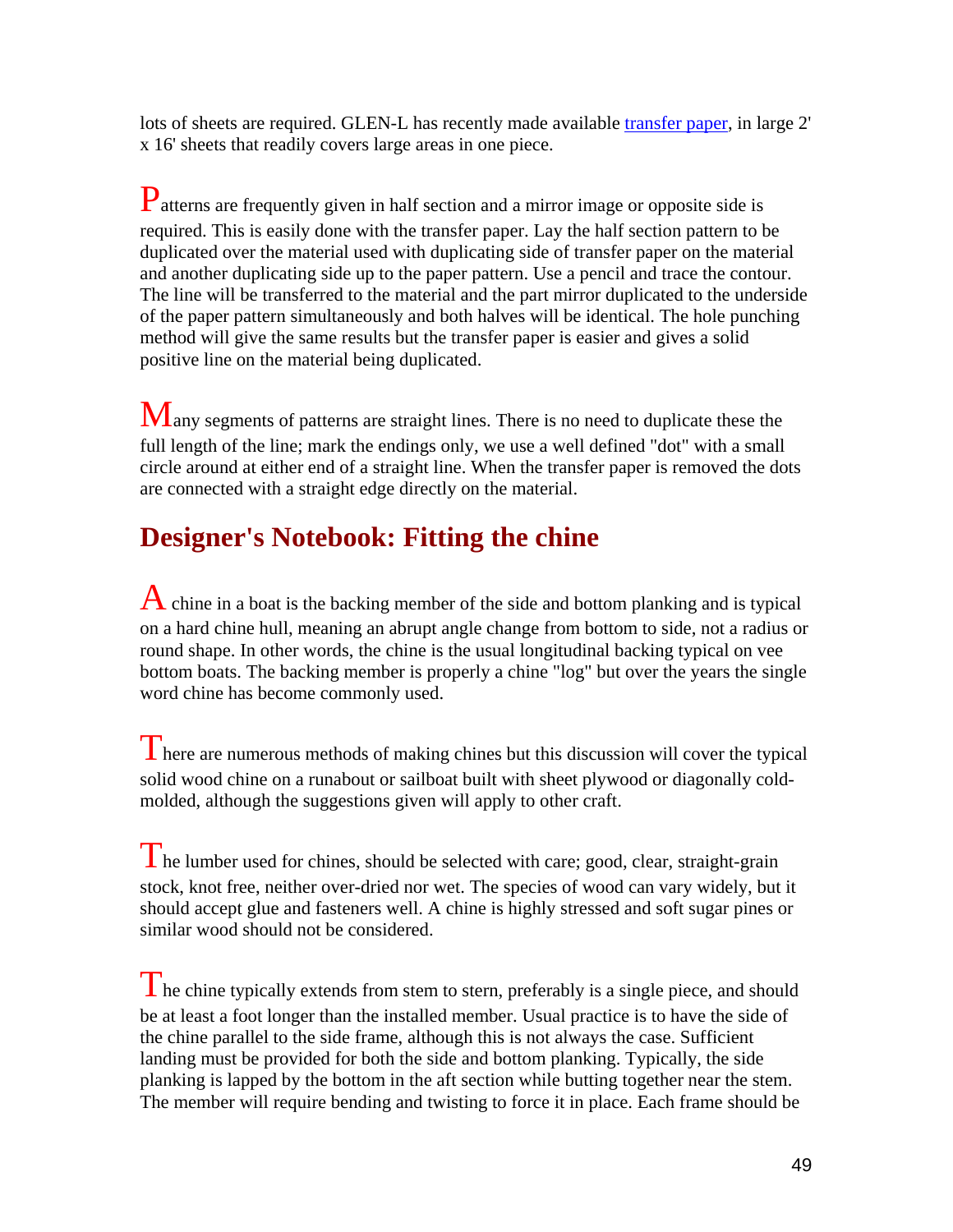notched and beveled so the chine fits tightly against each of the frames and transom. The chine should bend naturally against each frame so that after fairing (beveling), adequate stock is available for fastening the bottom and sides. The bend may be stiff, but should scribe a clean fair line without dips or humps.

Bending and shoving the chine exerts considerable stress on the hull framework so be sure the structure is well braced and won't move. Bending in the chine for left and right sides simultaneously is desirable to equalize stress. Some, however, feel doing one at a

time is preferable and the lesson learned on the first makes the opposite sides easier.

 $\bf{A}$  few hints on bending the chine in place. Fit the junction with the stem first leaving overhang at the transom. It'll probably take several cuts to properly fit the chine to the stem. Use clamps to hold the frames in the frame notches in the aft section. C or bar clamps anchored to the forward portion of the chine will provide leverage and a handle to bend and twist the chine against the stem while fitting. The actual position of the chine on the stem is not



The forward frame is beveled so that the chine will have a flat landing.

critical. Twisting the chine will alter its ending on the stem. Move the chine at the stem up or down so it forms to the frames and mates flat against the stem contour. This can be visually illustrated by using a 1/4" plywood strip the width of the chine extending aft of the stem a frame or so to represent what the actual chine must accomplish. The thin plywood will exaggerate what will take place when the solid member used is bent in place. Sometimes the chine will simply not mate to the forward frame so it parallels the side. A small amount can be faired off but realize an excessive amount may destroy the member's integrity. The following assumes the boat is being built upside-down. If the top edge of the chine does not mate solidly against the forward frames, try twisting the chine and letting it land on the stem closer to the sheer edge. If the chine lower edge projects, try moving the chine/stem junction the reverse direction. If you have the chine in place and one of the above conditions still exists, all is not lost. Shims on the inner or outer surface can be used to add material to the chine so it can be faired properly. Finish an outer shim in a long taper so the transition from chine to shim is a smooth fair plane.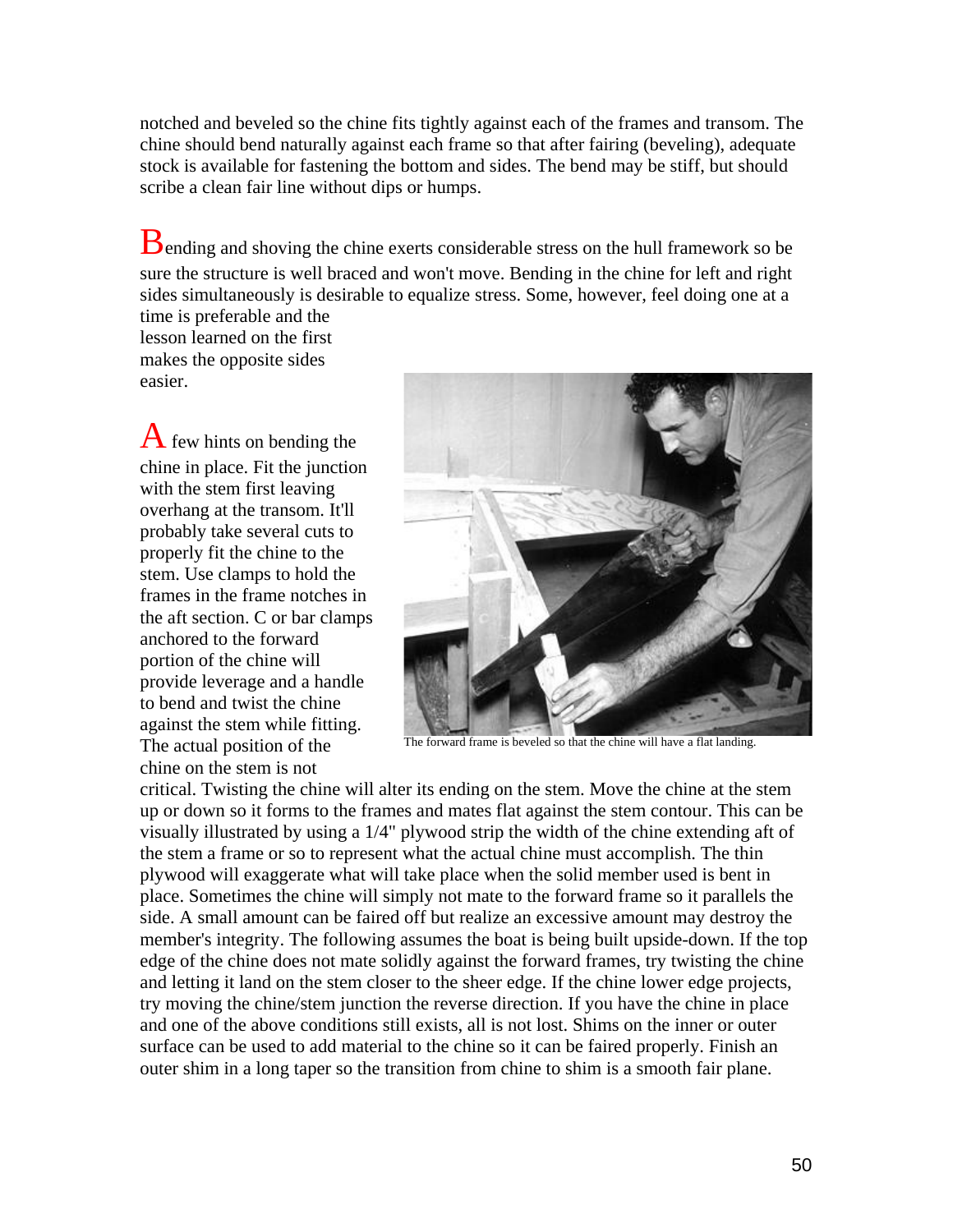

The chine sides to the stem in a long compound taper as it junctions against the stem side; typical construction for this type of craft. However, a continuous flat area for the side and bottom planking, stem, and chine must result after fairing. Easier said than understood by most. The stem is usually partially beveled, but final trimming done after the chine is permanently installed. If the chine protrudes too far, it can be faired to a certain extent; if set in too far, a shim will be required.



The photo above illustrates a plywood fixture we have found helpful to determine the position of the chine on the stem side. Keep in mind what has been stated in the foregoing. The bottom and side must mate to the stem and chine on a continuous surface.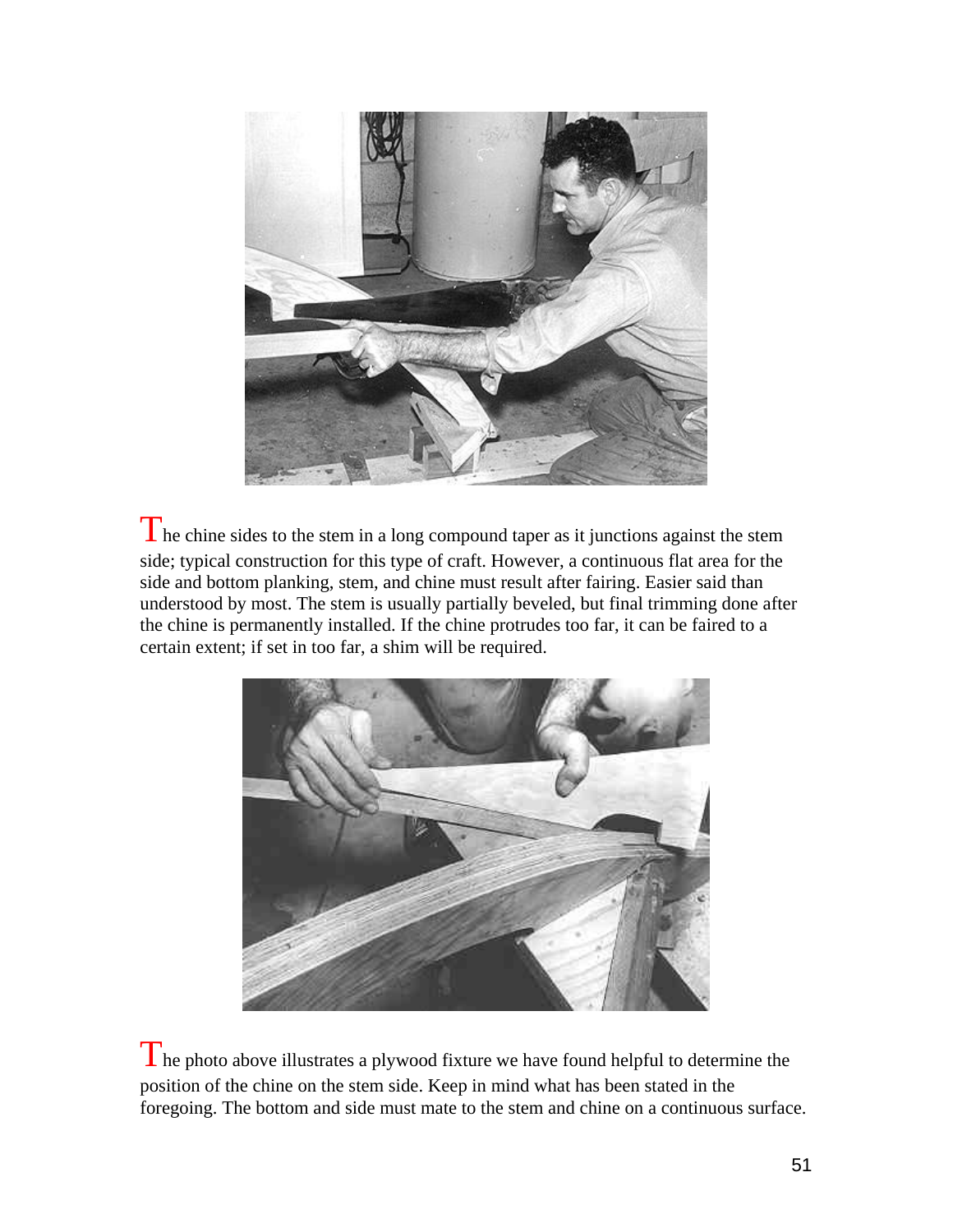The chine can't be located on the stem so that the stem/chine junction cannot be faired to a flat plane. Take small pieces of plywood and simulate the side and bottom joining on the stem to help visualize what the finished junction will look like.



After the chine is fitted, pre-drill screw holes for the stem ending, coat all mating surfaces with glue, preferably epoxy. Have a helper hold the chine obliquely away from the boat and position the chine at the stem with a single screw. Use a clamp, rope, Spanish windlass, or braces to hold the chine against the stem if the screw junction is not adequate. Spring the chine around the boat, and when in place, drive a second (or more) screw through the chine into the stem then progressively fasten into the frames. Often, screws holding the chines into the forward frames are omitted at this stage, and the member clamped in place or a finishing nail in a pre-drilled hole or a thin drywall screw. If a large countersunk hole is drilled for a screw, at the point of severe bending, the chine will probably break. After the glue has set and the boat is planked, the screw fastening can be installed. Keep bending the chine after fastening into the frames. Most prefer to leave the chine extending past the transom, trimming to fit, when most of the fasteners are holding the chine to the frames.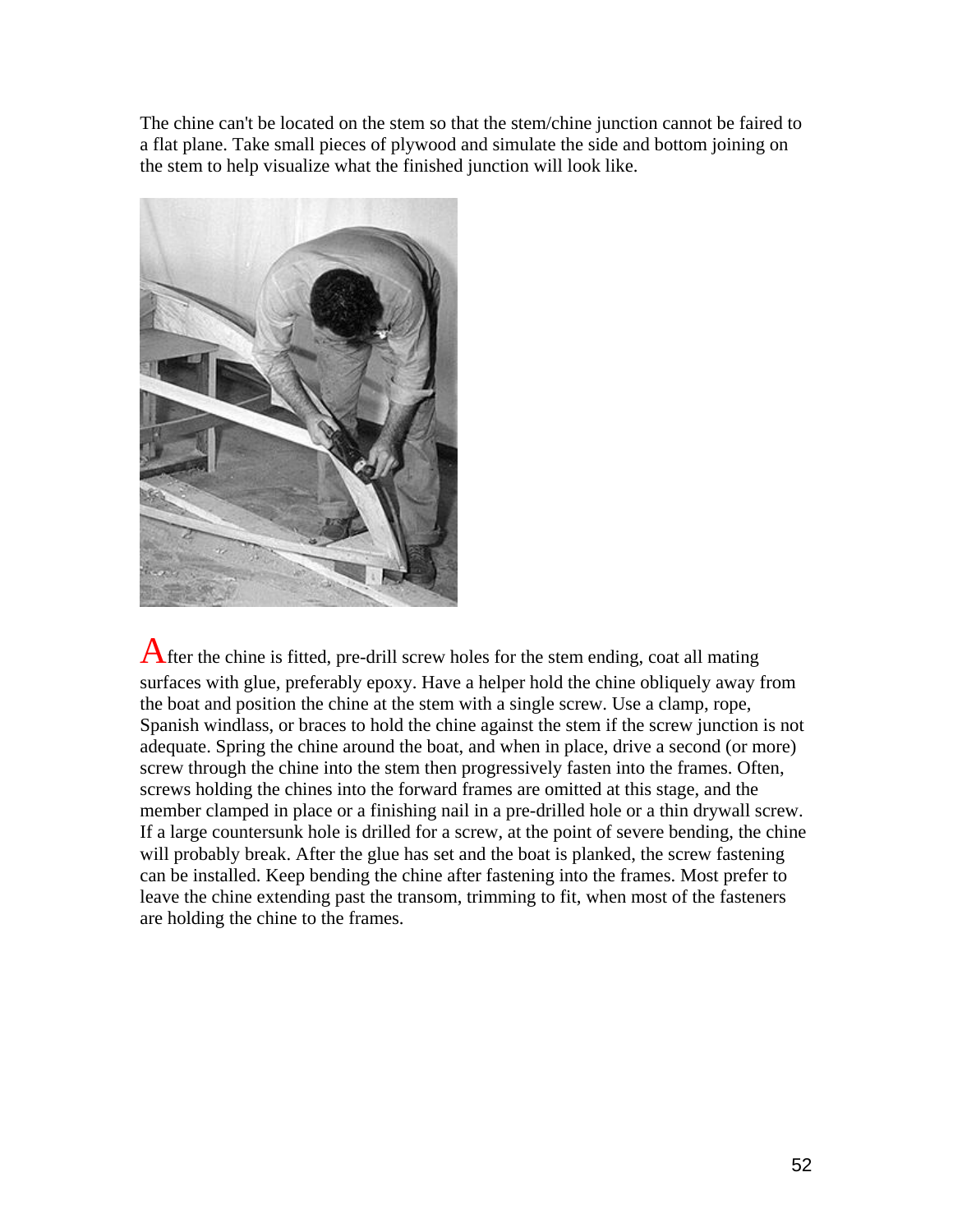

We haven't had to steam chines in place on any of the GLEN-L prototypes. However, we choose the lumber with care and have a big stock to select from. If the member seems difficult to bend, the chine can be forced in place as far as possible. Wrap the area of greatest stress with old towels, pour boiling hot water over the area, and immediately bend in place as far as practical. The process can be repeated several times if necessary; bending the chine progressively forcing it in place. When released, the chine will retain a partial set but can be re-bent in place easier.

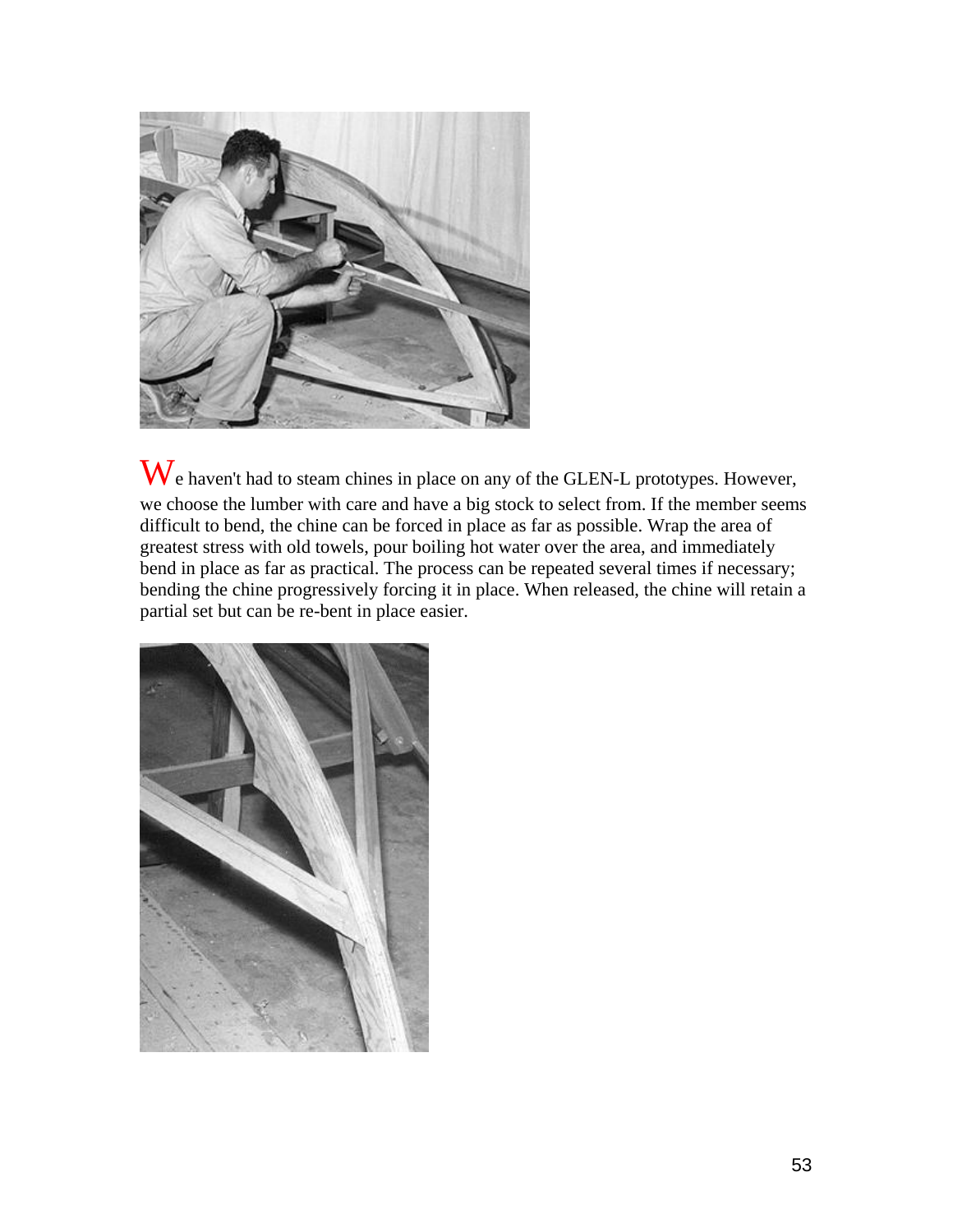Most who have trouble bending in the chine have not thought through the process. And of course as described above, you can usually fix a goof with shims. But, that should not be necessary. Use a short length of the chine to see how it fits against the stem. Use scraps of plywood to simulate how the bottom and sides must mate to the stem and chine. If you fully understand how the chine mates at the stem and frames and how the side and bottom must lay flat against the member, the actual process becomes easier. In other words, THINK before you start fitting the chine in place.

[Chine drawings.](http://www.glen-l.com/weblettr/webletters-6/images6/wl49-chine.jpg) [http://www.glen-l.com/weblettr/webletters-6/images6/wl49](http://www.glen-l.com/weblettr/webletters-6/images6/wl49-chine.jpg) [chine.jpg](http://www.glen-l.com/weblettr/webletters-6/images6/wl49-chine.jpg)

## **Designer's Notebook: Bigger is better?**

We've always been mystified by large people, six foot plus and more than 250 lbs. who wish to build the smallest boat. Or the person who wishes to build a boat to carry himself, a passenger (both heavyweights) a dog, decoys, and probably several 12 packs in a boat of about 10'... and be capable of being out in four foot seas. Then there is the prospective builder who wants to build a small hydroplane, carry a driver, observer, and pull a skier. Ridiculous, but we are amazed at what people expect of a small boat.

When you contemplate building a small boat and you are edging into any of the above examples, investigate. The beam and length of the boat is in our catalog. Use a string and outline the size on the living room carpet or similar area. Get seated in the outline. Simulate the gear and passengers that may be aboard. Be practical. Do you really want to be bouncing across the water in a boat this size? Remember too, this boat is not on that level, flat, non-moving carpet. You must get into this craft that is going to tip, possibly severely, when you get aboard and move about. Is the available space adequate for your needs?

Many would-be builders want to build a small boat and increase the horsepower we have listed. The power we give in most cases is conservative, but based on USCG requirements. See WebLetter 43. In addition, you may not be able to get insurance if the boat is overpowered. Again, be practical. A larger motor weighs more and, if carried to the extreme, can be downright dangerous. It's generally not the hull strength; a reasonable increase should not be structurally harmful. However, overpowering can cause capsizing or other dangerous handling conditions.

No we are not stating you must build a larger boat. We're just saying realize the limitations. A slightly larger boat will not add appreciably to the cost. Time and difficulty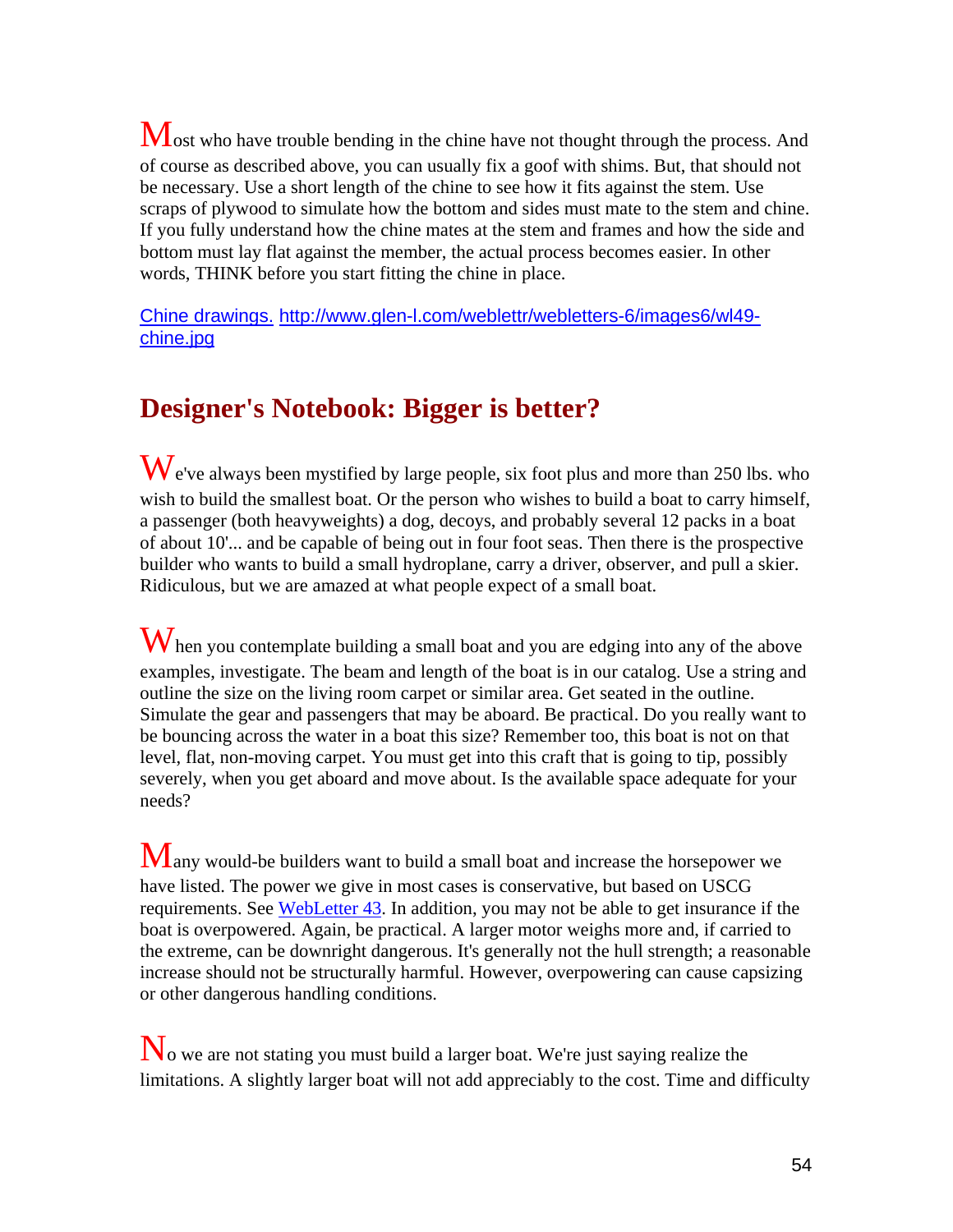in building changes little. In fact, a smaller boat usually has sharper bends, and springing in longitudinals may be more difficult.

To be honest, I like small boats. The feel of skimming over the water is exhilarating and fun. Sailing alone in a small sailboat with a brisk breeze is a challenge and the maneuverability is a joy. I like the plop plop of the oars or paddles as I skim through the water in a small boat in the early morning or at dusk. And I like to show my small boat transom to some guy in a multi-thousand dollar boat. When built and used for their purpose, small boats are all fun. But please don't expect more than a small boat is capable of.

# See you on the water in MY small boat!

## **Designer's Notebook: Fairing Tools**

Fairing, as referred to in boating and as it applies to this discussion, means angling, beveling, and shaping the framework of a boat so the planking or decking will lie flat to all members and not just rest on edges. Fairing is required on most wooden boats except possibly stitch-n-glue craft where the process is virtually, but usually not completely, eliminated. The amount of fairing required varies. A flat bottom rowboat won't require the shaping a vee bottom hull with compound curvatures will.

After the boat is completely framed and ready for fairing, fear strikes many neophytes. Not that fairing is difficult, it isn't, but it is confusing for the first time builder. Taken a small step at a time and thinking the process through simplifies the project. Some builders, however, start whacking away without the faintest conception of what must take place.

Installing longitudinal battens AFTER fairing is overlooked by many. It's easier to notch the battens into frames or bulkheads from a faired surface to the exact depth required. A hand held circular saw, or enlarged base router set to the required depth cuts the notches accurately and quickly. Battens installed after fairing should require minimal shaping while those installed from unfaired surfaces could require unneeded and undesirable removal of stock.

 $\Gamma$  he purpose of fairing is to shape the framework so the mating member, deck or planking rests firmly in place. Take a couple of battens or strips of plywood of width to extend half the beam of the hull, to simulate how the planking must mate to the framework. When working on the bottom, bend the batten athwartship from keel to chine. It will be apparent that some high points will need to be faired if the strip simulating the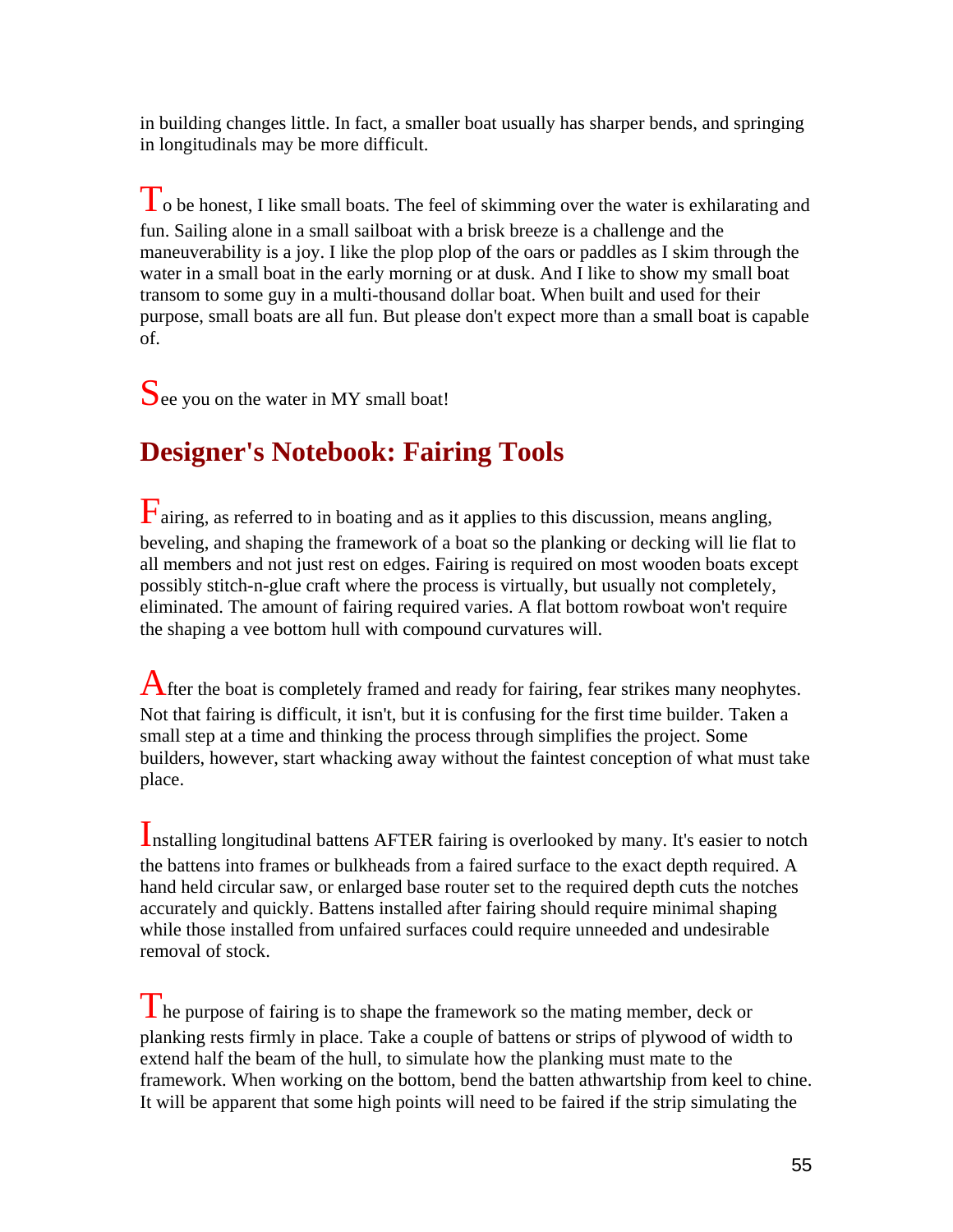planking is to lie flat. Do this along the bottom and from chine to sheer on the sides. Bend the strip longitudinally over several forward frames and the stem. Typically, a lot of beveling will be required along the stem, and note that most angles are ever changing. If the angles were constant, they could be precut. In conjunction with, or after rough fairing, simulate the planking on the boat with sheets of plywood or portions of the planking used. Visually seeing what fairing is required and understanding it will make fairing much easier.

A common fairing method simulates the bottom planking, as described above, that will lie on a chine for example. A file is used to make a notch in the chine to the angle that would be required so the planking would lie flat. This procedure can be repeatedly done along the chine and will serve as a guideline as to the amount of material that must be removed. The stem and other areas can be done in this same manner. Just remember, the plywood, solid stock, cold mold, strip, or carvel planking must mate solidly to each supporting framework member.

After doing some fairing, each individual develops a favorite tool (or tools) that does the task efficiently. Some use only hand tools, others primarily portable power tools. In almost all cases, a good fairing job will require the last phase to be done by hand.

Let's consider the area that requires the most fairing, usually the stem that in many of our designs is plywood laminations. Trimming a bevel on a long plywood edge with a hand wood plane is slow work. A good husky wood rasp will take off a lot of material in a hurry. One professional boatbuilder, who had formerly been a shingler, used his razor sharp hatchet, to rough trim the angles required. This is much like the wooden shipbuilder who uses an adz for rough trimming, some with amazing accuracy. Rough finishing is still required, usually with a hand plane or possibly a file.

A power plane can remove a lot of material in a hurry, but it is easy to remove too much. The favorite power tool for rough fairing used in our shops is the disc sander with coarse sandpaper. It can take off a heap of material in a hurry, but again, removing too much material is easy. Other sanders are usually reserved for finish work. Some will use a belt sander and although it can remove material quickly, it's difficult not to get a rounded surface or undercuts from the belt edge. A router or belt sander mounted on a jig has its advocates but, in most cases, the fairing can be done by other means quicker than a fixture and tool can be set up. But again, if you have a special tool and are proficient in its use, it may be preferable for you. Getting the fairing done correctly is the important task, not how it's done.

In our shops we finish the fairing with a hand plane followed with a thorough sanding with coarse paper. The sanding is done with a sanding belt cut to make a long single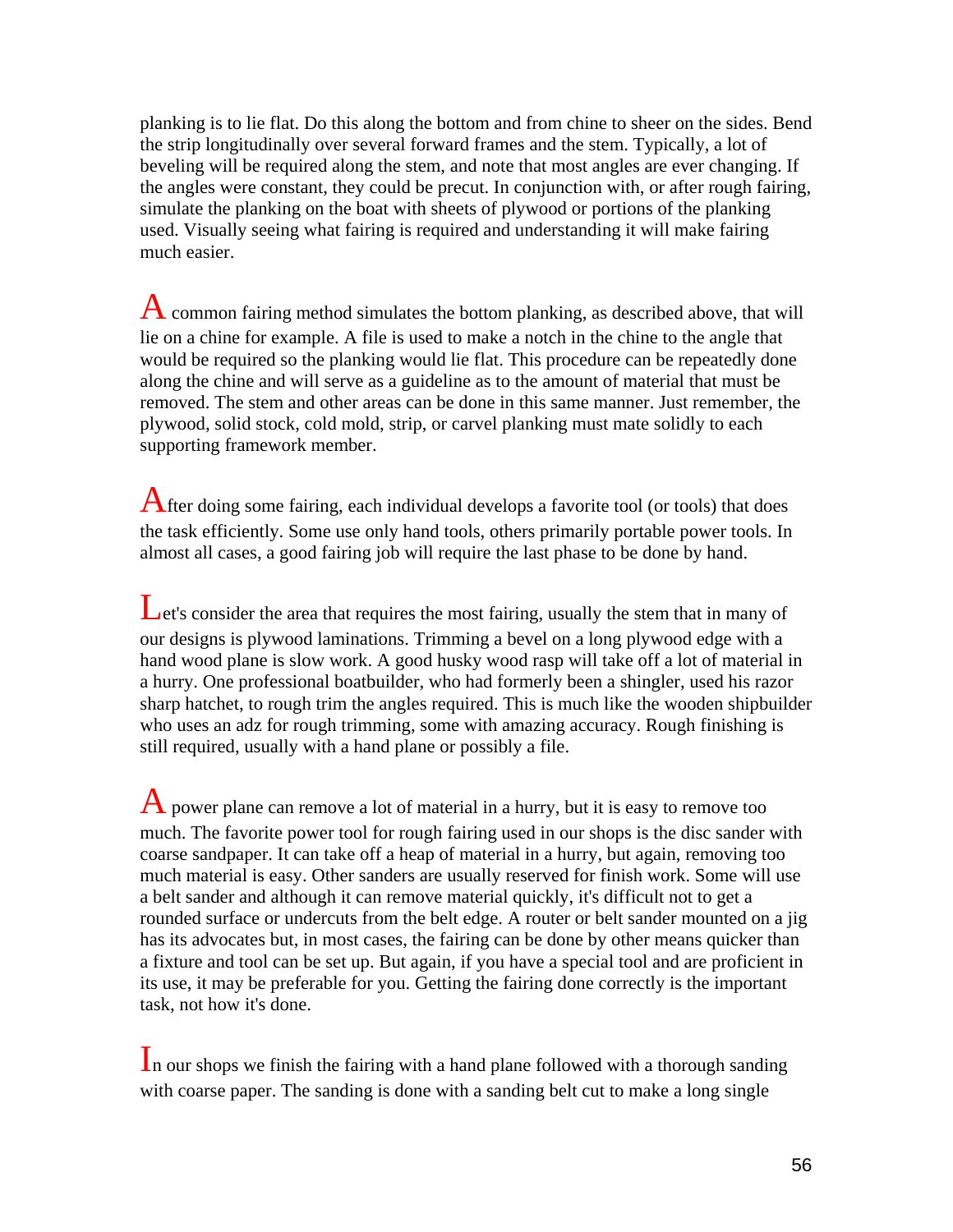piece fastened to a flat board. Pushed back and forth diagonally across the boat helps smooth any projections. However, if the athwartship sections are convex, concave or reverse curves, the sanding board must be used in varying fore and aft directions. Care must be taken so the beveled edges are fair. The curved surfaces must be true curves without humps or dips.

What if you goof? If you butchered a deep dip in the member, fill it with a wooden shim epoxy glued in place. Remove any humps, but take care, often a hump is concealing a dip on either side. Stand back, sight along the lines, hold your face sideways, upside down, and every which way. From any angle the surfaces must be fair.

Still getting a positive surface for the planking or joining member can be difficult. Modern technology has come to the rescue. Epoxy resin (POXY SHIELD) with thickeners, silica or microspheres, will fill reasonable gaps and still have structural integrity. Care is required if, for example, a dip is being filled with thickened epoxy. If screws are driven fully home, the planking or mating member will undoubtedly follow the dip. To prevent this, use a wax or plastic covered wood strip fastened at the ends to bridge the gap and omit fasteners in the filled area until after the adhesive cures.

How long does fairing take? How far is up? A good boatbuilder with the correct power and hand tools will probably fair a typical 16' plywood boat in two hours or less. Could you do the fairing in this time? Very doubtful, perhaps a half day or even a full day would be more like it.

### **Designer's Notebook: Cold-molded history**

Many feel that building a boat by the cold-molded method is new and revolutionary. The cold-molding process as used in this dissertation is using thin multiple laminations of relatively narrow (about 6") wood or plywood, bent over a form and progressively glued together. The laminations generally cross one another at oblique angles with a minimum of two or more layers. The process lends itself especially to round bilge boats so the laminations can extend from keel to sheer without a seam. However, the use of coldmolding on vee bottom boats with a reinforcing chine is also widely used.

The cold-molded method is essentially making plywood over a form with the advantage that some compound curves can be introduced. It also provides a smooth, leak proof,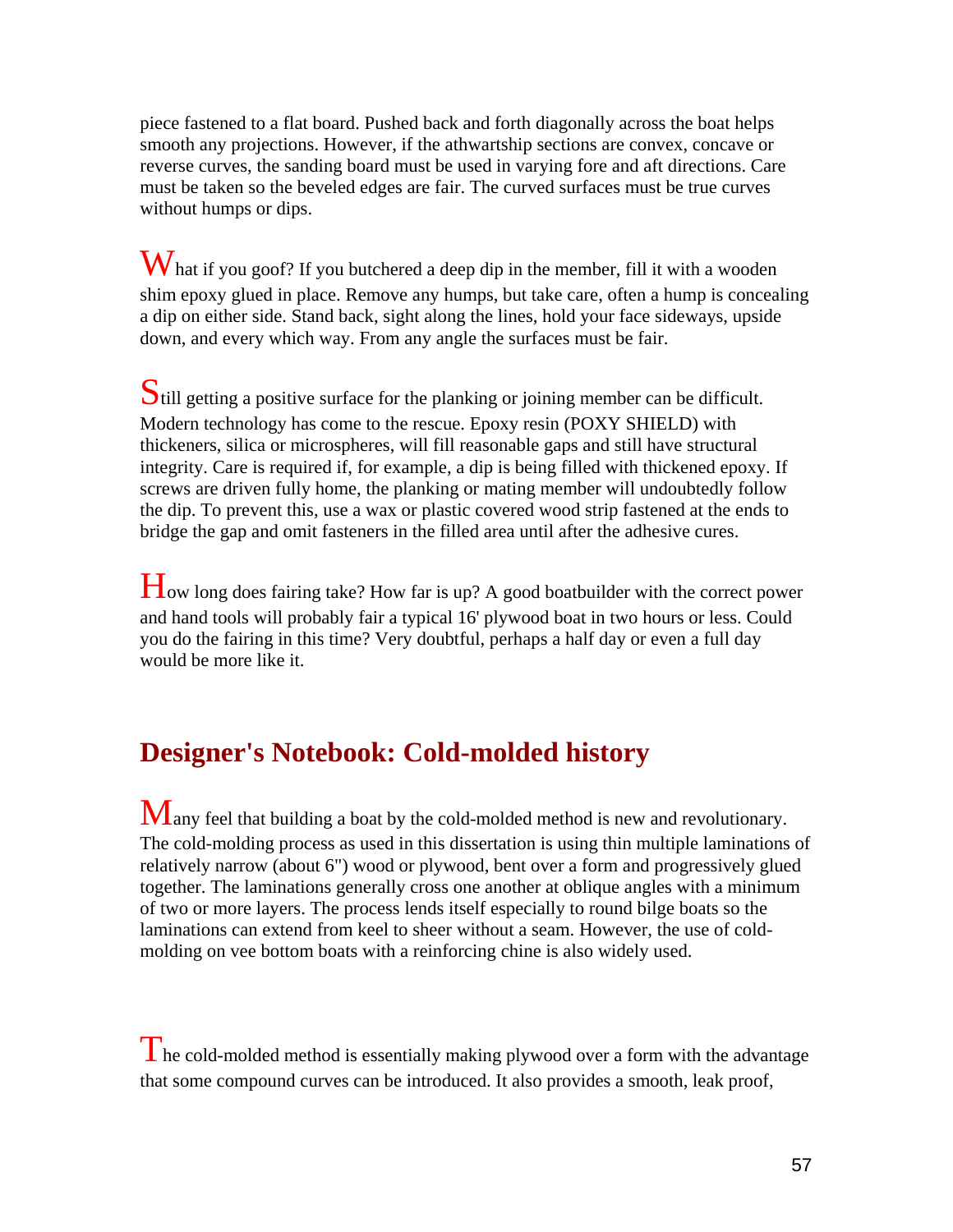monocoque structure that is incredibly strong for its weight. The possibility of leaking between seams is virtually eliminated as each junction is backed with another laminate.

When and who first started building cold-molded boats is unknown. During WW II the method was used on PT boats, and many were built. During this same era the British built the cold-mold process de Havilland "Mosquito" twin engine bomber. And the famous "Spruce Goose" was built by Hughes Aircraft under the leadership of Howard Hughes by the cold-mold method. True, the amphibious airplane only flew once for a short distance, but the structure remains solid.

About the mid-forties, many cold molded hulls were commercially produced. The process was somewhat involved and tooling costs were high. This was not for the "mom and pop" boatyard.

The typical cold-molded hull was usually under 20' to cover the more popular range. Typically five to seven laminations of 1/16" mahogany or spruce veneers in 3" to 6" widths were used. These strips were coated with phenolic resin type glue and allowed to dry. The strips were applied over a mandrel the shape of the boat and stapled in place. The structure was then placed in an airtight bag and a vacuum applied to force the laminations together; then rolled into a large oven or autoclave and baked under high steam and heat to cure the adhesive. The hull was then removed and the exterior staples removed and a filler forced into seams to cover minor imperfections. The formed hull was then placed in a fixture to keep it in alignment while the transom and other members were installed. Interior reinforcement was minimal and the interior clear of any obstructions; quite unusual for the time.

Due to the tooling cost, U S Molded Shapes, Inc. and a few others produced stock hulls to 20' and sold them to other companies to finish out and market.

Early in the fifties these boats were available, on a limited scale, to the home builder to finish. Mass production of this type of construction virtually ended with the advent of fiberglass boats. However, the durability of these hulls was never questioned and many are still in use today.

Cold-mold construction of a somewhat different type was used to build the popular mahogany runabouts such as Chris Craft, Century, Hacker, and others. These boats, when planked with solid planks with batten seam construction, leaked until they were in the water long enough to swell the seams. Transporting the boat to varying locations was a chore as the boats dried out while on the trailer and might take a day or so after launching to become watertight. The glues of the day were not actual adhesives; they were more of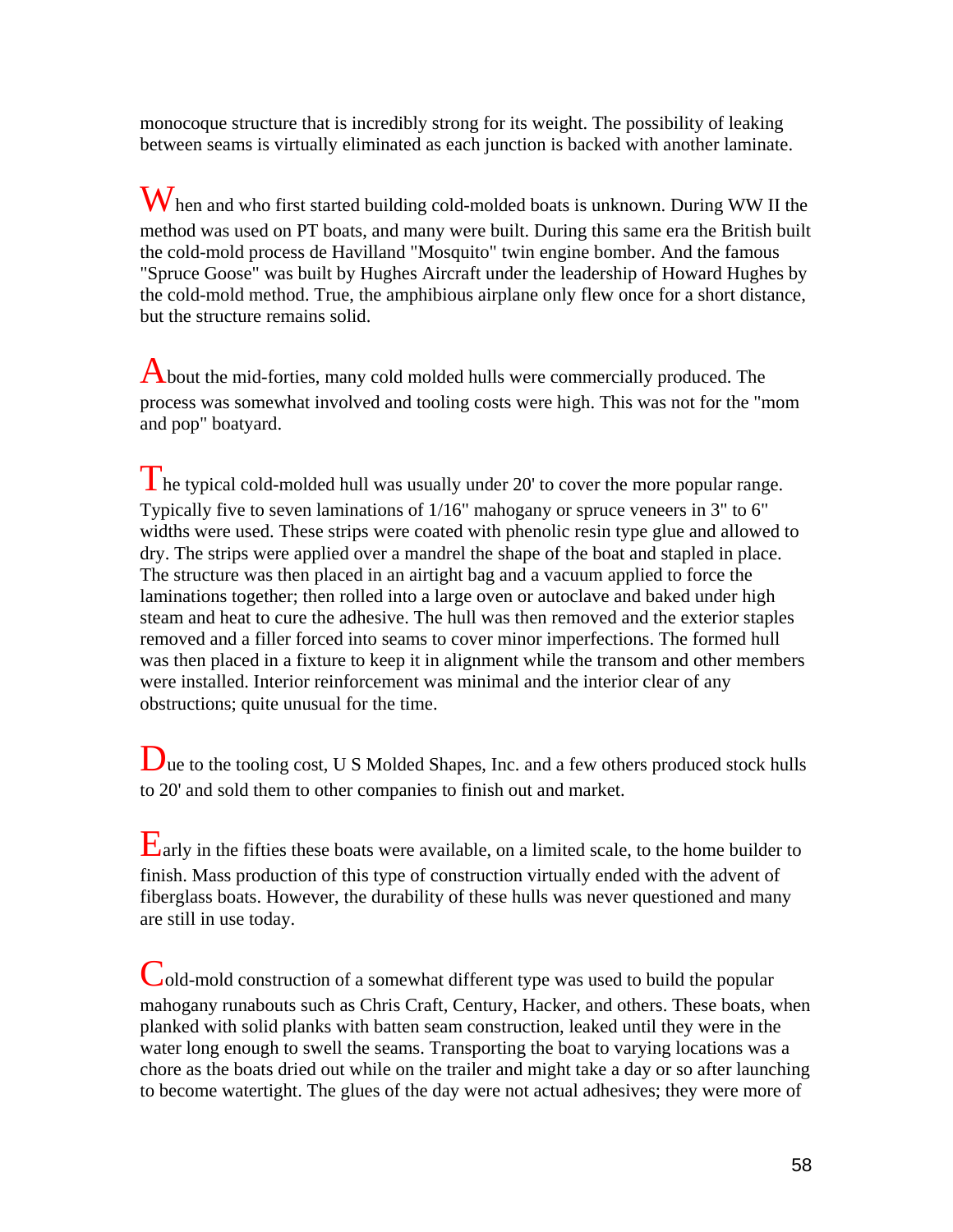a caulking mastic and could be pulled apart with little effort. In an effort to solve the problem and possibly to make the final longitudinal planking thinner and easier to bend, the bottoms were diagonal planked followed with the typical longitudinal planks. The boats still leaked. Some tried canvas between the lamination, but after a time the canvas deteriorated and the old problem still existed.

Today most of the runabout mahogany boats built use a diagonal underlayment, but with at least two laminations, typically plywood, followed by thinner longitudinal solid wood planks. Plywood has been used for the final planks of these runabouts, but the outer veneer is very thin and the general appearance is not as appealing. These hulls don't leak due primarily to the epoxy adhesive, usually with thickeners used between the laminations. Encapsulation of each piece and final epoxy coating has eliminated most of the older problems.

Building cold-molded round bilge boats as were manufactured yesteryear has been modified; expensive mandrels, air bags and autoclaves are eliminated and building a single boat is practical. The diagonal laminations are bent over a hull framework to provide the hull shape and progressively stapled in place with thickened epoxy between each lamination. Epoxy with thickeners fills minor voids and still maintains structural integrity. It's a simple way to build and is thought by most to be easier to do but requires more time. The vacuum airbag is often used to assure a positive bond between the laminations.

 $\overline{A}$ s is often the case, the old timers had the right idea. The problem was that the adhesives of the day were complex and costly to use. Epoxy adhesives and modern methods have popularized cold-molding, which is now thought of as a new procedure by many builders.

If you are considering building a boat, consider the cold-molding method. It's not the total answer for many boats, but well worth considering for many.

## **Designer's Notebook: The V-Drive evolution..circa 1953 to ?**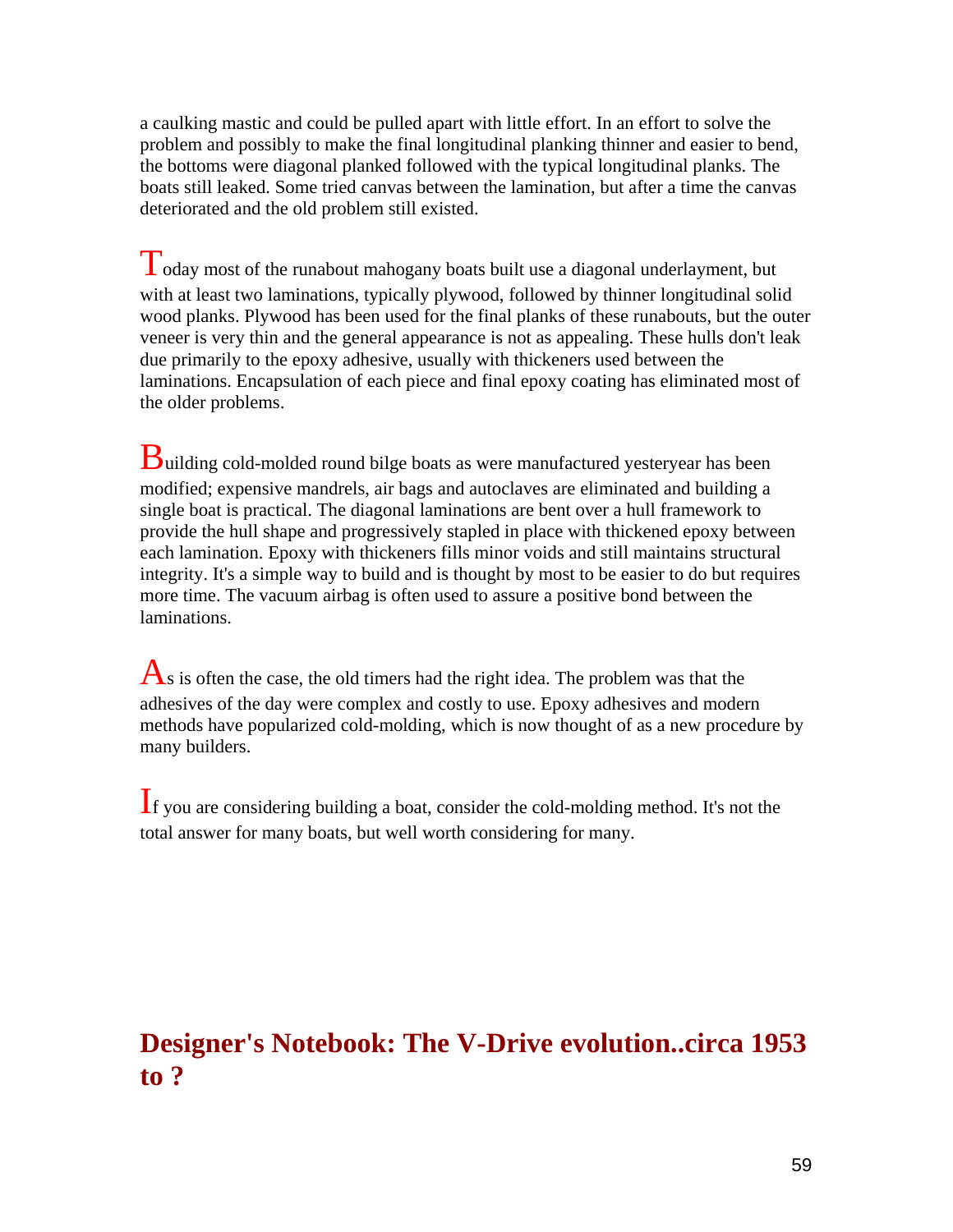

 $\Gamma$  he MISSILE, featured in this WebLetter, was created as part of an evolution in fast small boat design. The following facts are, as we remember them. Documented information (at least to our knowledge) is not available.

In the early fifties, WWII was behind us and with the availability of higher horsepower motors, the interest in fast boats heightened. In Southern California, going fast meant being able to go faster than the next guy. This phenomenon was similar to the interest in street "hot rod" cars of the era. Develop something that will "wup" the competition was the word; cars or boats.

However, the typical fast inboard runabout of that era was an in-line inboard motor, centrally located in a finely finished mahogany planked hull. Top speed was in the 40-50 MPH bracket. The faster these boats were pushed, the more the bow dropped and, combined with the deep forefoot common to runabouts of the era, became dangerous.

 $\mathbf{T}$  he more powerful motors were being reworked to put out even more horses. Obviously, something had to be done to the hulls. It was learned that shifting the major weight (motor) aft, eliminating the deep forefoot, and making the aft sections virtually flat, made the hulls capable of more speed without the dangerous handling caused by the deep forefoot. Who developed this change? It's virtually impossible to know for sure. The old boating adage "nothing is new in boating" applies here. In our area, and to our knowledge, the boat type was primarily popular in the So Cal area first and the credit goes to Joe Mandella, a builder of finely crafted mahogany runabouts.

Joe had a young client who was a real speed nut (name omitted to protect the guilty), who had graduated from the street rod group. His father evidently felt that fast boating was safer than street dragging. Probably the speeding tickets incurred from street racing also helped to get his monetary support.

 $A_{\text{nvway}}$ , Pop bankrolled several boats built by Joe, each that would hopefully be faster than the last. Joe, the fine craftsman, was up to the task and produced quite a few hulls that were powered with inboard stern mounted motors, connected to a v-drive; the stern drive was not commonly available. He switched from planked hulls to sheet plywood planking both for lightweight and structural integrity. The boats sold, after all, the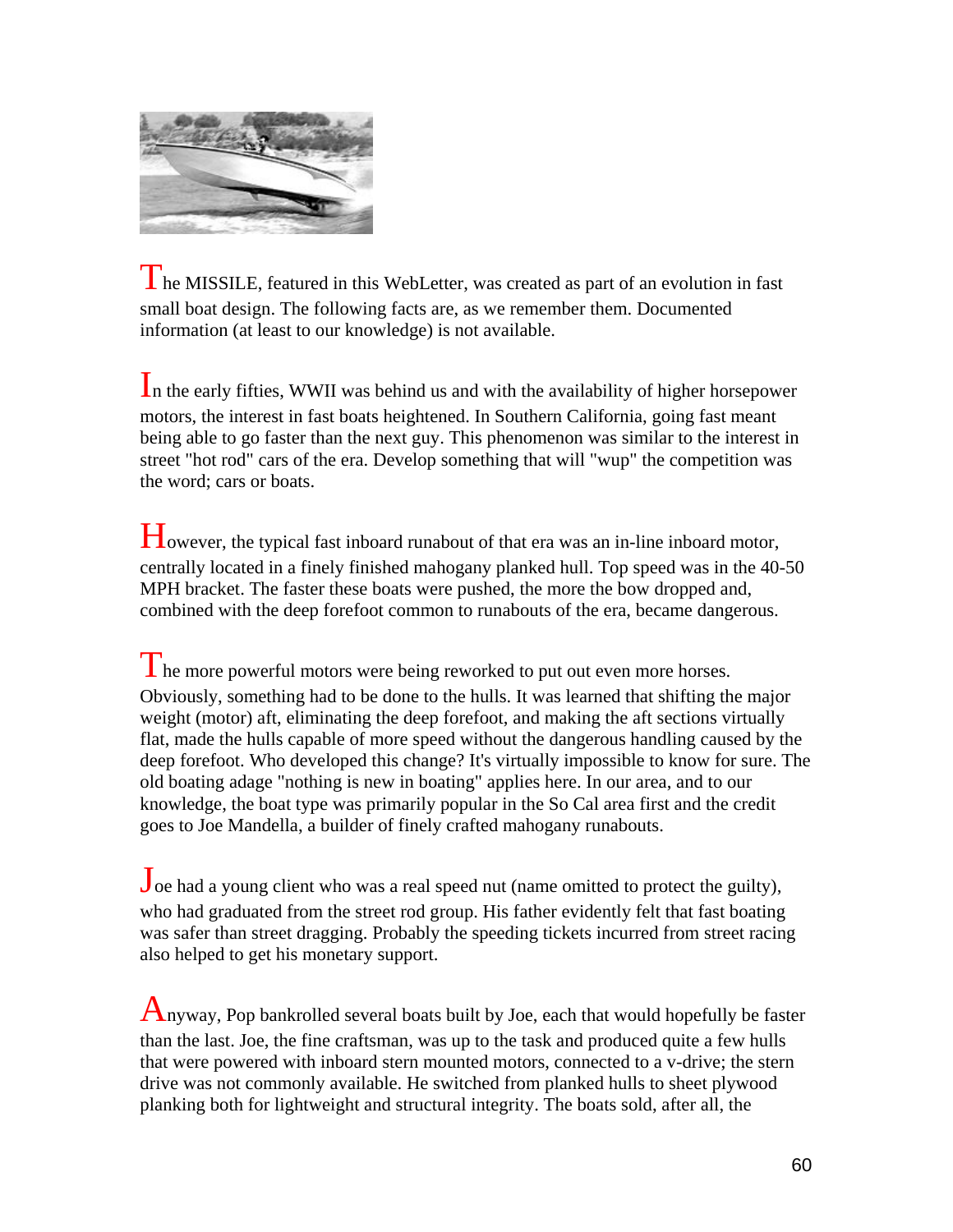competition "rodders" wanted to go faster too. And of course, this spawned other innovative boatbuilders (copy cats?).

GLEN-L had a history of messing around with fast runabouts, so using the new innovations and incorporating some of our own, we designed the 16' 6" HOT ROD inboard with stern mounted motor connected to a v-drive. Plans had not previously been available for this type of craft so the response was instantaneous. The HOT ROD also started many individuals in the boatbuilding business; copies of the HOT ROD appeared under several company names. Some had subtle modifications; most were blatant copies, "designed" by the builder. GLEN-L has probably designed more of these craft than any other designer. TORNADO, 18'6", THUNDERBOLT, 17'3", DRAGSTER, 18' 4", RAMPAGE 18', and RENEGADE, 20'8" are all of this type.

 $\mathbf{A}_s$  an amusing aside: we heard of a builder who was producing a boat that looked very much like our HOT ROD design. Visiting the shop (our company affiliation not known to the builder) we were surprised to see our HOT ROD plan displayed on the wall with all identifying information cut away. When told that it looked like a GLEN-L design, the builder explained they were *his* drawings and that GLEN-L had copied the HOT ROD from him. Again name omitted to protect the guilty.

 $\mathbf W_{\rm e}$  were also told that Joe Mandella felt that we had duplicated his boat and that he "was going to club us over the head with a 2" x 4" if he ever saw us". However, a visit with Joe, showing him our plans assured him our design, although of the same type, was not a copy.

 $\overline{A}$ s this type of boat progressed, the terminology of SK or flat bottom was used. The initial boat hulls were plywood with similar features, flat or almost flat bottom at the transom, minimal vee forward, and tumblehome at the transom. The decks and cowl became the crowning feature. Plywood with exotic veneers such as all types of mahogany, walnut, monkey pod, zebra wood, or anything else that no other builder used, were common. All was fiberglassed, most by professionals that did only decks for the builders. And the upholstery; not just plain old flat cushions, but beautiful tuck and roll with heavily padded cockpit perimeters. Top this off with a polished, finned, accessory equipped, exposed motor (it would be sacrilege to try to conceal it), add a custom trailer with chrome accessories and you had a package everyone could appreciate. Fiberglass hulls eventually replaced those production hulls built of plywood, but for several years the fine crafted wood deck was still used.

I he MISSILE followed the HOT ROD and was specifically designed to accommodate the popular small block Chevy V8 motor. The 265-283 cu. in. motor has since grown in cubic inches and horsepower. The MISSILE at a 16' length was shorter than was typical.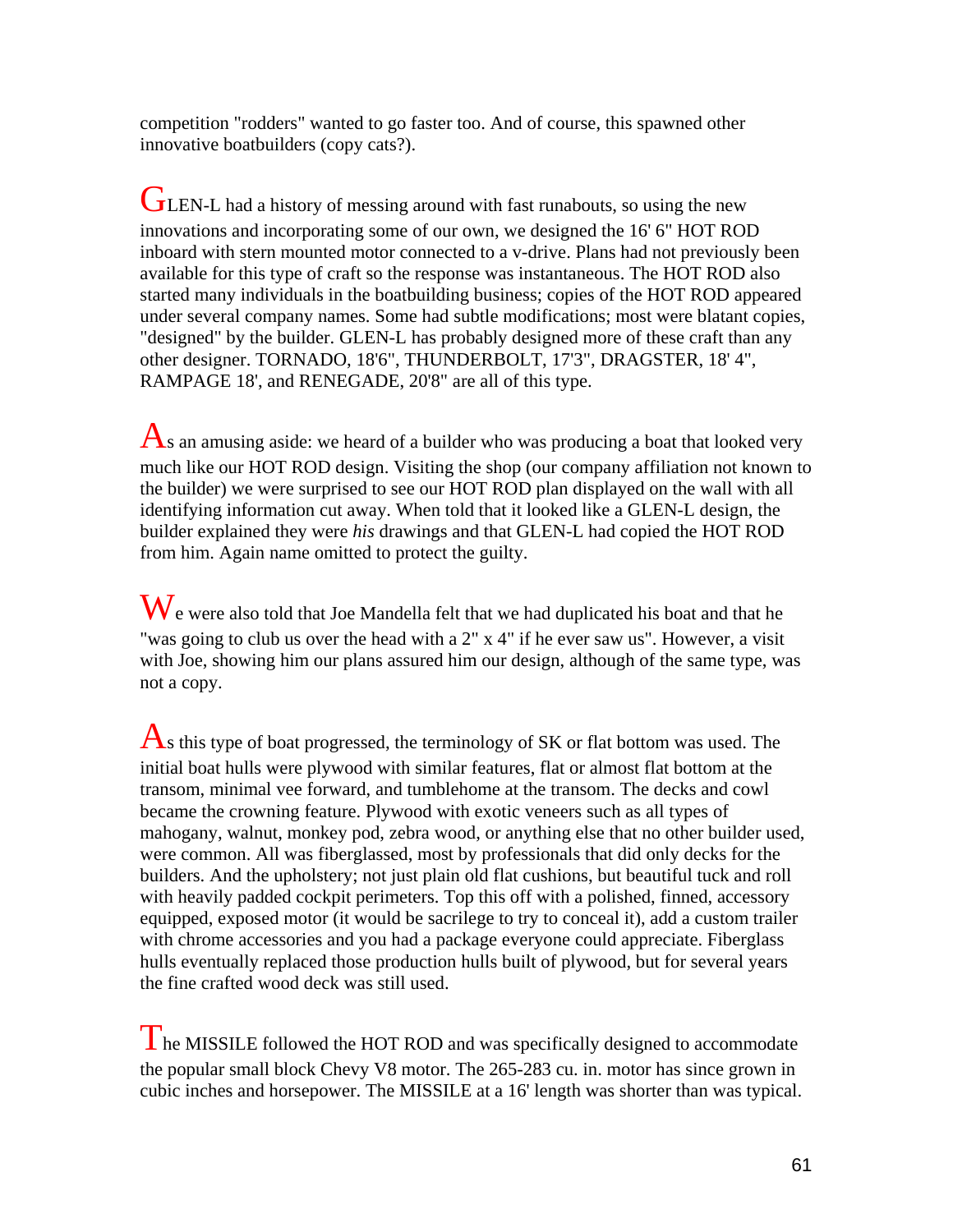People always seem to want small go-fast boats and the MISSILE filled the bill. The original was clocked at just under 70 mph powered with a small block that had been hopped up a little, ignition, cam, carburetors etc. At top speed the boat, in our opinion, was a little too loose and we felt keeping it well under that figure would be desirable. However, the public paid no heed and large motors pushed the boat even faster. The MISSILE was a popular boat, featured on the cover of our current catalog of that era and reviewed in several national magazines. But, speeds in excess of what we had planned, led us to discontinue it. We had neither reports of structural failures nor high speed accidents, BUT, we felt there was a high potential.

After we went on the Internet, we received many reports of builders and owners of the MISSILE. All highly complimentary, some being rebuilt, most quite old. And, most complaining that it was no longer listed in our Internet catalog. So, by popular demand, back it came. Yes we still feel the same; keep the speed reasonable and it's a fine boat.

 $\mathbf B$ ut then, what do we know?

## **Designer's Notebook: How to make a Cutwater**

In the hey day of the mahogany runabout as put out by Chris Craft, Garwood, and others, a protecting metal cap was used at the stem of the boat called a "cutwater" (See photo below).



Cutwaters were used on work boats to protect the bow and this carried through to stylish runabouts... chrome plated, of course. Some of the fancier cutwaters swooped back from about midpoint to the top to form a rearward facing arrow or other scroll ending. It was also common practice to cover the side at the transom ending with a chrome plated strip. These too often had a contour or curvature on the forward edge.

 $M$ any building today wish to emulate the cutwater, but little information exists as to how they were made. The following describes how some builders made their cutwater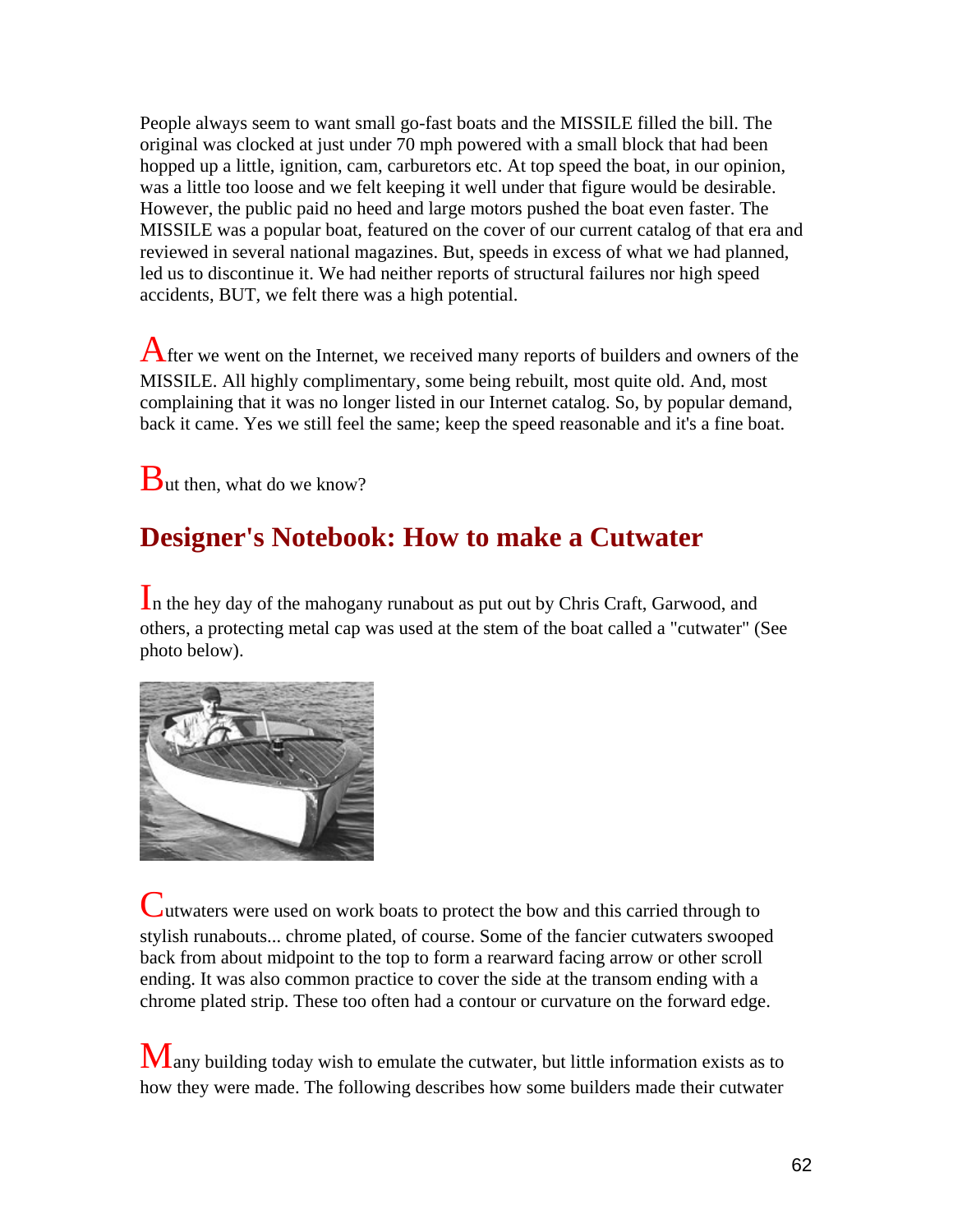from sheet stock such as copper or brass: a malleable alloy that could be formed and easily brazed, seldom less that 3/32" in thickness.

Cutwaters should be made prior to the finishing of the boat as some shaping of the wood beneath may be required to allow for the welds. Cutwaters are made in two halves joined by welding on the stem centerline. A template of cardboard is made for each side of the boat meeting over the stem centerline with aft end contoured to suit. Mark the points that will require screws to hold the cutwater in place and countersink the metal halves before assembly for the half oval or flat head screws to be used.

With the two cutwater halves taped on the boat, start at the sheer and measure down in increments of 8" more or less. At each of these points, draw on the cardboard template a line aft that is approximately tangent to the stem arc; also mark such a line on the side of the boat.

 $\bf{A}$  frame or form in the shape of a vee must be made for each of these points. One method is to use two pieces of wood, 1/4" x 2" x 12" plywood works well, pivoting from one end on a nail or screw driven through both to form an adjustable vee. This fixture is used at each point marked on the cardboard to determine the shape of the frame or form that is required at each section. A frame to that vee is made from 3/4" plywood or 1" solid lumber.

 $\blacksquare$  he two metal halves for the cutwater are cut to shape, a saber saw with proper blade works, but slowly. Be sure to mark the cross sections drawn on the template to the metal. Use the frames made at each section to form the varying vee shape of the cutwater. Fasten the metal to the form with at least two screws per frame side. These can also be used to fasten the finished cutwater to the boat or brazed over. The results should be two halves of metal joined along the centerline with varying angularity that match the vee at the bow of the boat.

The centerline seam is brazed together, preferably tack brazing at frequent intervals. The cutwater can then be checked to the bow of the boat. It should fit very closely, but a hammer may be required to form the cutwater more closely to the bow shape. Use as large a block of wood as practical atop the metal to spread the pounding over a large area and prevent denting the metal. It may be necessary to use some screws to force the cutwater to the stem contour.

When all is fitted, braze the cutwater seam and grind the seam smooth. The cutwater is then taken to a plating company, polished and then chromed.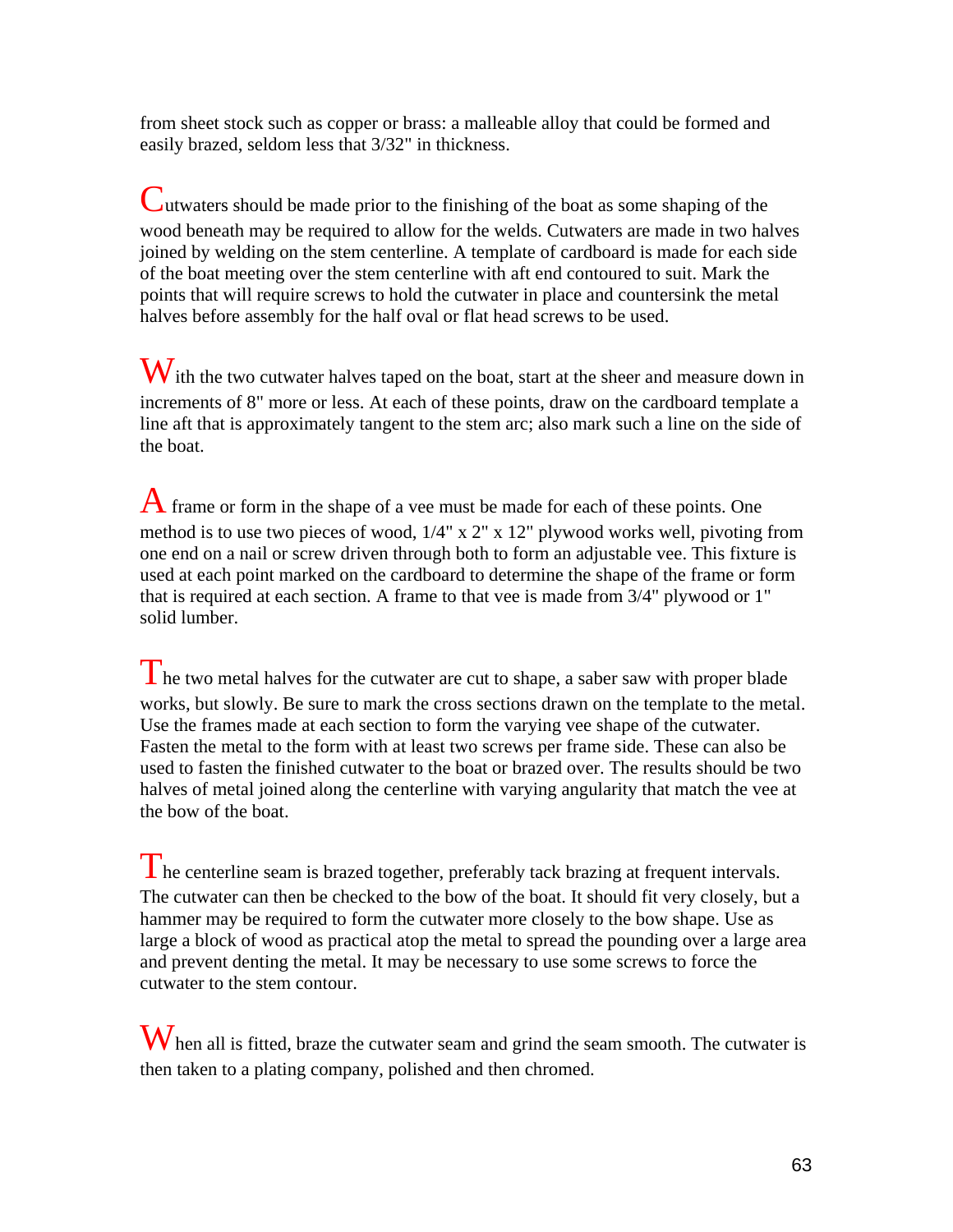Put it on the bow of gleaming natural finished boat and the result is a one of a kind custom fitted cutwater that will draw lots of attention. Yes, it's a lot of work, but the result is worth it.

## **Designer's Notebook: About buttocks, waterlines and diagonals**

 $\mathbf{T}$  his discussion primarily applies to vee bottom boats, although the terminology is similar to those with a round bilge.

The terms buttocks (butt), waterlines (wl), and diagonals (diag) are referred to on the "Lines Drawing" of a set of plans. Unless the boat is being lofted, they will have little purpose as far as building the boat is concerned. However, understanding why these lines are important, and their purpose will enable a builder to better understand how the lines of a boat are generated.

The "Lines Drawing" of a boat will basically consist of three views: *Plan* or top view, *Profile* or side view, and cross *Sections* taken through the hull at intervals commonly called stations, which usually coincide with the location of the frames or forms. Three primary lines dictate the shape of the typical vee bottom boat: *chine*, junction of the side and bottom planking; *sheer*, top edge of the side planking; and *keel*, the junction of the bottom planking along the centerline.

The keel definition is loosely defined to simplify the description. Often this line is called *fairbody*, the junction of the outside of the planking as it meets the keel.

If the section lines, chine to sheer and chine to keel, are straight, no other lines are required to illustrate the shape of the boat. However, most craft will have some curvature of the sides or bottom as shown in section. Most builders think of a sheet plywood boat as having straight sections; some may, but most will be of convex shape. Concavity is not practical unless it is at the extreme bow or stern, usually minimal in nature.

B**uttocks** are used to show the amount of deviation from a straight line the bottom sections (chine to keel) have. Buttocks are shown in plan view as straight lines parallel to the keel, usually two or three at least on each side of the boat. In section view they are straight vertical lines parallel to the centerline and spaced from the centerline identical to those drawn on the plan view. In profile they are curved lines that illustrate the height the buttock crosses the section line. These curved lines must be smooth and fair. Altering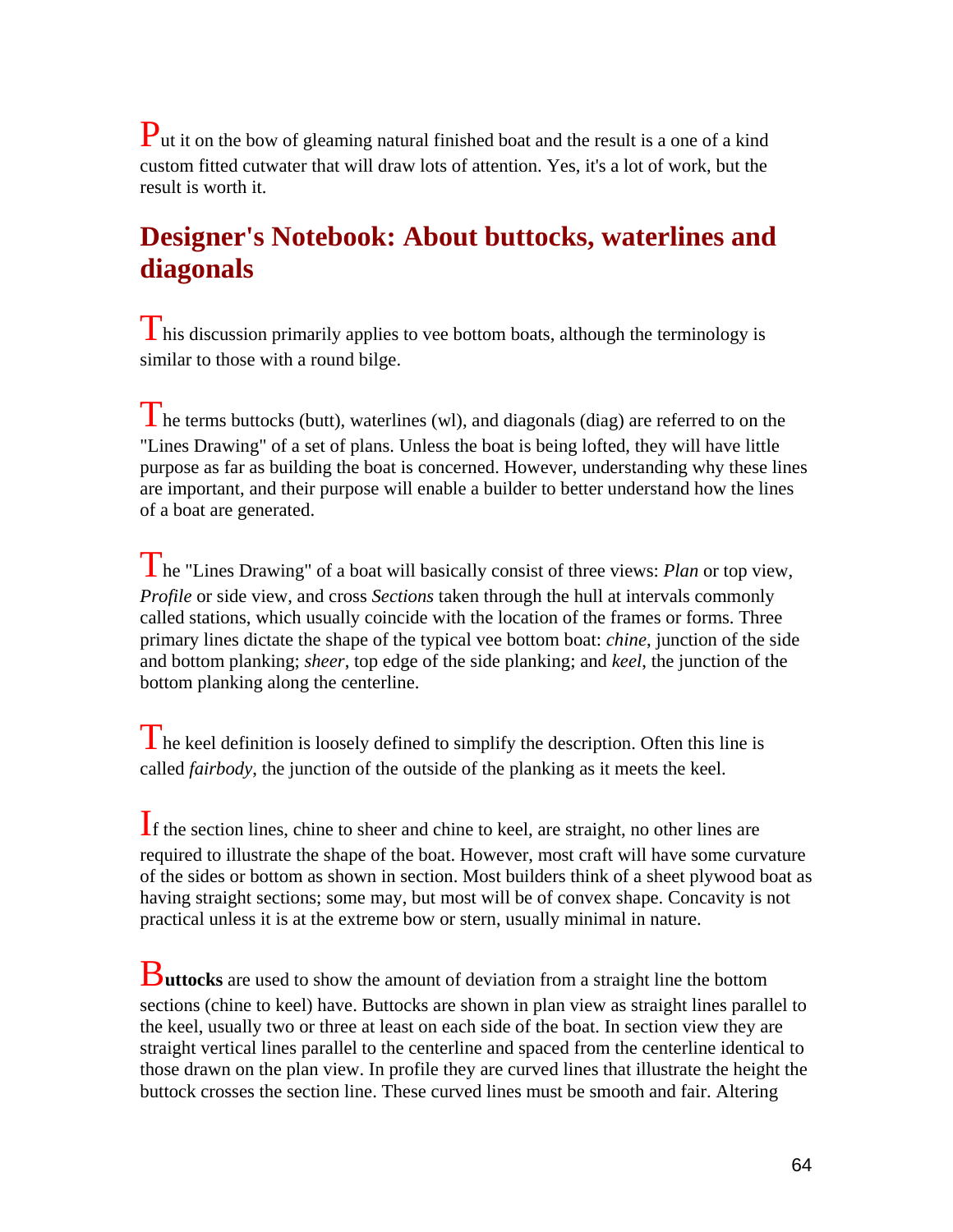section lines and re-fairing the profile buttock line is an ongoing process. When properly faired, the lines in section and profile must be smooth flowing and fair.

However, the section line may intersect a buttock at such an angle that determining the exact point is difficult. To improve accuracy, a **diagonal** is used, shown as a straight line in section, usually to cross the planking as close to 90 degrees as possible. One is usually at forty five degrees to the centerline, others as required to make the definition point of a crossing line accurate. The distance is plotted from the intersection of the diagonal at the centerline, along the diagonal to the planking, at each section of the plan view. This should result in the plan view diagonal being a fair curving line. If not, the entire process is repeated, adjusting the points as required to assure each buttock and diagonal are fair lines and the bottom sections smooth flowing lines.

Waterlines are shown in profile as straight lines parallel to the base or reference line that in turn is at right angles to the station perpendiculars. Usually a minimum of two and usually more are used to define the side contour at each section. They must be smooth curving lines on the plan view and develop smooth curves on the sides as shown on the section views. The points of curved lines are shited to accomplish this; this is quite similar to what was done for the bottom.

Section lines are the frames or forms that shape the boat. If the lines are not accurate, the boat may have unsightly dips or bumps that will be an eyesore and detrimental to performance.

 $\Gamma$  he finished lines are still inaccurate. On a small scale a pencil line width may represent an 1/8" or more. To finally true up the lines and get accurate sections, the boat must be lofted and this means going through the same process in full scale but, of course, the small scale drawing will make the task easier. Many years ago Glen-L decided that lofting was not that easy for most builders, nor something they really wanted to do. Imagine laying even the smallest boat in actual size, incorporating all views shown in the "Lines Drawing" for the boat.

So, when building with Glen-L plans and patterns, you can forget all of the above and not really care what a diagonal or buttock is; you go directly to building the boat!

## **Designer's Notebook: Porpoise, what is it?**

Planing boats can have a condition where the boat "bounces" in the planing attitude and will longitudinally teeter totter back and forth. In severe cases the boat can leap clear of the water. In either case, the ride is rough and uncomfortable. A small amount of porpoise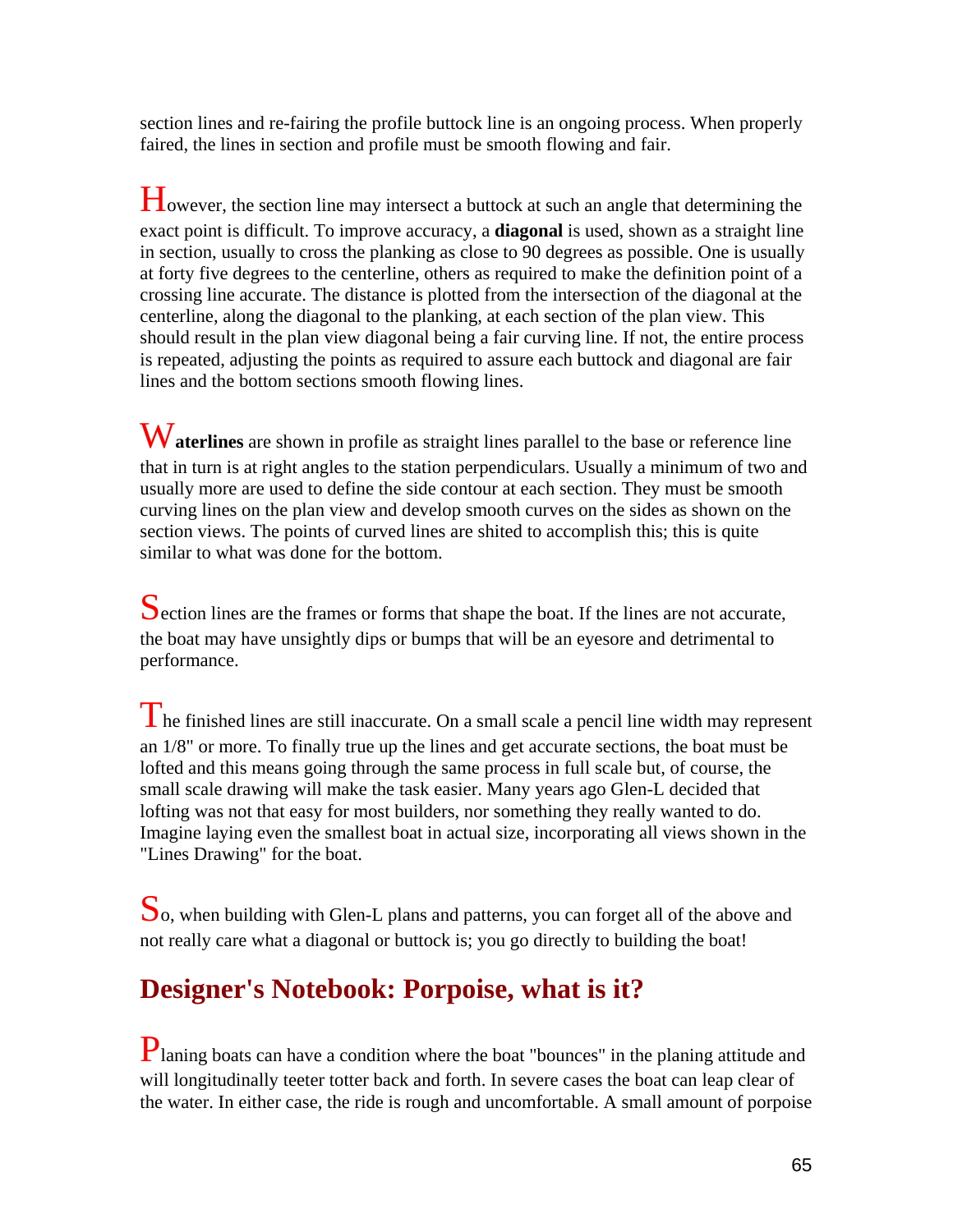is desirable in faster boats as they shouldn't be glued to the water for maximum speed. For most pleasure boats, a porpoise is a pain in the posterior both literally and actually.

Two factors tend to make a planing boat porpoise; weight distribution and/or a warped bottom.

#### **Weight distribution**

A planing boat that has excessive weight at the transom will tend to porpoise. Underway the excess transom weight makes the boat go down by the transom, but then forward speed overcomes the weight and the bow drops, most often slamming down. This condition repeats itself time and again. The boat is simply out of balance.

I he cure is to remove weight from the transom. Shift any movable weight forward. Batteries, fuel or bait tanks, even passengers if sitting near the transom. *Note in this case, weight is REMOVED from the transom*, adding weight forward to bring the boat in balance is not desirable.

#### **Warped bottom**

The fore and aft bottom lines of a fast boat are straight in the aft section; they do not curve upward near or at the transom; commonly called a rocker. Our instructions and drawings generally emphasize the importance of straight lines in this area, but it's easy to goof. We've erred, and we know better. It's easy to let the transom drop down a little when building bottom side up. Don't let it happen; check and recheck. A straight edge along the keel and parallel to it outboard must be straight without gaps between it and the bottom, particularly at the transom. Even a rounded corner at the transom/bottom junction can cause a porpoise. It is common practice to radius this edge when fiberglassing the boat, as the cloth will not readily form around a sharp corner. For top performance, this rounded edge must be eliminated. This is usually achieved by applying additional layers of scrap glass cloth and grinding the edge to a crisp corner.

If either of the above conditions are causing porpoising in your boat, the best solution is to correct it.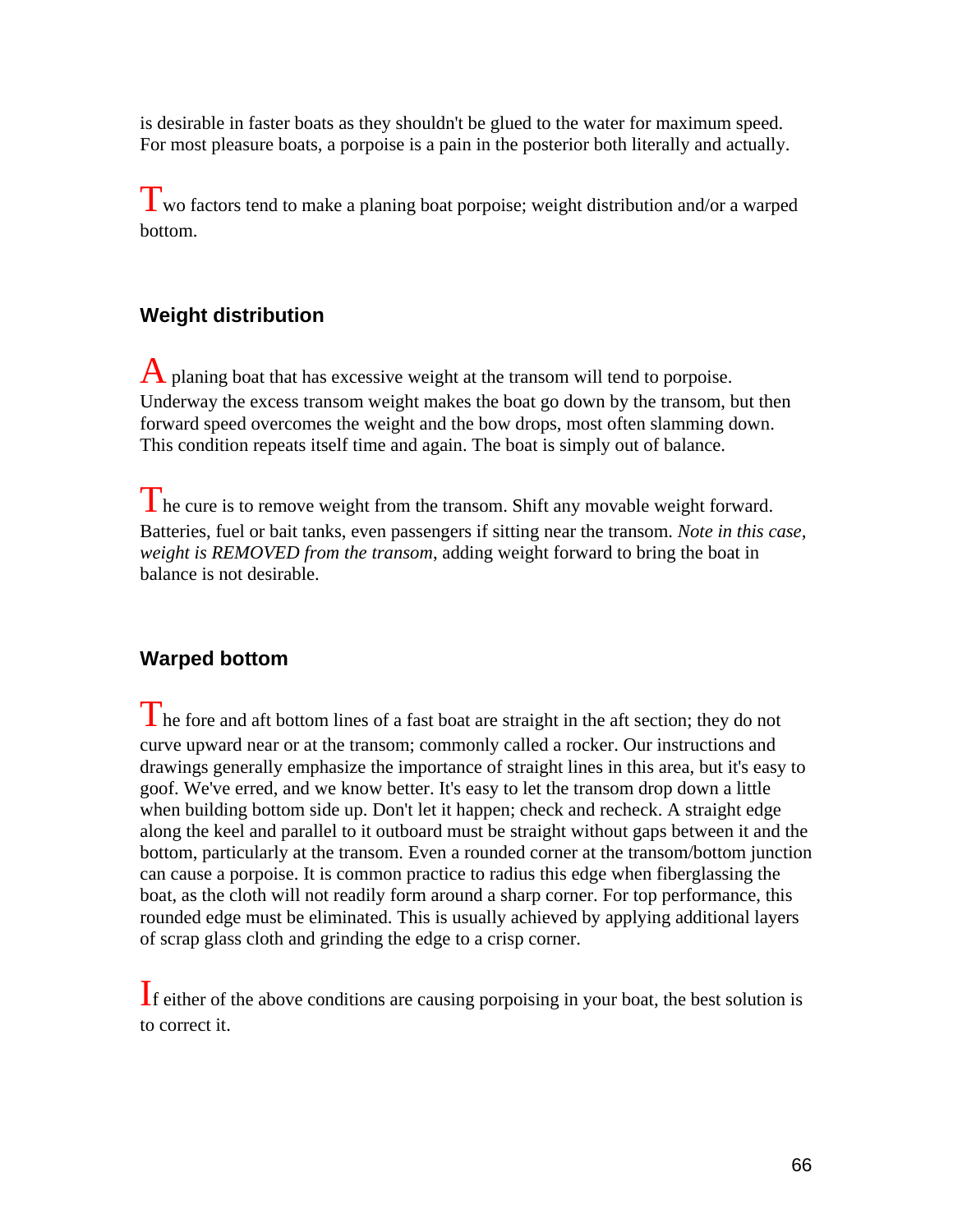Trim tabs or cavitation plates can also correct the condition, if not too severe. These are often used on faster boats to control bottom defects or disadvantagious weight distribution.

## **Designer's Notebook: Did you ever make a mistake?**

Obviously, if you said, "No" you are telling a big fat lie; we all make mistakes. Some are minor, some quite stupid, but in the case of boatbuilding, most are correctable.

Over the years we've heard of many mistakes builders have made in building their boat. The following lists a few examples that should provide a snicker and perhaps a good feeling that the mistake you just made pales in significance to the goofs others have made.

A few years ago a fellow dropped by and stated he had made the frames but couldn't understand what to do next. He had several frames crammed into his car. And they were beautifully made, top grade mahogany, neat (no lumps of glue) everything indicated fine workmanship. BUT, the frames had been made in halves. Why? The patterns showed only half the frame. He ignored the drawings and instructions that stated the patterns were in half section symmetrical about the centerline. He was such a nice guy too. But, yes, he did complete the boat and did an excellent job.

I hen there was the guy who couldn't bend in the longitudinal sheer member without breaking it. Questions as to the type of material and quality, size of member, large holes for fasteners at frames, and other pertinent questions were asked. Not an incorrect answer! The next step was to review exactly what he'd done. Everything was great UNTIL he described notching for the angularity, particularly in the forward frames. Typical construction described in the plans and pictorials illustrate beveling the frames so the longitudinal member fits flat. BUT, he decided notching the longitudinal was easier. This in turn weakened the member to the point it would virtually break with almost any bend. When the correct method was explained he simply hung up the phone and cut the conversation short.

 $\perp$  he best or worse, depending on the outlook, was the builder who made a mistake and did the almost impossible with no good way to correct the error. In many designs, the fabricated frames are mounted on longitudinal "set up" members that may or may not remain in the finished boat. Many of these set up members are tapered or cut away so battens or the plywood planking won't contact them. A builder phoned and stated he had the hull finished but a bump, quite large, protruded from the forward bottom section of the boat. This was a new problem, and, for a while we were mystified; then the light went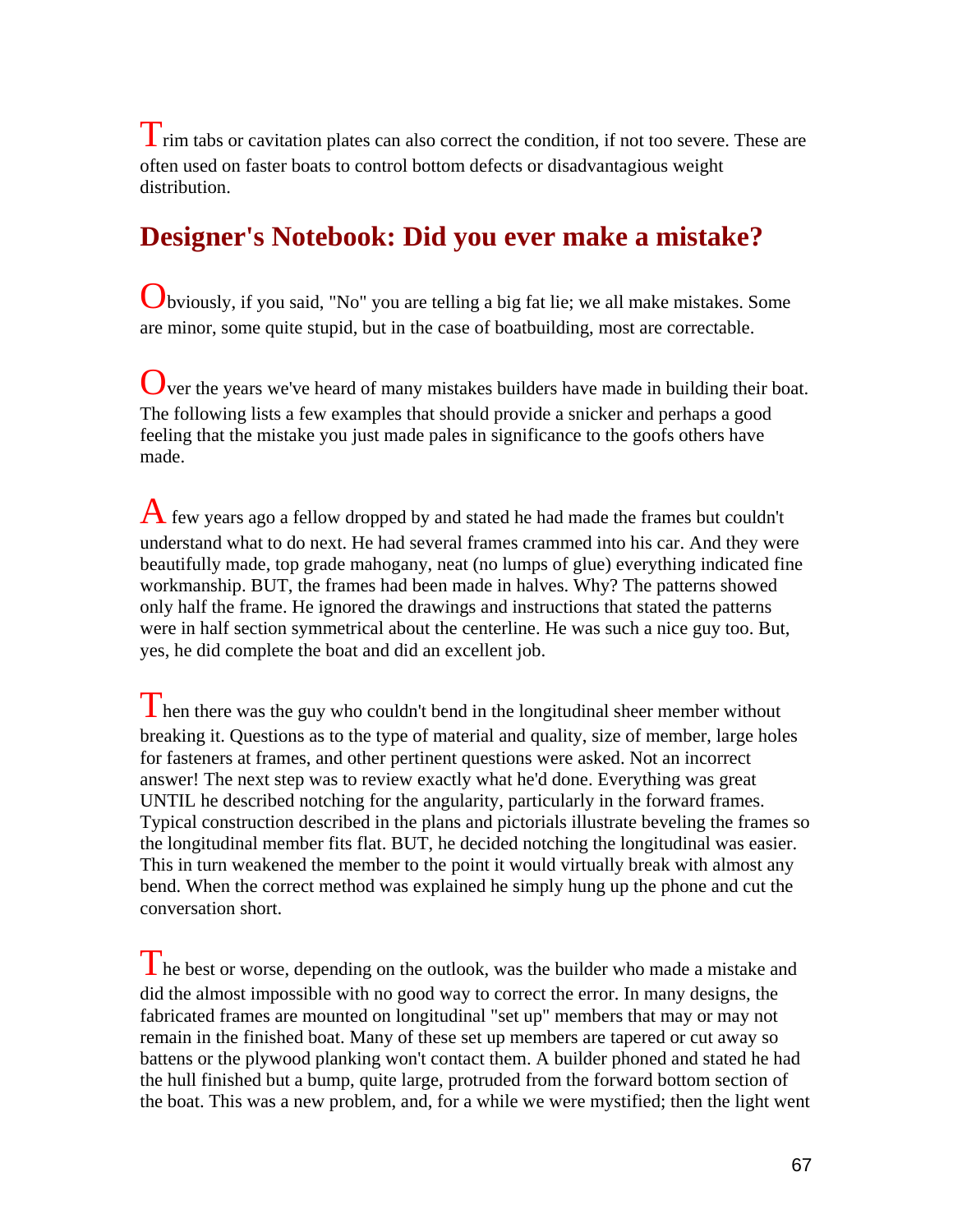on; could he have possibly forgotten (?) to trim the end of the set up member as shown. Yep, that's what he'd done. Now was our turn to question him. How did he ever bend the planking around the bow without breaking it. The builder admitted that it was a tough bend and had taken several helpers and application of hot water to spring in place. From a logical standpoint the bend couldn't (?) be made. How did he fix the goof? We never found out.

The above examples are extremes. Most mistakes are minor and readily corrected. But, just perhaps, the above examples make that last goof made in your boatbuilding project not so bad after all.

## **Designer's Notebook: A DIY company**

uring a recent lunch break, we were sitting around shooting the bull and someone brought up the popularity of the DO-IT-YOURSELF movement. It's so popular the designation DIY is commonplace and how, as a company, Glen-L personifies this movement.

As a small company we can't afford many of the luxuries of large corporations, but perhaps that's a good thing. Advertising comes to mind. We prepare our own advertising, write the copy, take the photos, set the copy, etc. Taking this load away from us would free up time. But, can someone else write copy about our company? We surely know it best and perhaps our prose isn't always correct, but it seems to get our point over.

 $\mathbf W$  e, of course, do the designing in house, write the instructions and catalog information, and work out the kits to be furnished. If a Frame Kit is to be made, the designers and shop people coordinate the details. If the boat is built, again it's all done by us, DIY. Many don't realize the custom fittings we make. We make patterns for sand cast parts such as fins, and sailboat fittings such as mast bases, etc. If we need a certain part and it isn't available or prohibitive in cost, we consider making it.

recent case in point is our exposed steering drum for small boats. The manufacturer went out of business and we still had a demand. A pattern for the castings required would be expensive to make; even defrayed over a reasonable number of sales, it wasn't practical. So DIY. Fortunately we have the ability to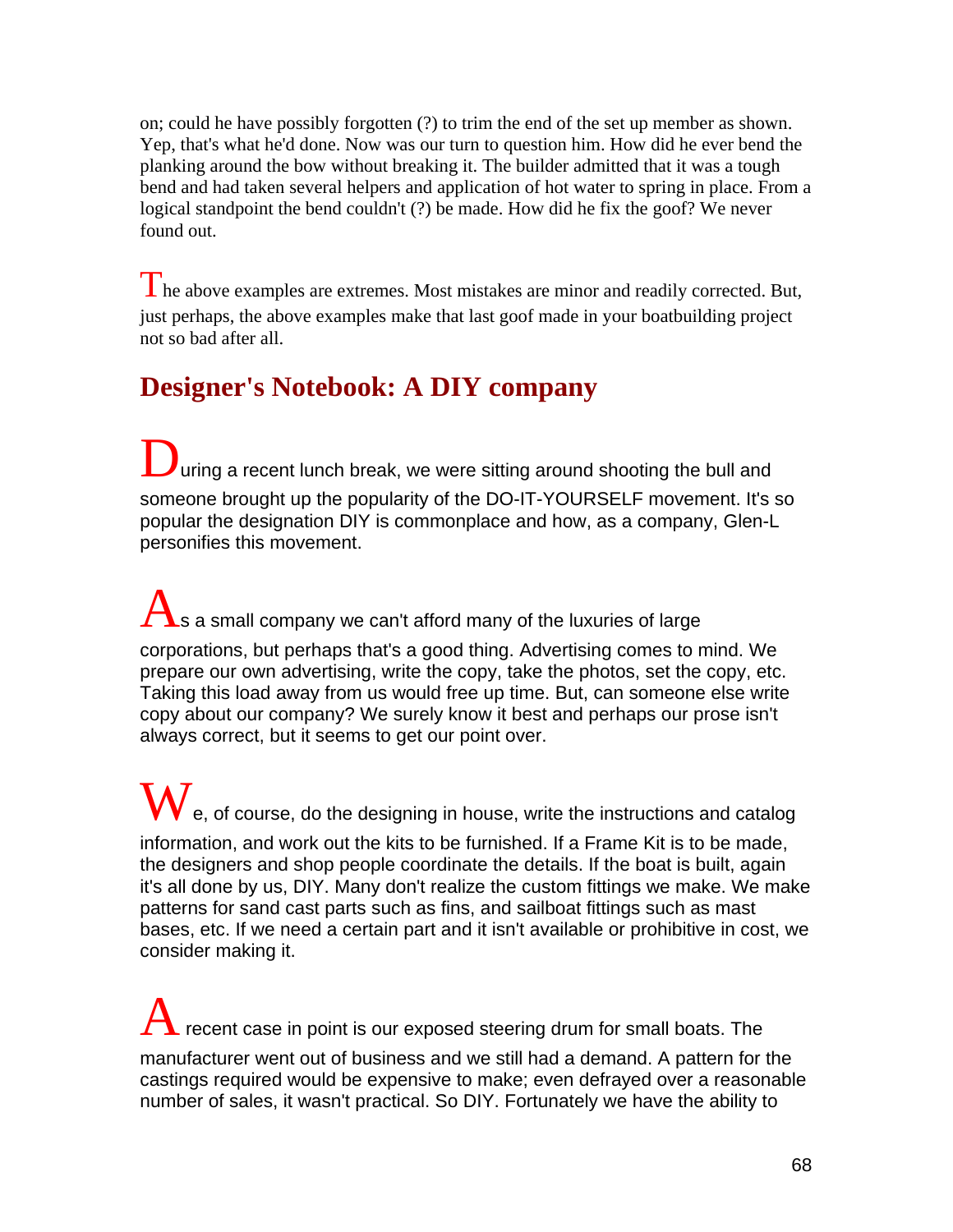make patterns for sand castings. So we designed an improved version of the unit, and made the patterns. Even with outside foundry work and machining (we neither have a foundry nor machine shop), the total cost to the consumer, you guys out there, was very fair.

 $\mathbf W$  hen we decided to make some videos on boating subjects we called on a Hollywood group of specialists. Sure they could do it, at 5,000 bucks a day. So DIY. We wrote the text, outlined and shot the scenes, edited the entire works and made masters at a recording studio. And our cost was considerably less than thousands per day. We couldn't have done videos and offered them at a decent price otherwise.

 $\mathbf y$  ur books are another example. When we considered writing our first book, we contacted the Eastern publishing houses and they were very cooperative. They would edit our text, prepare and print the book and distribute it. Great? Not so, we would be charged for all these service and we would receive a small royalty on each book sold; no guarantee that any would be sold. So again DIY. Overnight we became publishers doing everything the big houses did ourselves and we produced other books as well. Can you the consumer tell if this is a DIY project? Absolutely not. Are we able able to provide our books for less? Positively yes.

 $\bf{M}$ any nice comments have been received regarding our website. This is a DIY project that is never ending. Barry, our Webmaster, designed the site, writes the copy etc. Yes he did take some classes in the beginning, but concentration, diligence, and a need to know attitude helped. Are we now experts in the field? Far from it, but compare our site to those prepared (costly) ones done by the pros. Not much difference, but then we know what is required and what must be done to make those who hit our site customers (we hope).

hat DIY projects do we have pending? Wait and see, but you can bet that something will be required that we can't buy or sell at a price that will make customers, not drive them away.

## **Designer's Notebook: Unusual Uses for Poxy-Shield**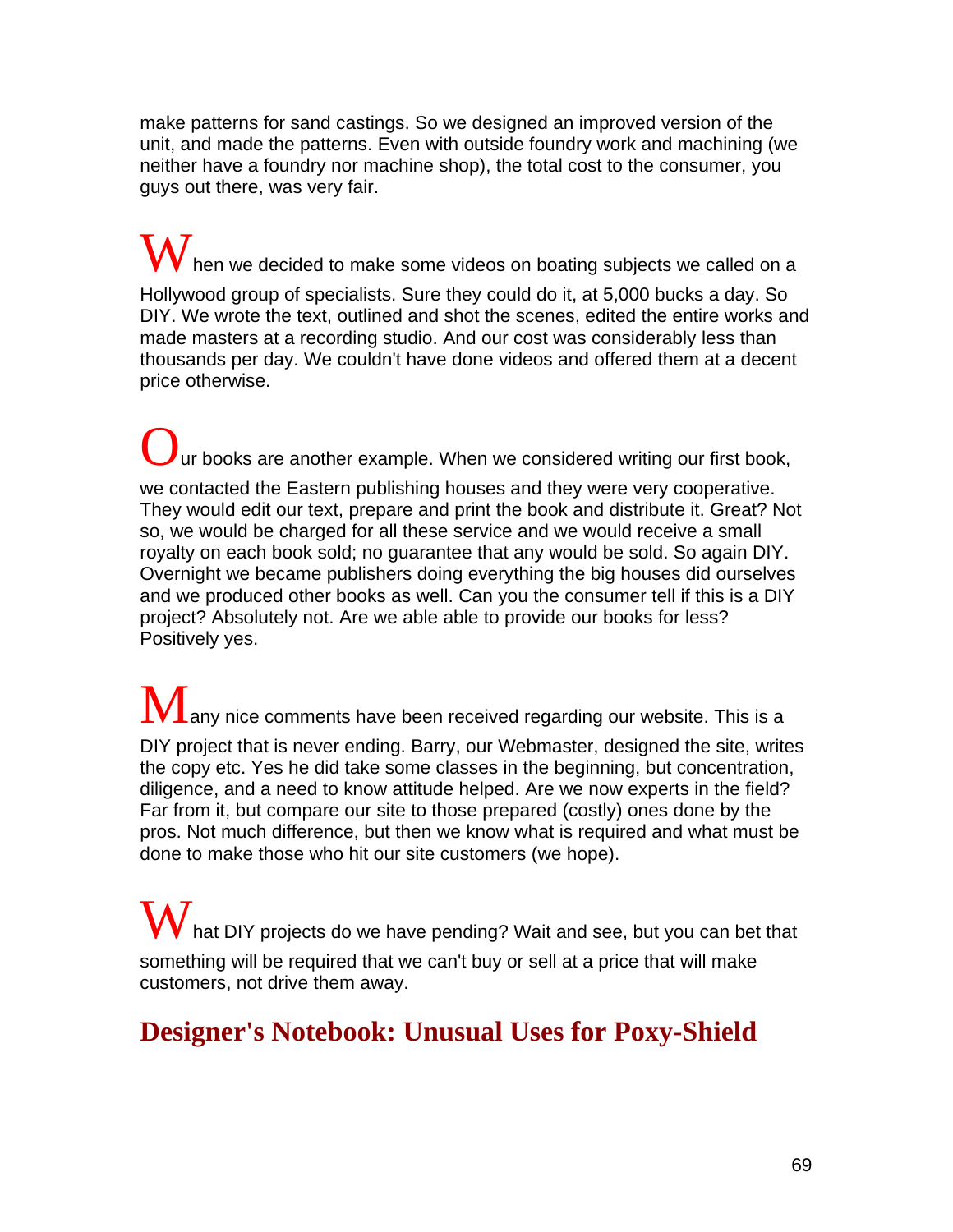Theory is great but experience is the best teacher. At Glen-L we are constantly experimenting as a matter of business, but also in our private lives.

I have a small farm, ranch, or whatever with a pond. I have a golf cart, which I use as a carry all. On the space for the golf clubs I decided a removable box to carry the "pickups" constantly being gathered would be great. The box had to be light, removable, and durable as it would be removed and thrown on the dump area to remove its contents. I got together with Allyn and we decided to use cheap underlayment plywood of about 5/32" thickness. The bottom would be ¼" plywood with drainage holes; the rim reinforced with plywood and a 1" lumber "hook" to hold it on the cart.

 $\mathbf W$ e didn't like the idea of using cleats at the corners, so we decided to try fillets made from POXY-SHIELD epoxy resin. No fasteners were used except a few small brads to hold the bottom in place during the filleting. The sides were held with temporary masking tape on the outside; no permanent fasteners. A 1" radius fillet was used on all interior junctions made from the activated resin, blended with two parts microspheres and one part silica to a heavy batter consistency. No fiberglass reinforcement was used. The entire box was epoxy encapsulated and finished with a couple coats of left over varnish. Big deal, "now I can make a box", you may be saying.

True. but that box has now been in use for SEVEN years. All that time in the open, no cover; the cart with box was mostly stored under trees. No further touch up paint or maintenance and it's been treated roughly. But, it's still in one piece and being used; the POXY-SHIELD is doing the job.

Another experience we had was different to say the least. Stream water is used to provide water to the pond. A 55 gallon steel barrel was used as a settling tank to eliminate much of the silt. A 4" plastic elbow drain was inserted through the bottom and held, you guessed it, with POXY-SHIELD and a couple layers of fiberglass tape. At the time, more than twenty years ago, we had no experience using epoxy for metal to plastic bonding and had serious doubts as to the longevity of the junction. About five years later a big rainstorm washed away the barrel. End of story? Not at all.

I was doing some excavating down stream a short time ago and spotted a white object buried in the silt. There was our elbow; the steel barrel long gone. But, the portion of the elbow epoxied to the barrel was still there. Well rusted but still attached after more than twenty years in a watery condition, some of it tumbling through the water.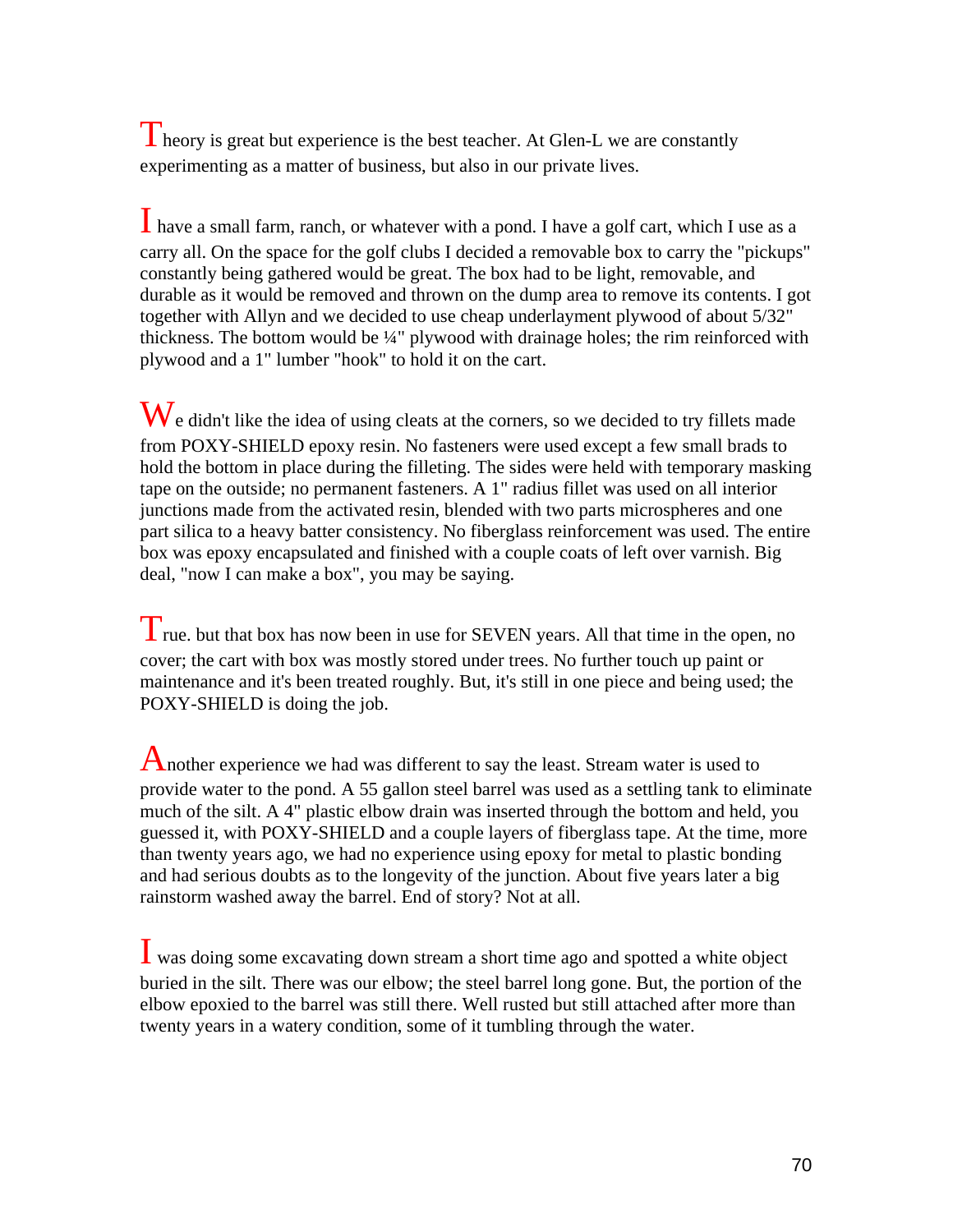Once you become familiar with this great product, you will find your own special uses for Poxy-Shield. Do you wonder why we are enthusiastic about the bonding powers of our Poxy Shield?

## **Designer's Notebook: Then and NOW**

hile sitting at a counter in a restaurant, sandwiched (pun intended) between two guys using cell phones, it hit me, how many changes have come to pass since this small company started back in 1953.

We were taught that our drawings had to be done in ink, and never on paper, only drafting linen. In the real world, we quickly discovered that simply wasn't true, good blueprints could be made with pencil drawings on vellum. Boy, did the drawing pens and ink bottles quickly get pushed to the back of the drawer.

hen we started, all design calculations were done by slide rule, a now obsolete relic. If more accuracy was needed, logarithms were the answer; using voluminous tables, calculation that would be difficult by multiplication and division was simplified. We had adding machines that could do no more than add or subtract. The one we had was a manually operated sliding number affair actuated by a hand crank. Calculators eventually became available, but were very expensive at first and a far cry from the tiny ones we use today. The only computers were main-frames that were not available to the small business guy. As I say all of this, even I find it hard to believe what we were using back in 1953.

Instructions were laborious to produce. In the days before word processing, copy

machines and printers were commonplace, making multi-sheet instructions was a chore. Sure we had the latest manual typewriters, but if a typo was made, we used an eraser or the trusty "white out" to make the correction. Making many professional copies of a page involved a print shop. The type was hand set with a practical minimum of 1000 copies on a letterpress. But the cost was astronomical for the time and who needed 1000 copies?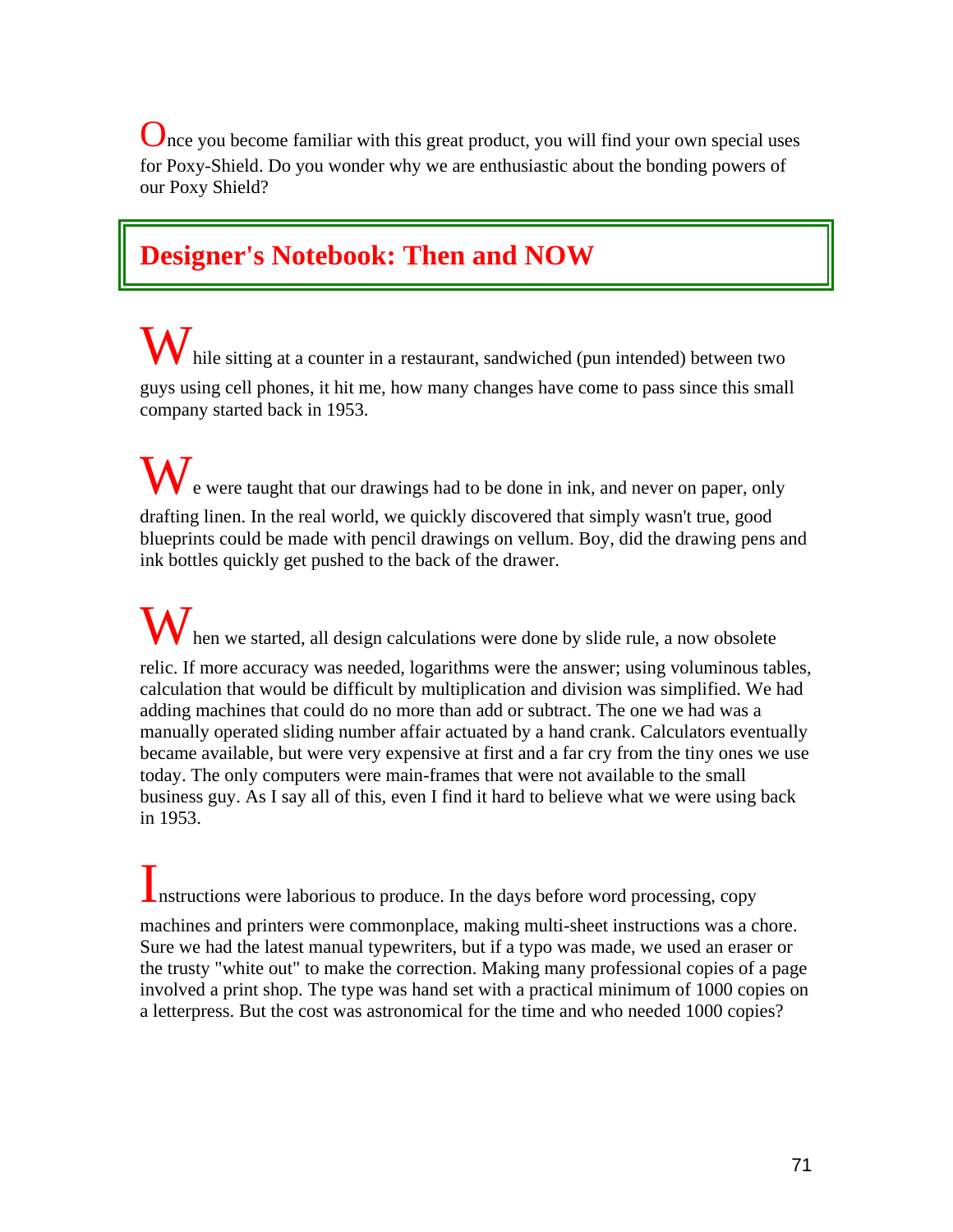$\Box$ imeograph was the popular method of reproducing small runs of printed copy. The process required a special two-part paper that was inserted in the typewriter. The text was typed directly, but woe if a word was mis-spelled. The cover sheet had to be pulled back and a special correction fluid painted over the area; then re-align on the typewriter and type over the error. Copies were made by inserting the copy in a special machine; in our case hand cranked. It made fair copies, if you liked blue type.

The boat designs themselves evolved because of "new" building materials like plywood, fiberglass and lightweight powerful motors. The powerboat of yesteryear was narrow because it had to be pushed through the water; the motors were heavy and powerless compared to modern powerplants. Lightweight motors developing high horsepower enabled wider boats to plane and attain "pleasure" (if approaching 100 MPH is pleasure?) speeds that had been previously unthinkable for the home builder.

In the early years, plywood was unreliable and the glues used to bond the plies left

much to be desired. But progress brought better plywood, and with experimentation, we learned how to use it for boat construction. The construction of original plywood boats paralleled that for planked boats and tended to be over-framed and heavy. The adhesives used were flexible and would not form a true bond. Today we have taken what we have learned into new methods like stitch and glue that takes full advantage of plywood as a sheet material and seam bonding with epoxies and fiberglass laminates to form a durable product.

**I**s everything better today? Of course not. But many of us look back with selective memories at those "good old days". My grandchildren can't understand how anyone could exist without TV, computers, and... *cell phones*. How will the next generation look at today's devices and techniques? Will the computer and cell phone look like the slide rule or hand-cranked adding machine look today? Time marches on.

 $\blacktriangle$  hope that with the changes to come that we won't lose the desire to build something with our hands... maybe that's just me, but I think it would be a great loss... *is that your cell phone or mine?*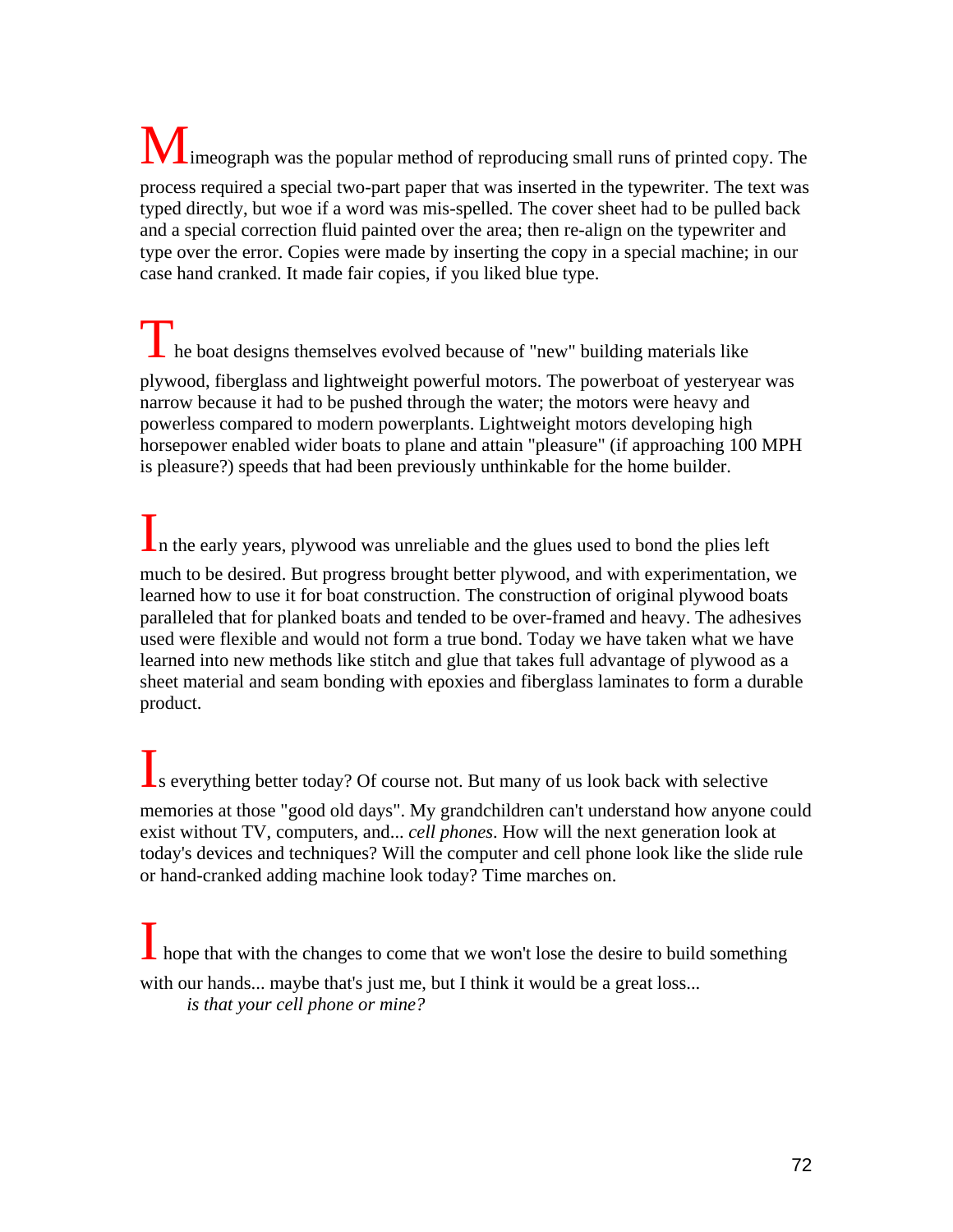# **Designer's Notebook: Do you really want to go that fast?**

**T** his text may appear to be opposed to speed over the water. That's not true; we were weaned on three point hydros and fast runabouts. Speed on the water is thrilling, exhilarating and fun, particularly in a small boat. The wind whistling by, the slap of the water on the hull, and an occasional dash of spray magnify the feeling of speed. Sit smugly in your car at highway speeds, wrapped in a cocoon of metal and glass and the sensation of speed is virtually lost. Going 30 mph in a small boat feels more than double the sensation of being in an auto at 60 mph plus.

**Y**et, people tend to equate land speed to that over the water. Adding to the confusion, people exaggerate the speed their boat does. Many a 50 mph boat won't push a speedometer beyond 30. And, if old Joe's boat will do 50 yours must go faster. Perhaps it's our competitive nature, but few like to be left in the wake of their buddy's boat.

**B**ut, let's get realistic; speed costs money. Let's cover only one factor, fuel consumption. The magazine pages of an "ultra" fast boat test yield some interesting figures. A 46' oversize speedboat will top 100 mph and only (???) use 132 gallons per hour. Multiply 132 by the cost for a gallon of fuel in your area and you'll find what it will cost to run this beast at that speed for only one hour. Don't forget this is top premium grade fuel, not the regular gas most put in their cars. Drop down to 53 mph and the fuel consumption lowers to 52 gallons per hour in this instance. Reduce the speed by roughly 50% and only about 40% of the fuel required with full throttle will be used. Incidentally this boat can be had for just under half a million bucks. Line up in the line to my left?

**B**<sub>y</sub> the way, the above is a pleasure boat test. One hundred miles per hour over an uneven water surface is fun? More like, grit your teeth, hang on, and "What am I doing here?"

**G** etting more realistic, let's look at the figures for a 19' deluxe runabout. It tops out at 49 mph and uses 22 gallons of fuel per hour. Drop the speed to 33 mph and this craft will use 12 gallons of gas per hour. Still, the cost makes you think, doesn't it? Obviously many factors enter the speed of a boat. Weight being a major consideration. Also in a magazine test a 17' boat with fewer frills and less weight topped out at 40 mph while consuming 9 miles per gallon. When speed was decreased to 30 mph fuel consumption went down to 5 gallons per hour.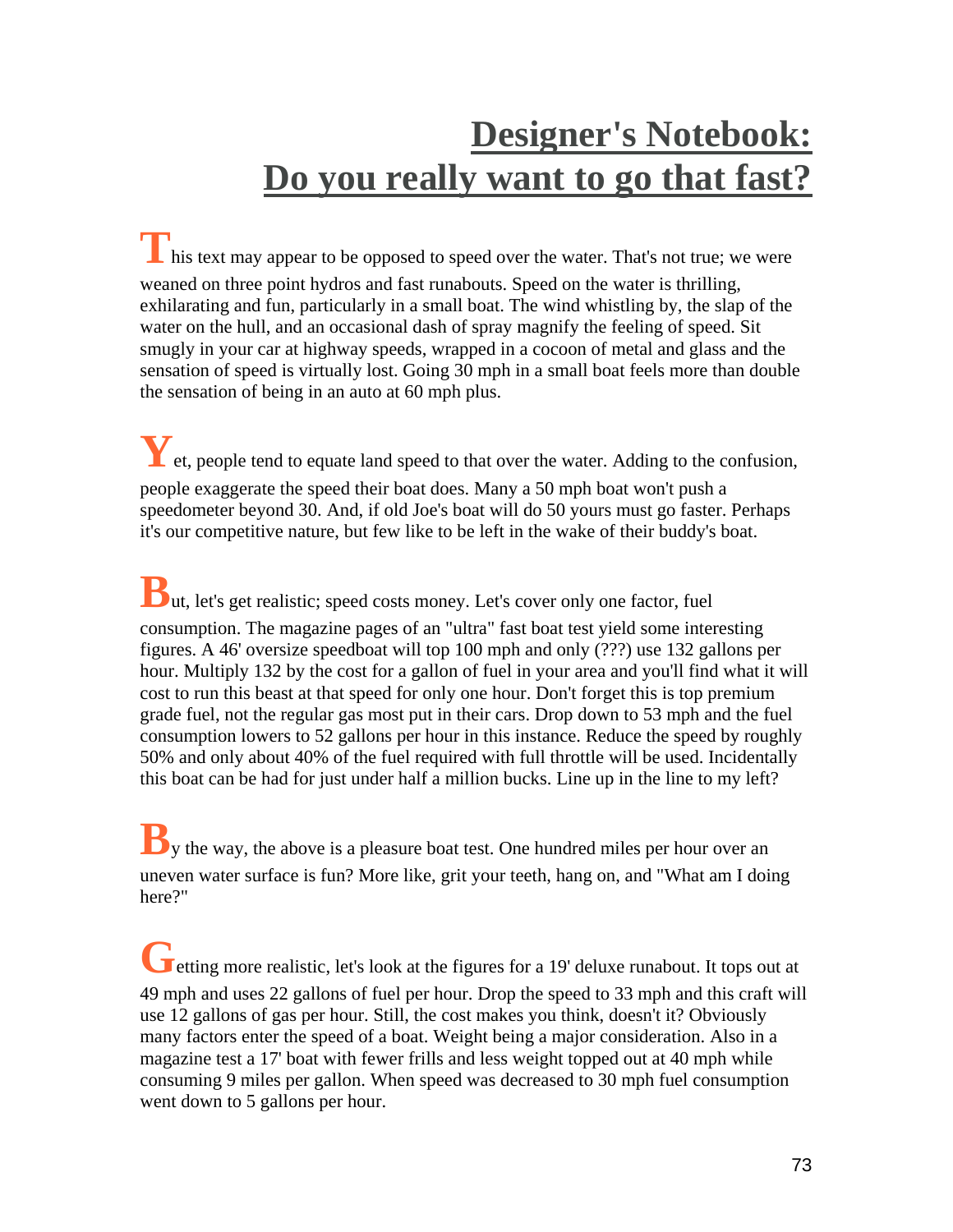**F**uel consumption at various rpm and thus horsepower is available from engine manufacturers. In our archives (source and accuracy unknown) there is a note that "a four cycle gasoline motor will use about one gallon of fuel for every 13 HP it produces". (Motor horsepower used divided by  $13 =$  gallons of fuel required) Thus the fuel consumption for the powerboat you contemplate and the cost can be roughly estimated. Maybe a few extra mphs isn't worth it?

**I**f cost is of primary importance and you will settle for 5-6 mph, consider an electric powered boat. Our 14' "Amp Eater" prototype would run about 7 hours on its batteries. Recharging the batteries takes about 6 hours; the cost in electricity, pennies.

**S**o to you speed nuts (most power boaters), enjoy the sweetness of pushing the throttle open... it's costing you, but isn't the fun priceless?

### **Designer's Notebook: Notches for longitudinals**

his discussion refers to sheet plywood boats built by typical plywood on frame methods using athwartship frames at frequent intervals. For clarification, our definition of the term [chine and sheer](http://www.glen-l.com/desn-char.html) follows.

**T** he chine is the longitudinal wood member backing up the junction of the bottom and side. The sheer is the longitudinal at the top of the side planking and backs up the junction with the deck, if used.

**A**gain, to further narrow this discussion, we're assuming the boat is a flat or vee bottom with flare to the sides; the sheer line is outside the chine as seen in plan view.

rame notches can be precut before mounting the frames on the building form or after they are set up. Most builders prefer to pre-notch but it makes little difference; hand beveling while on the building form will usually be required. The patterns may show the cut outs in the frames that are required but don't automatically assume these are the exact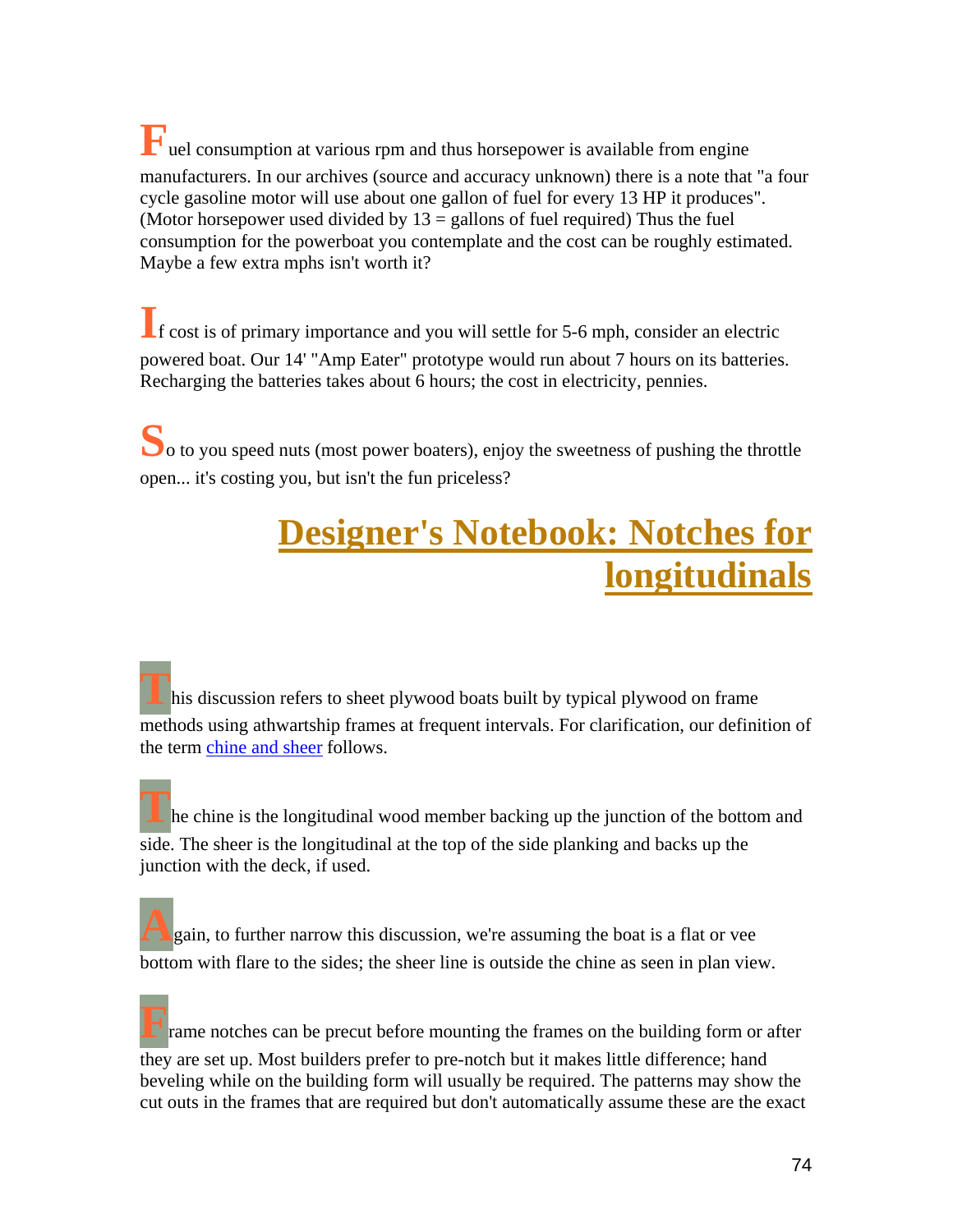size. Check the width and thickness of the stock actually being used and alter the notches to match. In most cases the precut notches will need to be angled while on the building form so it's usually preferable when you are precutting notches to make them undersize and trim as required when fitting the chine in place.

**P** e usually notch for battens after the chine and keel have been faired to receive the bottom planking. Then notch the frame the precise thickness of the stock being used. Very little if any fairing of the batten will then be required. We use a portable circular saw set to the required depth to notch frames for the battens, a router also works well. Since frame notches for battens may require and angle a swipe or two with a wood rasp may still be required.

**S**elect the lumber with care, particularly that for the chine and sheer, good vertical grain stock properly dried and free from knots or other defects is imperative. Sized to the plan specifications, the chine and sheer longitudinals should be at least a foot or so longer for trimming to fit.

#### **Chine**

**S**pring the chine member around the boat lapping over the stem and transom. It's nice to have the chine fit against each frame securely, but it seldom happens. Typically the chine lands securely against the frames in the aft section. In the forward section the chine must twist, a bar clamp tightened on the chine will provides a "handle" to give leverage. The side of the chine may not land securely against the side of the frame, it will probably protrude. However, the chine must solidly fit into the frame notch. The portion that protrudes must be removed during fairing. Consider carefully; the side planking must have a solid landing on the chine side and the bottom must also firmly contact the chine. Notch the frame as required so the chine protrudes so this can occur.

ut 4" or so off the end of the chine for use as a guide. Hold this block against the chine with end butting to the frame, then mark the contour for the notch required and do the same on the opposite side of the frame. Saw the frame notch and recheck with the sample block. If the fit is not precise, use a file or wood rasp to clean up the notch. Take care that the side frame does not project past the chine as this will tend to create a hard spot and mirror through the plywood planking.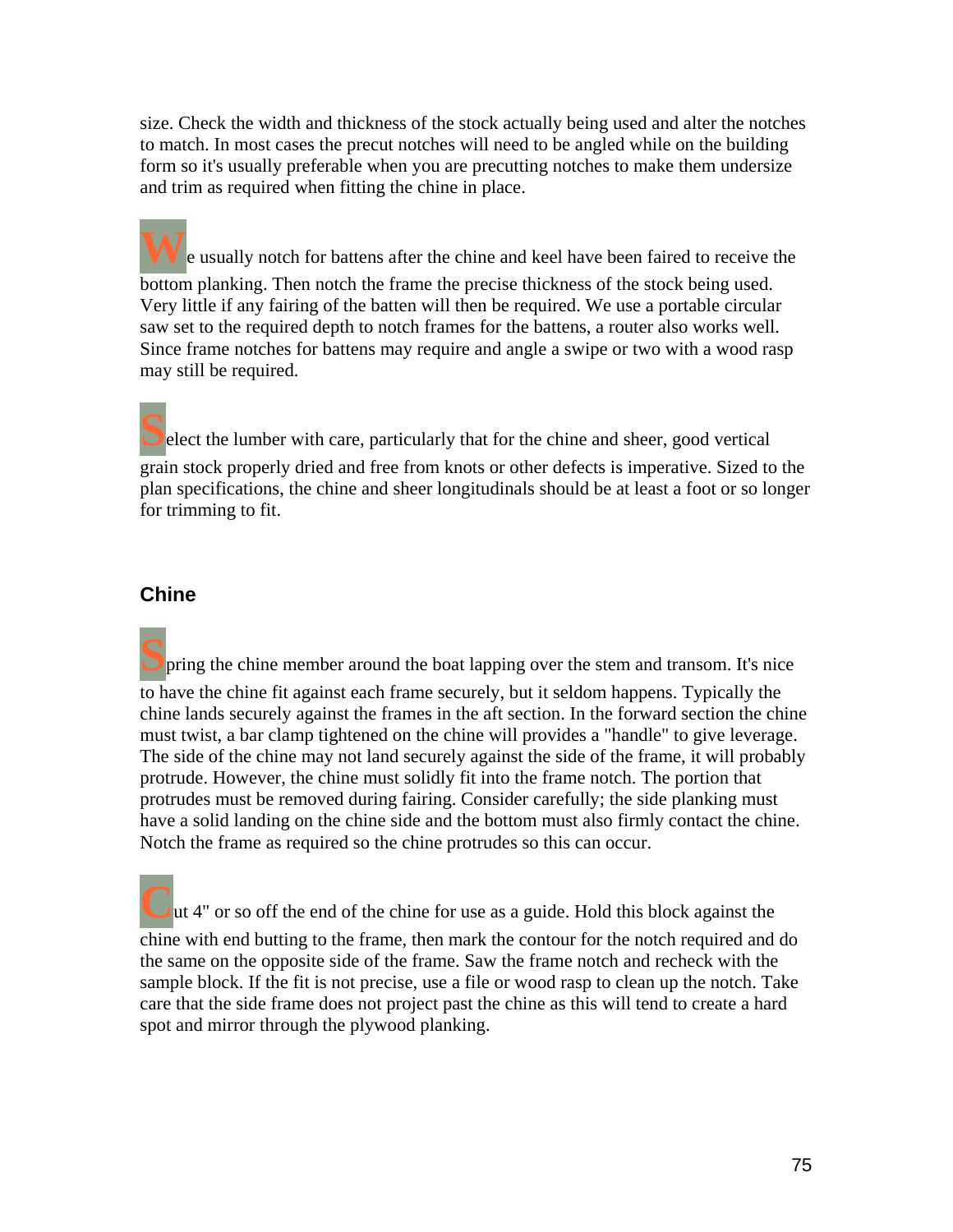#### **Sheer**

rame notches for the sheer are marked with a portion of the sheer member as described for the chine. Again adequate landing must be provided on the sheer for the side planking and deck (if used). Boats that have considerable flare to the sides and a sheer profile of an arc may need to have considerable material removed in fairing. In some instances, the faired sheer in the forward section may be almost triangle in shape.

**N**otches in frames for longitudinals is not difficult if you think in advance. We'll repeat it again. *The mating planking must land securely on the logitudinals.*

## **Designer's Notebook: Setting up... The building form**

**Consider the building form used to build a small boat as being similar to the** foundation of a building. If the foundation for a building is out of kilter or unlevel, problems occur. If the building form used to build a boat is flimsy or out of alignment, problems are compounded.

**A** building form to support the frames, stem and transom during construction is required on most framed boats. Without some sort of "reference plane" these pieces could not be practically built into a boat. We call this reference plane the "set-up level" and all GLEN-L plans and patterns using framed construction indicate this set-up level. Our plans detail a wooden building form for the design being built with full dimensions and material sizes.

In the boatbuilding shop of yesteryear the approved method was to build a flat, level, wooden floor and erect a form on it, all vertical and level to the nice working surface. Wonderful, expensive, lots of work, and not necessary. The most common building form we've developed utilizes two parallel, horizontal, straight 2" "set-up members", supported to the floor or ground with legs.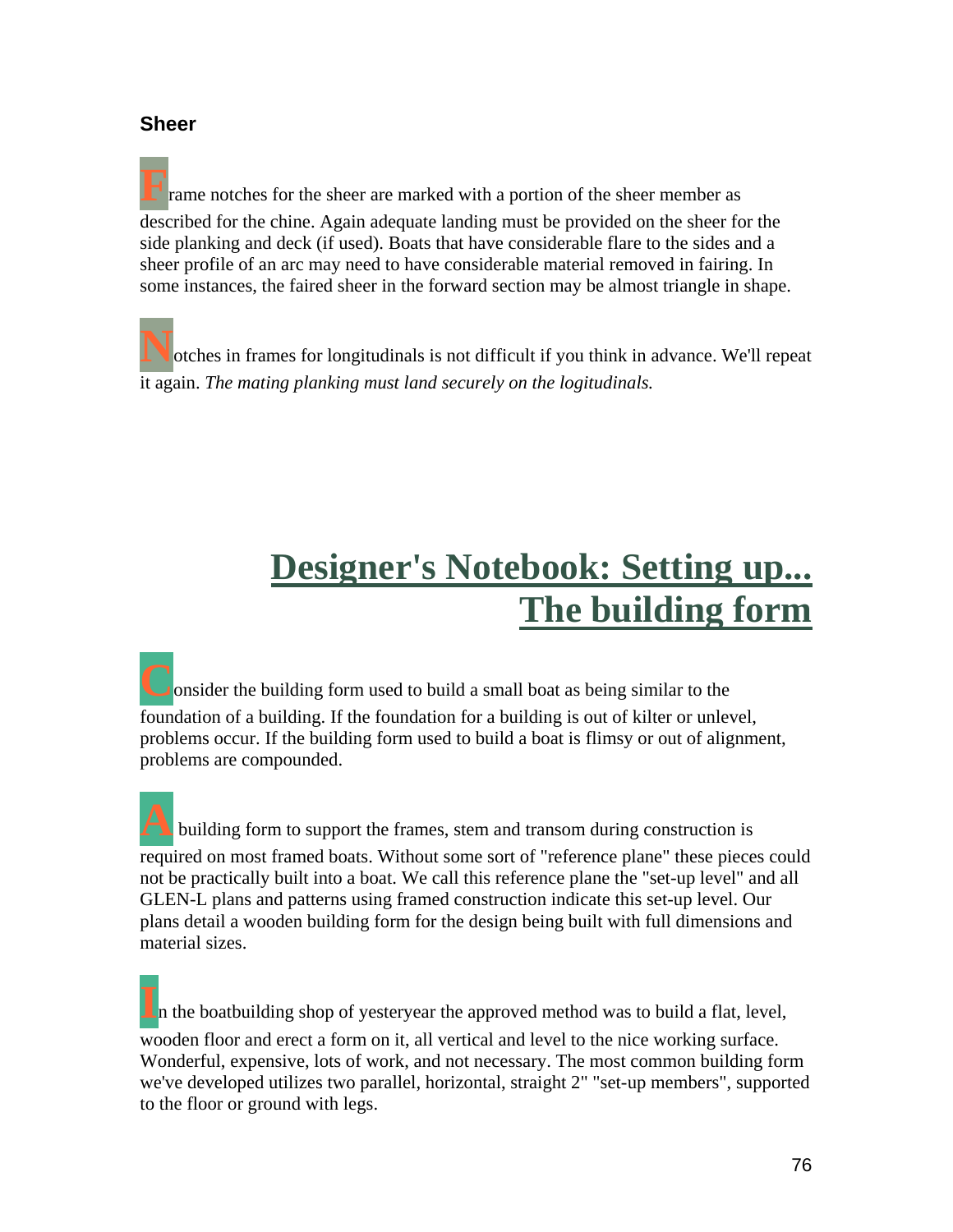**T**he support legs for the set-up members do not require a flat floor or base. The set-up members must be level but the working area need not be flat. If working on a dirt area posts (legs) may be buried in the ground to support the set-up members. Legs can rest on a concrete floor but must be anchored some way to prevent movement. The building form must be strong and secured in position as you will be pushing, pulling, and pounding every which-way and the framework must not move. If your foundation moves, frames can be thrown out of alignment, the sure basis for future trouble.



The drawing shows a typical building form. The various parts of the building form are numbered and are referenced in the following text. The #1 base is anchored to the concrete floor with expansion bolts at each end. The #2 spreaders are fastened to the base and #3 upright legs resting on the floor are attached to the spreaders. The #5 set-up members may be temporary or in the case of inboard powered boat permanent motor stringers. The set-up members are clamped to the legs parallel and level in both directions, then fastened in place supported by #4 athwartship cleats. Additional diagonal braces or supports may be required, just be sure the structure is rigid.

**W**e like to use a chalk line or wire along the centerline just below the set-up members to center the frames and align the stem. Left in place it's a ready reference to check frame alignment.

**T**he frames are mounted on the building form set-up members, spaced per the plans, centered, and vertical. Athwartship cleats atop the set-up members, sided to the frames, can be used to fasten the frames to the set-up members if required.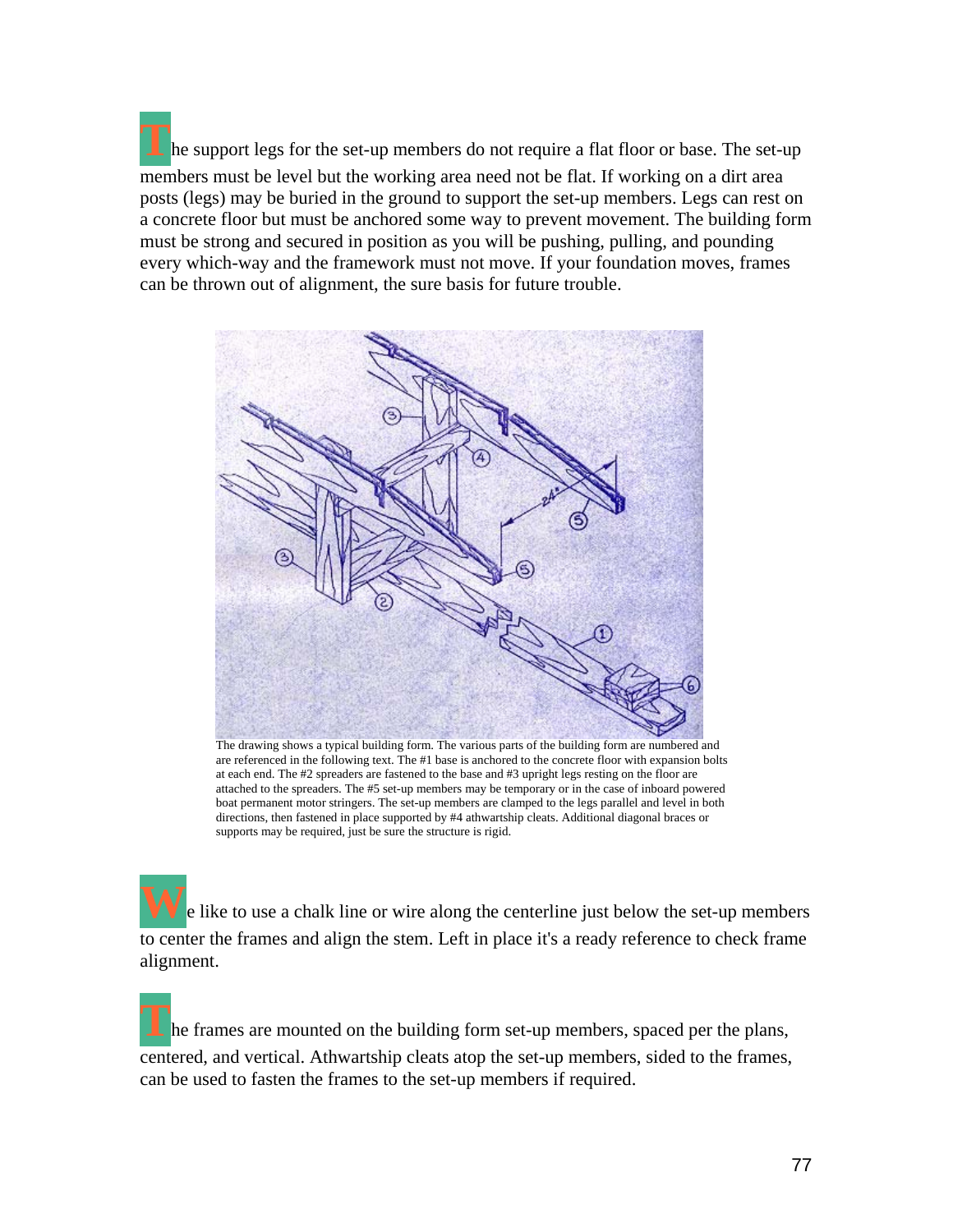

**h**e tip of the stem is referenced from the set-up level, aligned on the centerline and blocked to the base member. Each framework member is then blocked to the form or to one another to prevent movement; all must be aligned and held in place during the entire construction process.

on't forget that the frames and other members must be removed from the building form. Use screws, bolts or double headed nails readily accessible for removal. After the boat is planked we prefer to turn the boat right side up with the building form still fastened to the boat, and right the entire works. Level the boat while resting on forms. Block securely in place and then remove the form.

**S**ounds as if making a building form is a lot of work? Not really, if you consider all the time saved by making a strong accurate structure. If you make the building form/foundation strong and true, the boat will go together easier and in less time

### **Designer's Notebook: Limbers**

hat are limbers? Limber is a nautical term for drains in longitudinals or cross members to allow water to flow to the lowest part of a boat. They are usually thought of as being used along the keel but they should be used anywhere water is liable to be entrapped. Most trailered boats have the limbers so bilge water drains aft to the transom to exit through drain plugs. These drains are best equipped with a removable plug or cap connected to the main body. It's embarrassing, to say the least, to drop a drain plug overboard or lose it in the bilge... it doesn't hurt to have a spare plug.